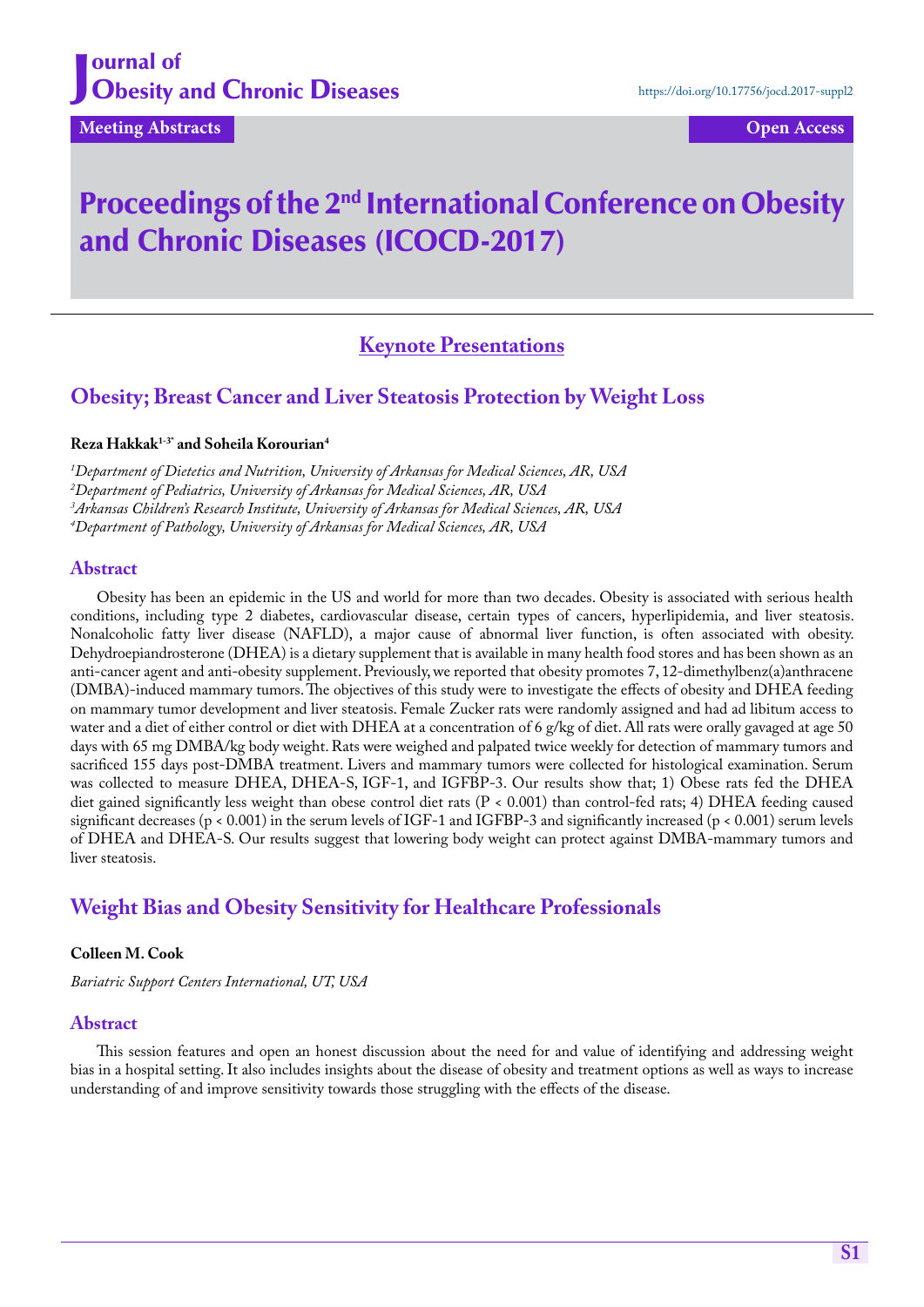# **Enhancing Micronutrient Density to Effectively Resolve Obesity, Food Addiction and Cravings**

## **J. Fuhrman\* , B. Sarter, D. Glaser and S. Acocella**

*Nutritional Research Foundation, Flemington, NJ, USA*

### **Abstract**

People overeat because their hunger directs them to consume more calories than they require. The purpose of this study was to analyze the changes in experience and perception of hunger before and after participants shifted from their previous usual diet to a high nutrient density diet.

**Methods:** This was a descriptive study conducted with 768 participants primarily living in the United States who had changed their dietary habits from a low micronutrient to a high micronutrient diet. Participants completed a survey rating various dimensions of hunger (physical symptoms, emotional symptoms, and location) when on their previous usual diet versus the high micronutrient density diet. Statistical analysis was conducted using nonparametric tests.

**Results:** Highly significant differences were found between the two diets in relation to all physical and emotional symptoms as well as the location of hunger. Hunger was not an unpleasant experience while on the high nutrient density diet, was well tolerated and occurred with less frequency even when meals were skipped. Nearly 80% of respondents reported that their experience of hunger had changed since starting the high nutrient density diet, with 51% reporting a dramatic or complete change in their experience of hunger.

**Conclusions:** A high micronutrient density diet mitigates the unpleasant aspects of the experience of hunger even though it is lower in calories. Hunger is one of the major impediments to successful weight loss. Our findings suggest that it is not simply the caloric content, but more importantly, the micronutrient density of a diet that influences the experience of hunger. It appears that a high nutrient density diet, after an initial phase of adjustment during which a person experiences "toxic hunger" due to withdrawal from pro-inflammatory foods, can result in a sustainable eating pattern that leads to weight loss and improved health. A high nutrient density diet provides benefits for long-term health as well as weight loss. Because our findings have important implications in the global effort to control rates of obesity and related chronic diseases, further studies are needed to confirm these preliminary results.

# **Using "Genetic Precision Medicine" to Treat and Prevent Obesity: Induction of "Dopamine Homeostasis"**

#### **Kenneth Blum1,2\* and Rajendra D. Badgaiyan1**

*1 Department of Psychiatry and Behavioral Sciences, Wright State University Boonshoft School of Medicine, Dayton OH, USA 2 Department of Nutrigenomics, Geneus Health LLC, San Antonio, TX, USA*

### **Abstract**

Earlier work from our laboratory, showing anti-addiction activity of a nutraceutical consisting of amino-acid precursors and enkephalinase inhibition properties and our discovery of the first polymorphic gene (Dopamine D2 Receptor Gene [DRD2] to associate with sever alcoholism serves as a blueprint for the development of "Personalized Medicine" in addiction with special application to obesity. Prior to the later genetic finding we developed the concept of Brain Reward Cascade which continues to act as an important component for stratification of addiction risk through neurogentics. In 1996 our laboratory also coined the term "Reward Deficiency Syndrome (RDS)" to define a common genetic rubric for both substance and nonsubstance related addictive behaviors (Hyper or HypoPhagia) now a recognized disorder. Following many reiterations, we utilized polymorphic targets of a number of reward genes (serotonergic, Opioidergic, GABAergic and Dopaminergic) to customize KB220 [Neuroadaptogen- amino-acid therapy (NAAT)] by specific algorithms. Identifying 1,000 obese subjects in the Netherlands a subsequent small subset was administered various KB220 formulae customized according to respective DNA polymorphisms individualized that translated to significant decreases in both Body Mass Index (BMI) and weight in pounds (3 studies published). Following these experiments, we have been successfully developing a panel of genes known as "Genetic Addiction Risk Score (GARS)™ Selection of 10 genes with appropriate risk variants, a statistically significant association between the ASI Media Version -alcohol and drug severity scores and GARS was found. It is well-known that the DRD2 A1 allele reduces responsivity to palatable food (Milk Shake) in obese adults. Carriers of the DRD2 A1 variant after one-year follow–up gain weight. In an attempt to understand the Mechanism of Action (MOA) of KB220Z (a Pro-dopamine Regulator) we carried out fMRI studies in humans and rats. We found in abstinent heroin addicts, increased resting state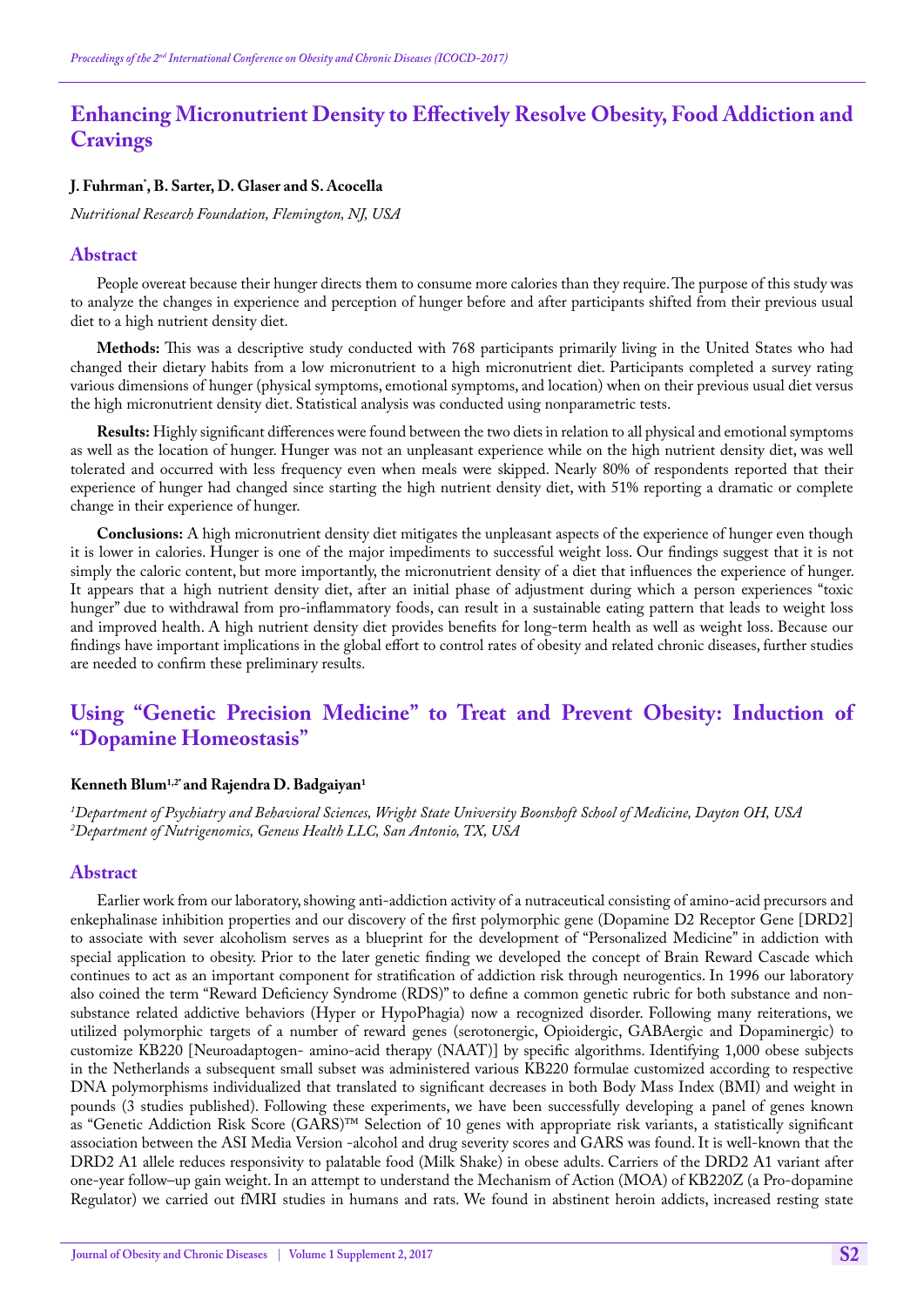functional connectivity in a putative network including: dorsal anterior cingulate, medial frontal gyrus, nucleus accumbens, posterior cingulate, occipital cortex, and cerebellum. In addition, we show that KB220Z significantly activates above placebo, seed regions of interest including the left nucleus accumbens, cingulate gyrus, anterior thalamic nuclei, hippocampus, pre-limbic and infra-limbic loci. KB220Z significantly enhances functional connectivity and dopaminergic functions. It also activates additional brain areas across the reward circuitry. For obesity we propose a Reward Deficiency System Solution that promotes early identification and stratification of risk alleles by utilizing GARS allowing for customized nutrigenomic targeting of these risk alleles by altering KB220 ingredients as an algorithmic function of carrying these polymorphic DNA –SNPS. Potentially yielding the first ever nutrigenomic solution for obesity.

# **Different Types of Obesity in Clinical Practice: "Fat and Fit" or "Healthy Obese"**

### **Edita Stokić**

*Clinical Centre of Vojvodina, Medical Faculty of Novi Sad, Serbia*

### **Abstract**

Obesity has become one of the major health problems in a modern society because it is associated with comorbities such as type 2 diabetes, cardiovascular diseases, dyslipidemia, hypertension, and certain types of cancer, which may lead to increased mortality. One of the areas of particular interest is the question of obesity as clinical entity not associated with cardiometabolic risk and insulin resistance. Having in mind all three aspects of obesity overview – a nutrition degree, body fat mass and metabolic activity of intra-abdominal fat, Plourde G and Karelis AD have defined several subtypes of obesity based on the observation that all metabolic and cardiovascular abnormalities are not always manifested in all obese people, as well as that the same disorders could also be found in persons with normal weight. In this regard, there is a difference between metabolically healthy and metabolically risky obese, as well as metabolically obese and metabolically healthy normal weight persons. Percentage of Metabolically healthy obese people (MHO) has been estimated to be between 10% and 34% depending on the criteria used. MHO persons have a high BMI (BMI ≥ 30 kg/m<sup>2</sup>) and a higher body fat mass, but the quantity of visceral fat in them is within normal range, as well as insulin sensitivity, triglycerides level and HDL-cholesterol. Today, the reasons for the differences between individual subtypes of obesity, is still unclear and needs to be clarified. Results from our investigation show differences in mass and distribution of body fat between metabolically healthy and metabolically obese women, with remarkably differences in intraabdominal adipose tissue morphology, represented by smaller number and larger size of adipocytes in metabolically obese women. Immunoexpression of leptin and TNF-α was higher in metabolically obese women, with higher immunoexpression of leptin in visceral adipose tissue that followed blood concentrations of leptin. In conclusion, studying the changes in the adipocyte level of visceral fat in particular, in regard to the metabolic and cardiovascular risk factors, could contribute to the understanding of phenotypic differences between obese individuals.

#### **References**

- 1. [Plourde G, Karelis AD. 2014. Current issues in the identification and treatment of metabolically healthy but obese individuals.](http://www.nmcd-journal.com/article/S0939-4753(13)00306-2/fulltext) *Nutr Metab Cardiovasc Dis* [24\(5\): 455-459.](http://www.nmcd-journal.com/article/S0939-4753(13)00306-2/fulltext) [https://doi.org/10.1016/j.numecd.2013.12.002](http://doi.org/10.1016/j.numecd.2013.12.002%20)
- 2. [Galić BS, Pavlica T, Udicki, M, Stokić, E, Mikalački M, et al. 2016. Somatotype characteristics of normal-weight and obese women among different](http://www.scielo.br/pdf/aem/v60n1/0004-2730-aem-60-1-0060.pdf)  metabolic subtypes. *[Arch Endocrinol Metab](http://www.scielo.br/pdf/aem/v60n1/0004-2730-aem-60-1-0060.pdf)* 60(1): 60-65. [https://doi.org/10.1590/2359-3997000000159](http://dx.doi.org/10.1590/2359-3997000000159)

# **A Neutralizing Monoclonal Antibody to Gastric Inhibitory Polypeptide (GIP) Prevents and Treats Obesity in Mice**

### **M. Michael Wolfe1,2\*,Patricia Glazebrook1,2,Alice A. Newman1,2 and Michael O. Boylan2**

*1 MetroHealth Medical Center, OH, USA 2 Case Western Reserve University, Cleveland, OH, USA*

### **Abstract**

This study was designed to determine whether immunoneutralization of GIP using a newly developed monoclonal antibody (mAb) might prevent and treat obesity. A specific mAb directed against the C-terminus of mouse GIP was generated, and its effect on weight gain in C57BL/6 mice were evaluated. In separate studies, obesity was induced in mice by feeding a high-fat diet (HFD; 60% calories from fat) from weaning to 18 weeks (wks). The mice were then fed a 45% HFD and administered GIP mAbs for 6 wk. BW was recorded weekly, and HgA1c levels were measured after wk 6. Nine wk-old C57BBL/6 mice injected with GIP mAbs (60 mg/kg BW/wk) for 17 wk gained 46.5% less weight than control mice fed the identical diet (P = 0.00000007). No difference in quantity of food consumed was detected between the groups. Furthermore, MRI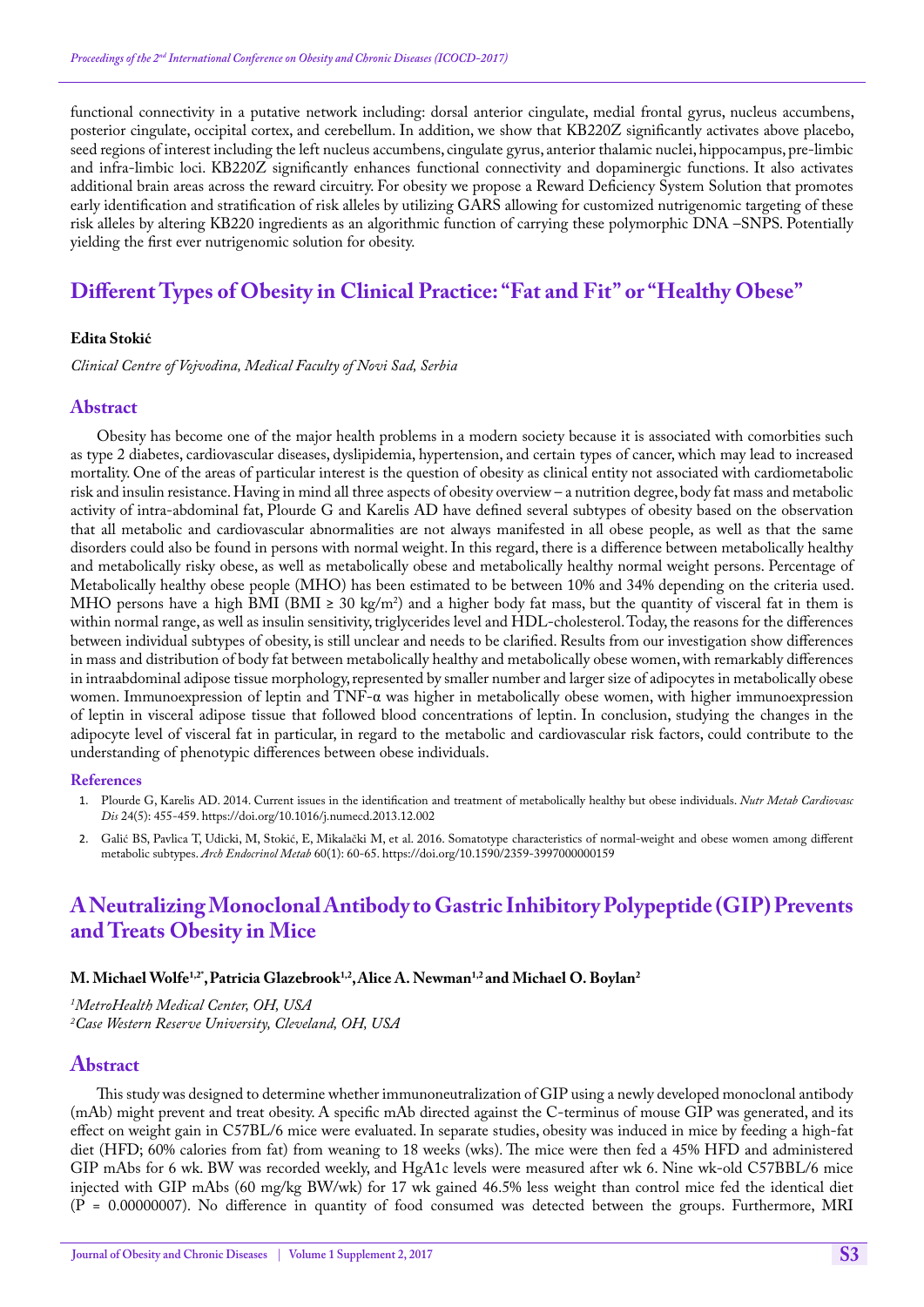demonstrated that subcutaneous, omental, and hepatic fat were 1.97-, 3.46- and 2.15-fold, respectively, lower in mAb-treated animals. Moreover, serum insulin, leptin, total cholesterol, low-density lipoprotein, and triglycerides were significantly reduced, while the high-density lipoprotein: TC ratio was 1.25-fold higher in treated animals. In the reversal studies, BW was reduced by 6.0  $\pm$  2.7% in obese mice treated with GIP mAbs (45 mg/kg BW/wk), while BW increased in control mice by 3.6  $\pm$  1.4% (P < 0.002). Mean HgA1c levels for mAb-treated mice trended lower (4.4  $\pm$  0.2%), compared to control mice (4.8  $\pm$  2.7%, P = NS). These studies support the hypothesis that a reduction in GIP signaling using a GIP neutralizing Ab might provide a useful method for the treatment and prevention of obesity and related disorders.

# **Fructose as an Etiological Factor in the Obesity and MetS Epidemics**

### Alejandro Gugliucci<sup>1</sup>', Robert H Lustig<sup>2</sup>, Ayca Erkin-Cakmak<sup>2</sup>, Susan M Noworolski<sup>4</sup>, Viva W Tai<sup>3</sup>, Michael J Wen<sup>3</sup>, **Kathleen Mulligan1,3 and Jean-Marc Schwarz5**

*1 Department of Research, College of Osteopathic Medicine, Touro University-California, CA, USA* 

*2 Department of Pediatrics, University of California, San Francisco, CA, USA* 

*3 Department of Medicine, University of California, San Francisco, CA, USA* 

*4 Department of Radiology and Biomedical Imaging, University of California, San Francisco, CA, USA* 

*5 Department of Basic Sciences, College of Osteopathic Medicine, Touro University California, CA, USA*

### **Abstract**

Dietary fructose may play a role in the pathogenesis of metabolic syndrome (MetS) and obesity. The reduction in fat and saturated fat consumption in the past 40 y led to an increase in CHO consumption and especially of fructose. The result is an epidemics of MetS, obesity and diabetes. In this presentation we summarize the current evidence from epidemiological and intervention studies that support the contention that fructose, per se, and not just its calories may be a key factor in the etiology of the epidemics. After reviewing fructose metabolism and its impact on de novo lipogenesis, liver fat and insulin resistance; we will focus on recent intervention studies, including our own, to show powerful evidence indicating that fructose restriction in obese adolescents can reverse most of the metabolic signs of insulin resistance. Obese children with MetS (n = 37) consumed a diet that matched self-reported macronutrient composition for nine days, with the exception that dietary fructose was reduced from  $11.7 \pm 4.0\%$  to  $3.8 \pm 0.5\%$  of daily calories and substituted with glucose (in starch). Participants underwent fasting biochemical analyses on days 0 and 10. This diet reduced insulin and peptide C levels and AUC, fasting glucose and AUC during OGTT. We also show that obese children with MetS put in an isocaloric fructose restriction show reduced fasting triglyceride (TG) and LDL-cholesterol (LDL-C) in just 9 days. Significant reductions in apoB apoC-III and apoE (all  $p \lt 0.001$ ) were noted. LDL size increased ( $p = 0.008$ ). Small dense LDL was present in 25% of our cohort and reduced by 68% (p = 0.04). The TG/HDL-C ratio by 50% (p = 0.02). These changes in fasting lipid profiles correlated with changes in insulin sensitivity. The improvements in these outcome measures occurred irrespective of baseline liver fat content or weight change. These results suggest that fructose consumption is an important determinant of insulin resistance and adverse lipoprotein markers of CVD risk in children with obesity and MetS, at least in high sugar consumers. These studies provide evidence that support recent public health efforts to reduce sugar consumption as a means to improve metabolic health.

This project was supported by the NIH (R01DK089216, P30DK056341), UCSF Clinical and Translational Science Institute (NCATS–UL1-TR00004), and Touro University.

# **Workshop**

# **Green to Lean**

### **Jennifer Cassetta**

#### **Abstract**

The media is saturated with often times contrary nutritional headlines that can confuse even the most well-informed fitness enthusiasts. We have been conditioned to look for the quick fix and magic pill to weight loss and health even though logic tells us that the path to fitness is a sustainable healthy lifestyle.

Jennifer Cassetta, a clinical nutritionist, health coach and fitness expert, has worked with clients around the world helping them transform their health from the inside out. In her Green to Lean keynote, she will compare and contrast various trends in dietary theory to show what works and what doesn't when it comes to weight loss and long-term wellness and even the sustainability of our planet.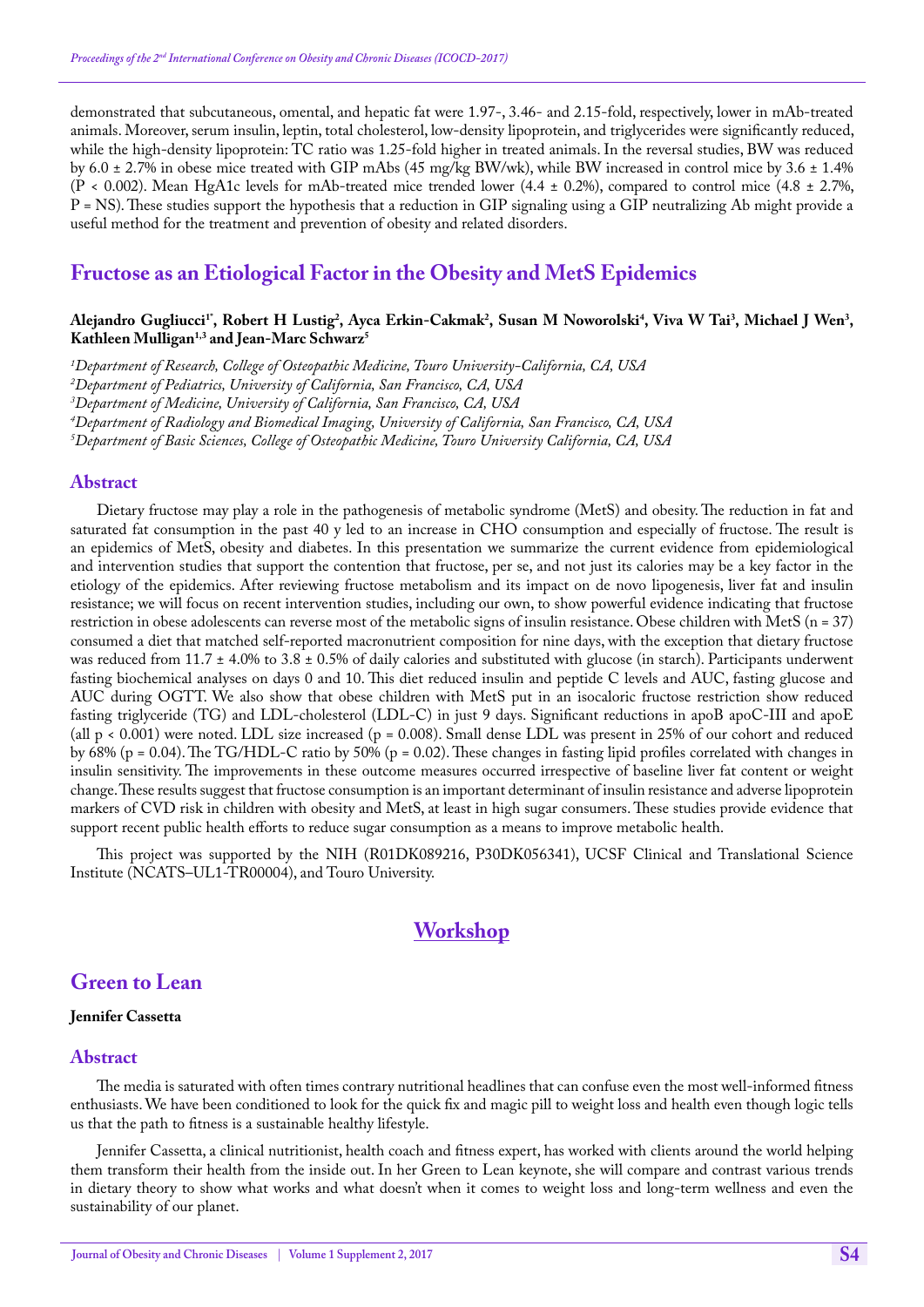## **Featured Presentations**

## **Session on Childhood Obesity Treatment and Prevention**

# **Prevalence and Trends of Obesity and Overweight Among Mississippi Public School Students between 2005 and 2015: Translating Findings into Policy**

### **Jerome R. Kolbo**

*The University of Southern Mississippi, MS, USA*

### **Abstract**

Presented will be the estimated the prevalence of overweight and obesity among weighted, representative samples of Mississippi public school students in grades K-12 and changes between 2005 and 2015. In 2015, the prevalence of overweight, obesity, and both combined remained higher than national averages, yet the rates had neither increased nor decreased significantly since 2005 (p =  $0.6904$ ). In 2015, as with all previous years, there was no difference between boys and girls (p =  $0.570$ ). As in all previous years, the prevalence of obesity in 2015 was significantly higher among black students (p < 0.001) than among white students. Similar to 2011 and 2013, there was a significant difference by grade level in 2015 ( $p = 0.0029$ ), with the lowest prevalence again among the elementary students. The significant linear decrease in obesity prevalence among elementary school students observed during 2013 continued to 2015 ( $p = 0.0209$ ). Steps to combine these findings with other state and national research in order to call for earlier assessment and comprehensive treatment of factors associated with obesity and racial disparities among younger children (i.e., gestational diabetes, BMI and weight gain during pregnancy, smoking, gestational age of child at delivery, high birth weight, weight gain in infancy, breastfeeding, age at introduction to solid foods, hours of sleep, and active play vs. screen time) will be shared. Successful efforts to translate these findings into state and national policy will also be discussed.

## **The Prevalence of Obesity in School Children and Its Association with Dental Caries**

## **Deema Farsi1\*, Heba Elkhodary1 , Leena Merdad2 and Najat Farsi1**

*1 Department of Pediatric Dentistry, King Abdulaziz University, Jeddah, Saudi Arabia 2 Department of Dental Public Health, King Abdulaziz University, Jeddah, Saudi Arabia*

### **Abstract**

**Background:** The prevalence of overweight/obesity in children in Arab countries is amongst the highest in the world. The prevalence of dental caries is also high in Saudi children. The aims are to study the prevalence of obesity, and determine the association between obesity and caries.

**Materials and Methods**: A cross-sectional study was conducted in 2014-2016 using a multi-stage stratified sample of 2,536 school children (1,287 boys and 1,249 girls). Anthropometric measurements, consisting of height, weight, body mass index (BMI) and waist circumference (WC), were obtained. Children were classified as underweight/healthy, overweight or obese and as non-obese or obese according to their BMI and WC, respectively. Caries experience was assessed using the decay score in the primary and permanent teeth  $(d/D)$ .

**Results:** Based on BMI, 33.7% of the children were overweight/obese. Based on WC, 16% of them were obese. Girls had a significantly higher prevalence of obesity than boys based on WC measurements (P < 0.001) in pre-schoolers and elementary school children. In high school adolescents, the prevalence of obesity based on BMI (P < 0.001) and WC measurements (P 0.042) was significantly higher in boys than in girls. Children enrolled in private had a significantly higher prevalence of obesity than public schools (P < 0.05). In preschools and elementary schools, obese children had lower prevalence of dental caries in primary and permanent teeth (P-value < 0.05).

**Conclusion:** Obesity prevalence was high, particularly among private preschool children. The correlation between caries and BMI and WC was significant and varied among the different stages of dentition.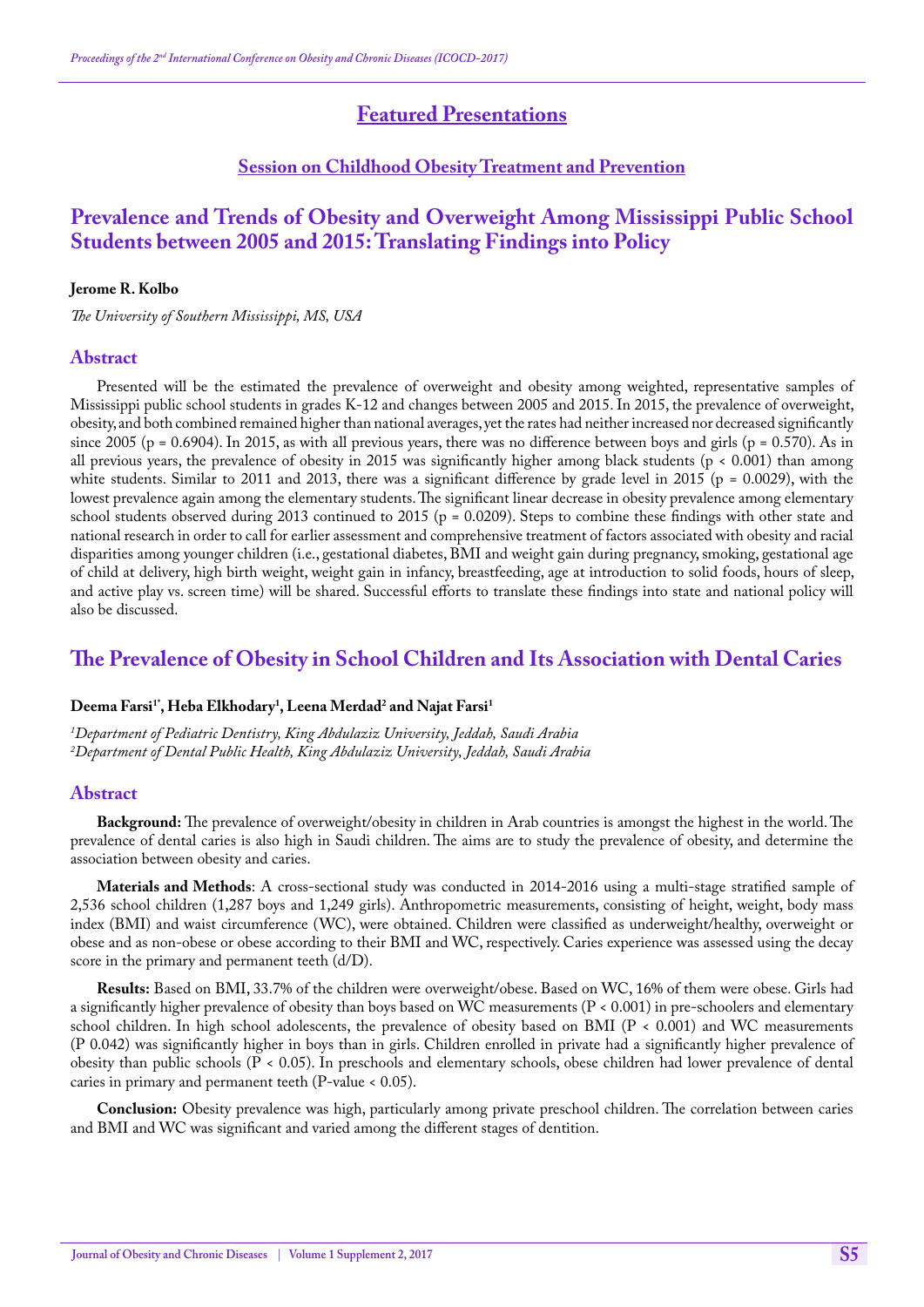# **Stability and Changes in Feeding Cues and Quality of Mealtime Interaction: a Longitudinal Cross-cultural Study of British and Israeli Mothers and Infants**

## **Netalie Shloim1\*,Rudolf MCJ2 , Feltbower RG3 , Vereijken CMJL4 , Blundell-Birtill P5 and Hetherington MM5**

 *Institute of Medicine and Health, School of Healthcare, University of Leeds, Leeds LS2 9JT, UK Faculty of Medicine in the Galil, Bar Ilan University, Safed, Israel* <sup>3</sup> Centre for Epidemiology and Biostatistics, Leeds Institute for Genetics Health and Therapeutics, School of Medicine, University of Leeds, *Leeds LS2 9JT, UK Danone Nutricia Research, Uppsalalaan 12, 3584 CT Utrecht, The Netherlands Institute of Psychological Sciences, University of Leeds, Leeds LS2 9JT, UK*

## **Abstract**

Decisions about what and how to feed infants influences obesity risk. For example, early weaning and formula feeding are associated with rapid infant weight gain which is a risk factor for obesity development. Therefore, it is important to understand and to characterize the earliest interactions between mother and baby during feeding. This study aimed to explore stability and changes in mealtime interactions and feeding cues in a sample of Israeli and UK mothers and how these varied by maternal BMI and country. Mother-infant dyads  $(N = 41)$  from Israel and UK were filmed from birth and until two years old (every six months). Behaviours were coded using the Nursing Child Assessment Satellite Training (NCAST) and the Simple Feeding Element Scale (SFES). Positive mealtime interactions were seen in the first follow-up, however, with time; babies ate in a less ideal setting and were distracted during the feed. Breastfed babies showed higher levels of hunger and satiety cues in early life compared to bottle fed babies. UK mothers enjoyed the feeding interaction more than Israeli mothers, potentially explained by faster return to work in Israeli mothers compared to stay-at-home mothers in the UK. Healthy weight women used fewer feeding commands and fed their babies a healthier meal compared to overweight and obese mothers. Mealtime observations offer an insight into the quality of the early feeding experience and future research should continue to explore this within larger and more diverse populations.

# **Intervention in Maternal Perception of their Pre-school Child Weight with Overweight and Obesity in Mexican and Mexican-American Mothers**

## Yolanda Flores-Pena<sup>1</sup>', Velia M. Cardenas-Villarreal<sup>1</sup>, Meizi He<sup>2</sup>, Erica Sosa<sup>2</sup>, Hermelina Avila-Alpirez<sup>3</sup> and Perla M. **Trejo Ortiz4**

*1 The University Autonomous of Nuevo Leon, Mexico*

*2 The University of Texas at San Antonio, TX, USA*

*3 The University Autonomous of Tamaulipas, Mexico*

*4 The University Autonomous of Zacatecas, Mexico*

## **Abstract**

**Background:** Studies from different countries had documented that mothers do not perceive accuracy when her child is overweight or obese. They underestimate their child's weight. In addition, exert more discipline and control, which could increase their child's weight. We support, a first step in treatment of child excess weight is to help the mother to recognize when their child is overweight or obese.

**Objectives**: a) Change the proportion of mothers who accurately perceived their child's weight, b) Changes in maternal feeding styles, c) Increase the scores of maternal self-efficacy to management the child's life styles behaviors related to the weight, d) Reduction or maintenance of the child's body mass index (BMI) and body fat percentage at the end of the intervention.

**Methods:** Multicenter two-arm randomized trial with four centers, three in Mexico: a) Nuevo Leon, b) Tamaulipas, and c) Zacatecas, and one in USA, San Antonio, Texas. Each center had an intervention and a control group. A total of 360 motherchild pairs (90 pairs per center) were randomly and evenly allocated to either the intervention Healthy Change or the control group. The health education was delivered by trained peer-parent promotoras, in Spanish or English in accordance mother's preference. The intervention "Healthy Change" was founded on the Social Cognitive Theory.

**Discussion:** Mexico and USA share the border, both have a Hispanic population, that has more rate of childhood obesity; therefore, it is consider important to design, implement, evaluate, and compare, the interventions in different populations, to decide that more effective intervention.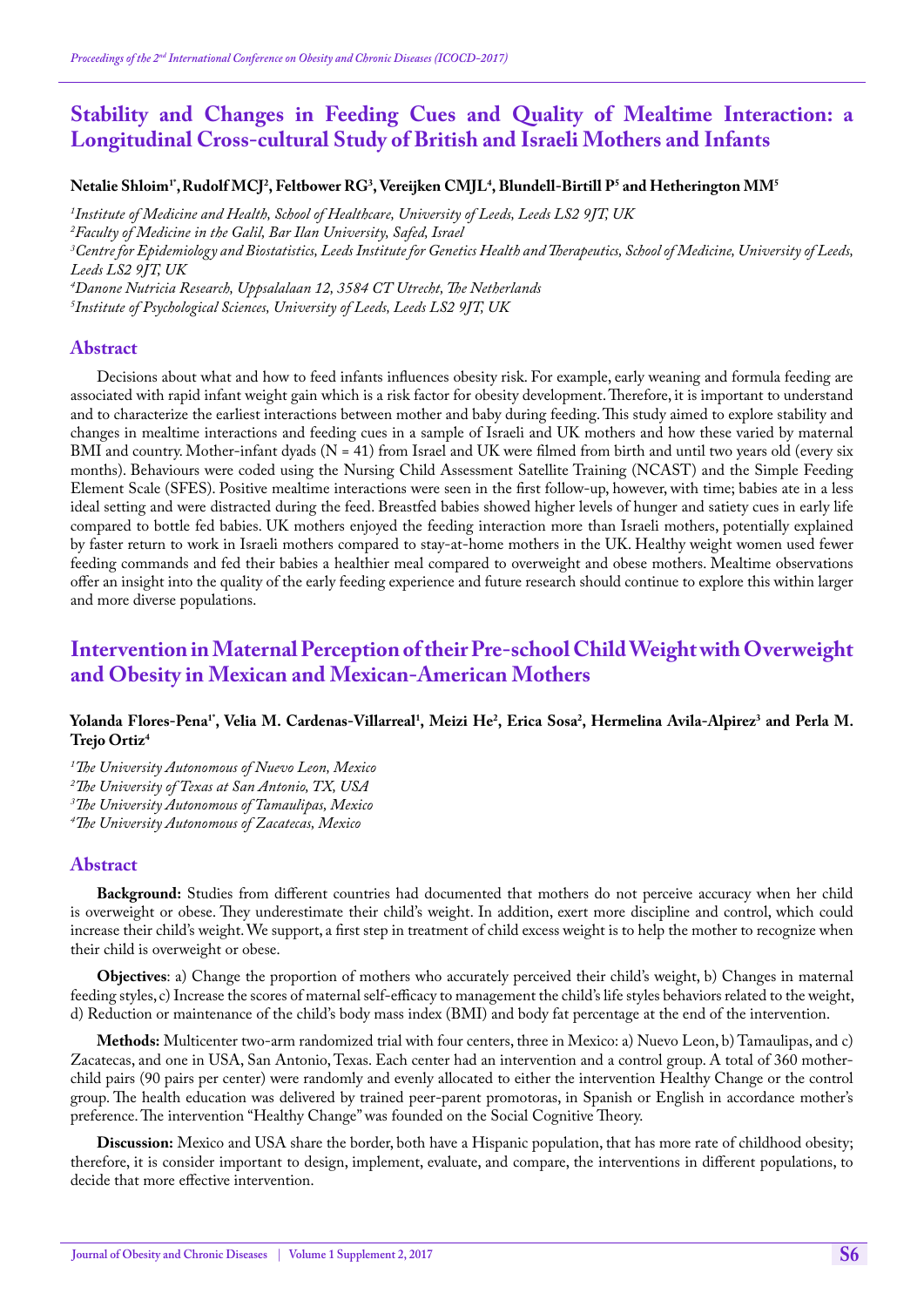# **Childhood Obesity Prevention Through a Policy-based Randomized Controlled Physical Activity Intervention Among Schools in China: the Health Legacy Project of the 2nd World Summer Youth Olympic Games**

**Fei Xu1\*, Zhiyong Wang1 , Qing Ye1 , Qing Yin2 , Wenhao Li3 , Eva Leslie4 and Youfa Wang5**

 *Nanjing Municipal Center for Disease Control and Prevention, Nanjing, China Nanjing Qinhuai District Center for Disease Control & Prevention, Nanjing, P. R. China Nanjing Yuhuatai District Center for Disease Control & Prevention, Nanjing, P. R. China School of Health Sciences, Faculty of Medicine, Nursing and Health Sciences, Flinders University, Adelaide, South Australia, Australia Department of Nutrition and Health Sciences, College of Health, Ball State University, IN, USA*

### **Abstract**

**Background:** Childhood obesity has been becoming a worldwide public health problem. There is an urgent need to develop effective childhood obesity prevention programs to fight the childhood obesity epidemic.

**Objective:** This study was developed to assess the effectiveness of a policy-based physical activity (PA) intervention program aiming at childhood obesity prevention in Nanjing of China, the host city of the 2<sup>nd</sup> World Summer Youth Olympic Games.

Design: This was a cluster randomized intervention study. Participants were the 4<sup>th</sup> and 7<sup>th</sup> grade students from 48 schools and randomly allocated (1:1) to intervention or control groups at school level. Routine health education was provided to all schools, while the intervention schools additionally received a tailored multi-component PA intervention program. The primary outcome measures were changes in body mass index, obesity occurrence and PA.

**Results:** Overall, 9858 (97.7%) of the 10091 enrolled students completed the follow-up survey. Compared with baseline, PA level increased by 33.13 min/week (SE 10.86) in the intervention group but decreased by 1.76 min/week (SE 11.53) in the control group (p = 0.028). After adjustment for potential confounders, compared with the control group, the intervention group were more likely to have increased time of PA (adj.OR = 1.15, 95% CI = 1.06–1.25), but had a smaller increase in mean BMI  $(0.22$  [SE 0.02] vs. 0.46 [0.02], p = 0.01) and BMI z-score  $(0.07$  [0.01] vs. 0.16 [0.01], p = 0.01) and were less likely to be obese (adj.OR = 0.7, 95% CI = 0.6, 0.9) at study end. The intervention group had fewer new events of obesity/overweight and a larger proportion of formerly overweight/obese students having normal weight by study end.

**Conclusions:** This large policy-based PA promotion intervention was feasible and effective in promoting PA and preventing obesity among the general student population in a large city in China. Such programs

# **Endoplasmic Reticulum Stress and Nrf2 Signaling in Cardiovascular Disease, Diabetes and Obesity**

### **Anna Fratta Pasini\* , Chiara Stranieri, Denise Peserico and Chiara Mozzini**

*Department of Medicine, Section of Internal Medicine, University of Verona, Italy*

### **Abstract**

Endoplasmic reticulum (ER) stress is an adaptive mechanism that arises when an excessive newly synthesized and/or misfolded polypeptides in the ER lumen exceed its protein folding capacity in response to multiple cellular stress triggers such as oxidative stress, hypoxia and hyperglycaemia [1-3]. The accumulation of unfolded/misfolded proteins activates transcriptional and translational pathways, known as the unfolded protein response (UPR), an adaptive response that helps cell survival by activating a series of intracellular signaling pathways. When the UPR fails to control the level of unfolded/misfolded proteins, ER-initiated apoptotic signaling is induced [1]. Several studies have demonstrated that ER stress occurred in atherosclerotic plaques, particularly in the advanced stages [4, 5]. In addition, ER stress has an important role in cardiac hypertrophy mainly in the transition to heart failure [6]. Interestingly, chronic UPR activation has also been observed in obesity [7] and in diabetes [7, 8]. Oxidative stress that plays a key role in cardiovascular and metabolic disease is counterbalanced by complex antioxidant defense systems regulated by a series of multiple pathways, including the UPR, to ensure that the response to oxidants is adequate. Nuclear factor-E2-related factor (Nrf2) is an emerging regulator of cellular resistance to oxidants [9]; Nrf2 is strictly interrelated with the UPR sensor called pancreatic endoplasmic reticulum kinase [10]. Interventions against ER stress and Nrf2 activators seem to reduce myocardial infarct size and cardiac hypertrophy in animals [6] and to protect against obesity and insulin resistance [11]. These evidences may open new promising therapeutic approaches in chronic cardiovascular and metabolic diseases.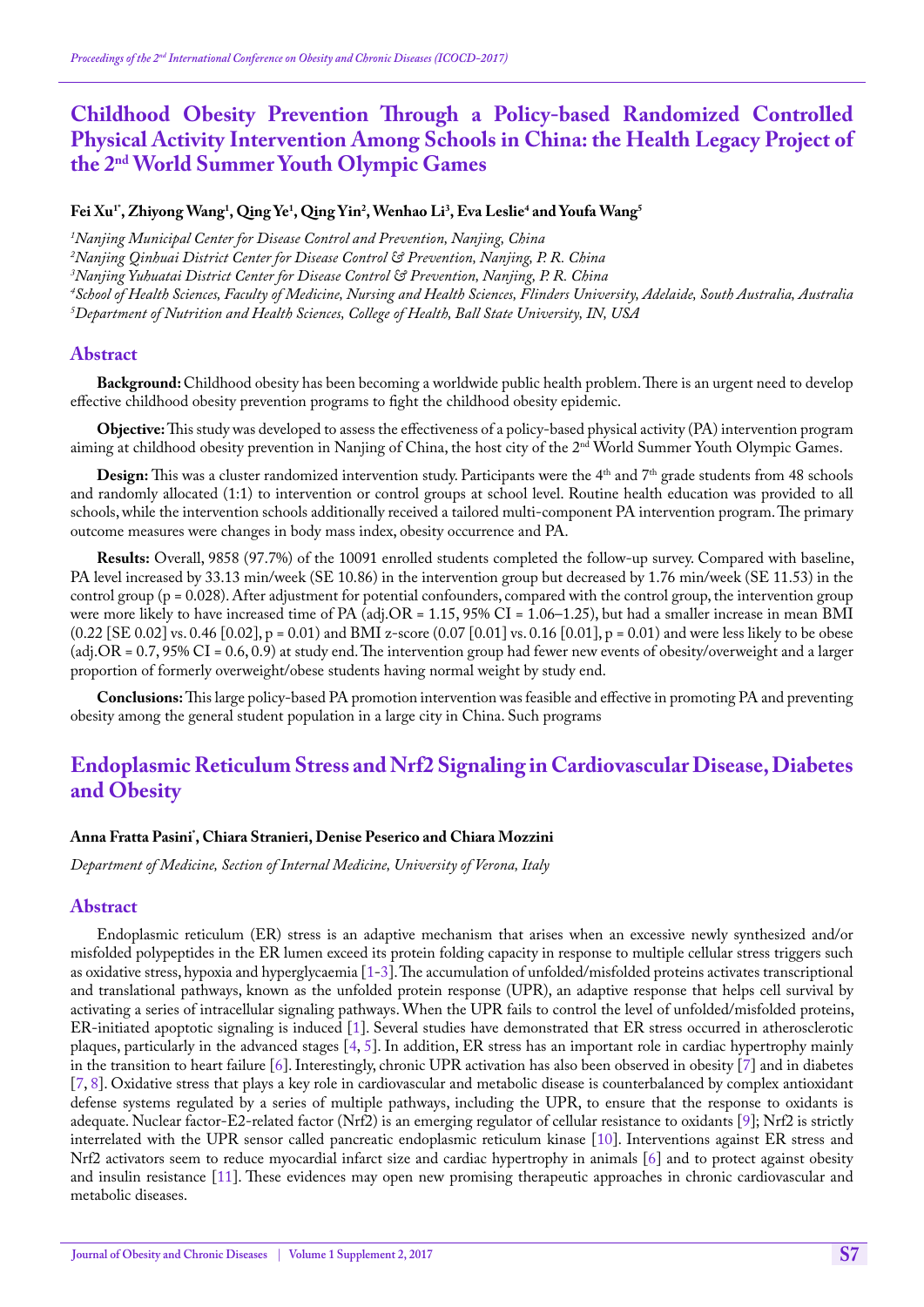#### **References**

- 1. [Ron D, Walter P. 2007. Signal integration in the endoplasmic reticulum unfolded protein response.](https://www.ncbi.nlm.nih.gov/pubmed/17565364) *Nat Rev Mol Cell Biol* 8(7): 519-529. [https://doi.](https://doi.org/10.1038/nrm2199) [org/10.1038/nrm2199](https://doi.org/10.1038/nrm2199)
- 2. [Back SH, Kaufman RJ. 2012. Endoplasmic reticulum stress and type 2 diabetes.](https://www.ncbi.nlm.nih.gov/pmc/articles/PMC3684428/pdf/nihms459339.pdf) *Annu Rev Biochem* 81: 767-793. [https://doi.org/10.1146/annurev](https://doi.org/10.1146/annurev-biochem-072909-095555)[biochem-072909-095555](https://doi.org/10.1146/annurev-biochem-072909-095555)
- 3. [Wang S, Kaufman RJ. 2012. The impact of the unfolded protein response on human disease.](https://www.ncbi.nlm.nih.gov/pmc/articles/PMC3384412/pdf/JCB_201110131.pdf) *J Cell Biol* 197(7): 857-867. [https://doi.org/10.1083/](https://doi.org/10.1083/jcb.201110131) [jcb.201110131](https://doi.org/10.1083/jcb.201110131)
- 4. [Tabas I. 2010. The role of endoplasmic reticulum stress in the progression of atherosclerosis.](https://www.ncbi.nlm.nih.gov/pmc/articles/PMC2951143/pdf/nihms-239666.pdf) *Circ Res* 107(7): 839-850. [https://doi.org/10.1161/](https://doi.org/10.1161/CIRCRESAHA.110.224766) [CIRCRESAHA.110.224766](https://doi.org/10.1161/CIRCRESAHA.110.224766)
- 5. [Garbin U, Stranieri C, Pasini A, Baggio E, Lipari G, et al. 2014. Do oxidized polyunsaturated fatty acids affect endoplasmic reticulum stress-induced](https://www.ncbi.nlm.nih.gov/pubmed/24597951)  [apoptosis in human carotid plaques?](https://www.ncbi.nlm.nih.gov/pubmed/24597951) *Antioxid Redox Signal* 21(6): 850-858.<https://doi.org/10.1089/ars.2014.5870>
- 6. [Cominacini L, Mozzini C, Garbin U, Pasini A, Stranieri C, et al. 2015. Endoplasmic reticulum stress and Nrf2 signaling in cardiovascular diseases.](http://www.sciencedirect.com/science/article/pii/S0891584915002385?via%3Dihub) *Free Radic Biol Med* [88\(Pt B\): 233-242.](http://www.sciencedirect.com/science/article/pii/S0891584915002385?via%3Dihub) <https://doi.org/10.1016/j.freeradbiomed.2015.05.027>
- 7[. Pagliassotti MJ, Kim PY, Estrada AL, Stewart CM, Gentile CL. 2016. Endoplasmic reticulum stress in obesity and obesity-related disorders: an expanded](http://www.metabolismjournal.com/article/S0026-0495(16)30017-8/fulltext)  view. *Metabolism* [65\(9\): 1238-1246.](http://www.metabolismjournal.com/article/S0026-0495(16)30017-8/fulltext)<https://doi.org/10.1016/j.metabol.2016.05.002>
- 8. [Mozzini C, Fratta Pasini A, Garbin U, Stranieri C, Pasini A, et al. 2014. Increased endoplasmic reticulum stress and Nrf2 repression in peripheral blood](http://www.sciencedirect.com/science/article/pii/S089158491301558X?via%3Dihub)  [mononuclear cells of patients with stable coronary artery disease.](http://www.sciencedirect.com/science/article/pii/S089158491301558X?via%3Dihub) *Free Radic Biol Med* 68: 178-185.<https://doi.org/10.1016/j.freeradbiomed.2013.12.017>
- 9. [Singh S, Vrishni S, Singh BK, Rahman I, Kakkar P. 2010. Nrf2-ARE stress response mechanism: a control point in oxidative stress-mediated dysfunctions](https://www.ncbi.nlm.nih.gov/pubmed/20815789)  [and chronic inflammatory diseases.](https://www.ncbi.nlm.nih.gov/pubmed/20815789) *Free Radic Res* 44(11): 1267-1288. <https://doi.org/10.3109/10715762.2010.507670>
- 10. [Digaleh H, Kiaei M, Khodagholi F. 2013. Nrf2 and Nrf1 signaling and ER stress crosstalk: implication for proteasomal degradation and autophagy.](https://link.springer.com/article/10.1007%2Fs00018-013-1409-y) *Cell Mol Life Sci* [70\(24\): 4681-4694.](https://link.springer.com/article/10.1007%2Fs00018-013-1409-y) <https://doi.org/10.1007/s00018-013-1409-y>
- 11. [Seo HA, Lee IK. 2013. The role of Nrf2: adipocyte differentiation, obesity, and insulin resistance.](https://www.hindawi.com/journals/omcl/2013/184598/) *Oxid Med Cell Longev* 2013: 184598. [https://doi.](https://doi.org/10.1155/2013/184598) [org/10.1155/2013/184598](https://doi.org/10.1155/2013/184598)

## **Symposium on "Molecular Mechanisms of Obesity"**

## **E3 = Environment, Epigenetics, and Endocrinology**

## **Mahua Choudhury\* , Luis Schultz, Min Hi Park, Jian Zhang, Catherine Powell and Sunitha Meruvu**

*Department of Pharmaceutical Sciences, Texas A&M Health Science Center, TX, USA*

### **Abstract**

Exposure to environmental chemicals has adverse effects on the health and survival of humans. Emerging evidence supports the idea that exposure to endocrine disrupting chemicals (EDCs) can perturb an individual's metabolic set point and as a result, increase his/her propensity towards metabolic diseases. In addition, while any exposure window is detrimental, it is anticipated that chemical exposures during critical periods of development (e.g. in utero, neonatal, or early childhood), may lead to adverse health consequences that are manifested later in life and possibly in successive generations. Recent evidence also suggests that environmental factors (e.g. chemicals as well as nutrition) can cause epigenetic marks in DNA, histones, or microRNA in metabolically active tissues that result in increased susceptibility to Type 2 diabetes (T2D) and obesity (diabesity) or other metabolic diseases. Our lab studies the complex epigenetic regulation of obesity and its associated complications in pre-clinical and clinical models. The research focuses on identifying the altered epigenetic mechanisms and detecting the early, mid and late epigenetic biomarkers in the metabolically active tissues of liver, adipose, and skeletal muscle. We are also interested in how the diet of the mother affects the epigenome of three generations of metabolic health. As transgenerational inheritance of metabolic disease is of great importance in the present-day obesity epidemic, it is important to understand how a maternal diet high in fat and carbohydrates leads to pregnancy complications and poor maternal and pup health. We are currently investigating epigenetic regulations in the development of metabolic syndrome and potential reversal with several nutraceuticals.

# **Western Diet and Early Life Nutritional Modifications: Programming Obesity Epidemics?**

#### **Christopher Faulk**

*Department of Animal Sciences, University of Minnesota, MN, USA*

### **Abstract**

The obesity epidemic has many contributing causes, and growing evidence indicates that developmental programming is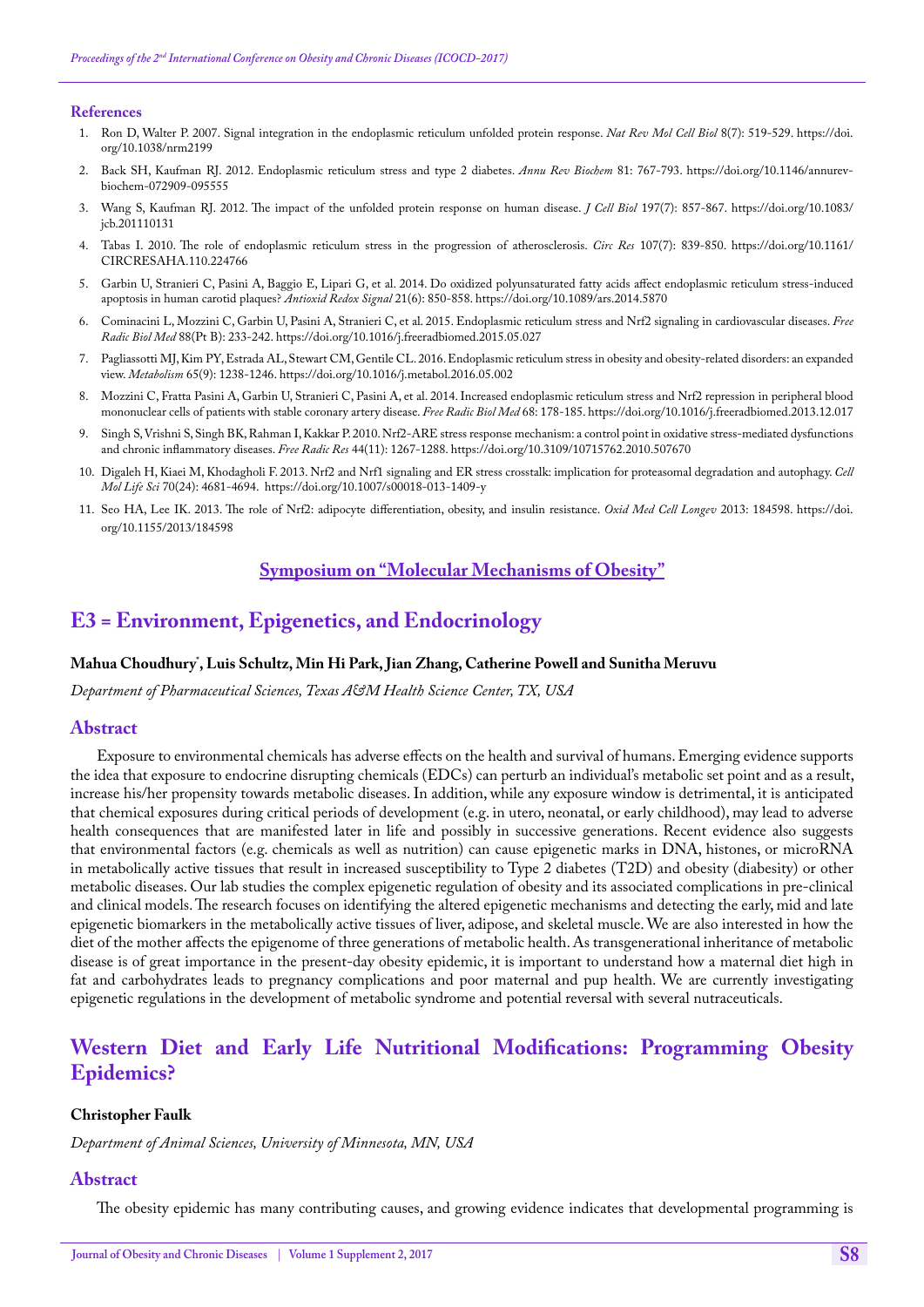a major factor. While the results of developmental programming have been repeatedly shown, the timing and mechanisms by which early life environment influences later life phenotype remains an active area of research. The largest exogenous exposure in any animal comes from diet. Similarly, a large and ongoing shift in diet has occurred over the last century in western cultures. This shift creates a situation of anticipatory mismatch between developing offspring and the later life adult diet, an example of the thrifty phenotype in action. I will present data from multiple studies showing that developmental exposure to low fat diets aggravates adult response to high fat diets, due to developmental programming of the offspring. The mechanism by which this occurs are likely epigenetic, acting at the interface of gene regulation and the environment. Results show changes in DNA methylation, but may also affect chromatin modifications, and small RNA, and appear to play a large role in mediating adult physiological response to environmental and developmental cues.

# **"Does Air Pollution Contribute to Obesity?"**

## **John R. Balmes\* , Jennifer Mann, Helene Margolis and Nina Holland**

*Division of Environmental Health Sciences, School of Public Health, University of California, Berkeley, CA, USA*

## **Abstract**

The prevalence of obesity among U.S. children is about 17% and affects about 12.7 million children and adolescents. The prevalence of obesity is higher among Hispanics (21.9%) and non-Hispanic blacks (19.5%). The childhood obesity epidemic is thought to be due primarily to increased caloric intake from high consumption of sugar-containing drinks and high-caloricdensity fast food combined with decreased energy expenditure from a sedentary lifestyle. However, animal evidence suggests that chemicals in the environment may be "obesogens." Exposures to these chemicals may be contributing to the obesity epidemic. There is limited but growing epidemiological evidence that ambient air pollutants may also have an obesogenic effect. Although the mechanism(s) underlying this association remains to be elucidated, air pollution can induce oxidative stress and systemic inflammation. Animal evidence supports the involvement of inflammatory pathways. For example, exposure to fine particulate matter induced adipose tissue inflammation and insulin resistance in a mouse model of diet-induced obesity (Sun et al. 2009). Polycyclic aromatic hydrocarbons (PAHs), produced whenever carbon-based fuels are combusted, may be obesogenic. In Fresno, CA, an American city with relatively high levels of air pollution, we are enrolling children of several different age strata (in utero, age 7, adolescents) into a study (Children's Health and Air Pollution Study, CHAPS) of the relationship of air pollution exposure, especially ambient PAHs, to obesity and glucose dysregulation. In addition to anthropometry, we are measuring markers of oxidative stress and systemic inflammation and adipokines (adiponectin and leptin). The results of preliminary analyses from CHAPS will be presented.

# **Effects of Obesogens on Host-microbiome Function in the Gastrointestinal System: What Can We Learn from Zebrafish**

### Joseph Bisesi<sup>1,2\*</sup>, Amanda Buerger<sup>1,2</sup>, Jordan Schmidt<sup>2,3</sup> and Christopher Martyniuk<sup>2,3</sup>

*1 Department of Environmental and Global Health, University of Florida, Gainesville, FL, USA 2 Center for Environmental and Human Toxicology, University of Florida, Gainesville, FL, USA 3 Department of Physiological Sciences, University of Florida, Gainesville, FL, USA* 

### **Abstract**

Recent evidence supports a role for environmental exposures to chemicals, termed obesogens, in the etiology of obesity. During dietborne exposures, the gastrointestinal (GI) system acts as a first line of defense, and consequently may be impacted by obesogens. Within the GI system, the microbiome plays an essential role in host immunity and nutrient digestion, and GI microbial dysbiosis has been implicated as a potential contributor to obesity. To study obesogen effects on the microbiome, we have used the zebrafish model, which exhibits functional similarities to the human GI system, offers extensive molecular tools, and supports large sample sizes which are often needed in metagenomics studies to combat inter-individual variability. To test the effectiveness of this model for studying obesogens, we conducted a two-month feeding study with adult zebrafish exposed to the phthalate plasticizer diethyl-hexyl phthalate (DEHP), a suspected obesogen. Following exposures, intestines were analyzed for microbial dysbiosis using 16S targeted next generation sequencing. Additionally, RNA seq was performed on the GI tissue to determine if there were effects on host GI system functionality. Results indicated that differential microbial dysbiosis was associated with both overfeeding as well as DEHP exposure, with disruption of bacterial phyla that often accompany obesity, inflammatory bowel disease, and colorectal cancer in humans. Finally, RNA seq data indicated enrichment of subnetworks associated with digestion, lipid metabolism, and immune function in the GI. Results from this study indicate that the zebrafish is a promising model for the study of chemical inducted microbial dysbiosis and host GI function.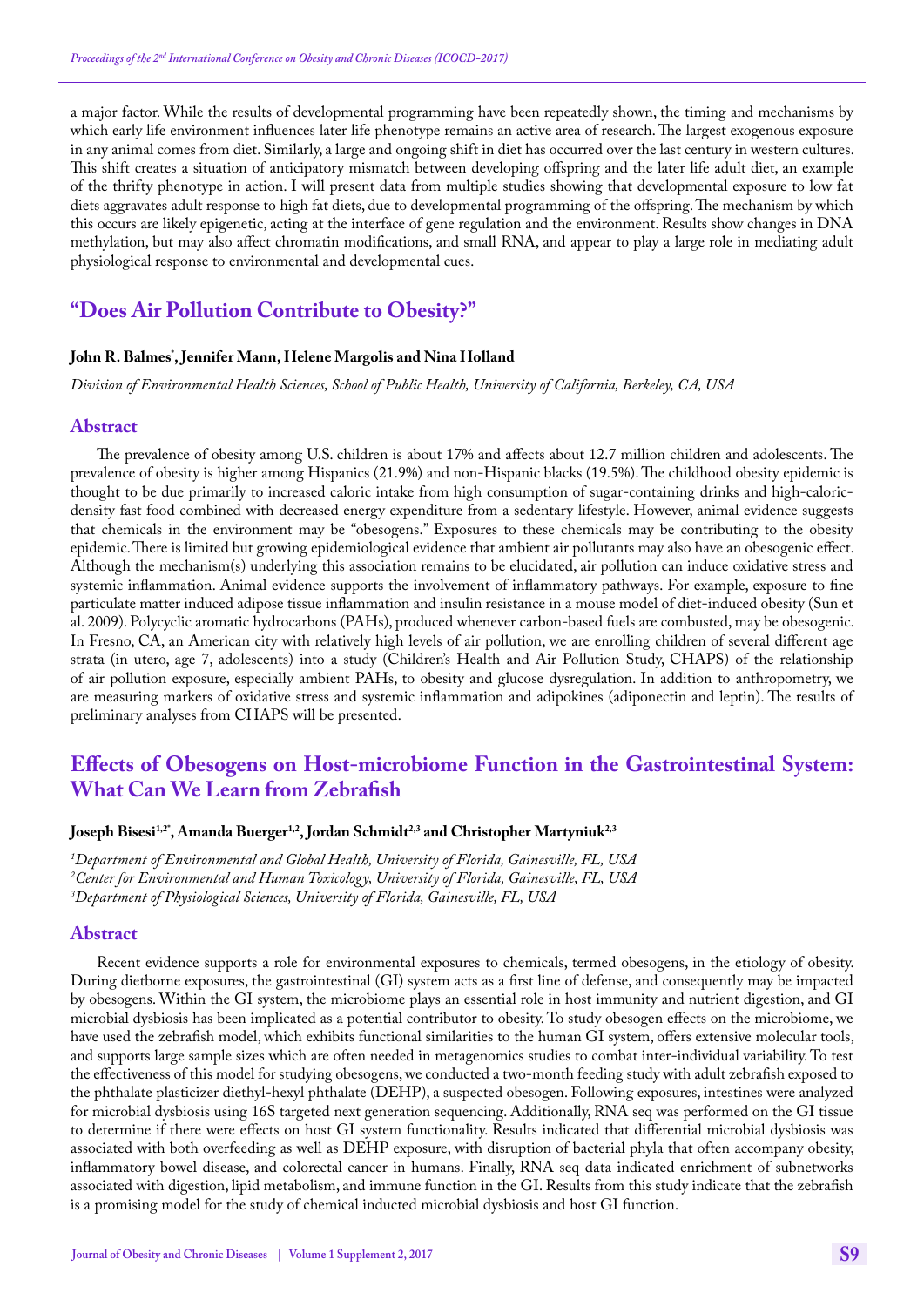# **Molecular Mechanisms of Obesity and Metabolic Disorders in Children with Prenatal Exposure to Endocrine Disruptors**

 $N$ ina Holland<sup>1</sup>', Karen Huen<sup>1</sup>, Asa Bradman<sup>1</sup>, Daniel K. Nomura<sup>2</sup>, Douglas Lee<sup>3</sup>, Breanna Ford<sup>2</sup>, Gwen Tindula<sup>1</sup>, Michael **Zhou1 , Maria Escudero-Fung1 , Kim Harley1 and Brenda Eskenazi1**

*1 School of Public Health, CERCH, University of California, Berkeley, CA, USA 2 Departments of Chemistry, Molecular and Cell Biology, and Nutritional Sciences and Toxicology, University of California, Berkeley, CA, USA*

*3 Omic Insight, LLC, PO Box 12362, Durham, NC, USA*

### **Abstract**

The prospective nature of birth cohort studies and wealth of epidemiological data and biological samples provide unique opportunities to address effects of early life exposures on health outcomes such as obesity and chronic diseases later in life in light of DoHAD paradigm. Several lines of evidence highlight phthalates as potential key obesogens. We aimed to study the relationship of prenatal exposure to phthalates with epigenetic modifications and obesity parameters in children.

Urinary phthalate metabolites were measured during pregnancy in 400 women from the CHAMACOS study, an ongoing longitudinal birth cohort of low-income Mexican-Americans from California. DNA methylation and miRNA expression were characterized using 450K and EPIC Infinifum BeadChips, pyrosequencing and Next Generation Sequencing at several timepoints. BMI, waist circumference and metabolic health parameters of children were assessed from birth through age 14 years.

Phthalate concentrations in CHAMACOS women were correlated with several markers identified by targeted metabolomics. More than 55% of CHAMACOS children aged 9-14 years were overweight or obese. Phthalate metabolites were associated with child BMI Z-score, waist circumference, and biomarkers of metabolic health. MiRNA expression and DNA methylation differed by sex and were also associated with phthalate exposure and prenatal factors adjusting for blood cell composition.

Our findings provide evidence that in utero exposure to phthalates may contribute to obesity development in children. Furthermore, the relationship of prenatal phthalate exposure with altered DNA methylation and miRNA profiles suggest epigenetics as a potential molecular pathway through which prenatal exposure can affect obesity in children at older ages.

## **Featured Talks**

# **Supportive Aftercare for the Bariatric Patient**

## **Colleen M. Cook**

*Bariatric Support Centers International, USA*

### **Abstract**

New research shows that successful weight loss surgery patients are three times more likely to participate in bariatric support groups. Quality post op educational and support programs are an essential part of any comprehensive bariatric program.

#### **Objectives**

1. Learn ways to improve post-operative compliance and outcomes by developing quality aftercare programs.

2. Identify the different needs of pre, post, and long-term bariatric patients and the importance of creating events, educational programs & quality support groups to meet those needs.

3. Learn ways to cultivate a network of support among your bariatric patients and keep them engaged with one another and your bariatric team.

# **The Truth Behind Weight Loss and Maintenance**

#### **Muamer Dajdic**

*The Healthy Living, Canada*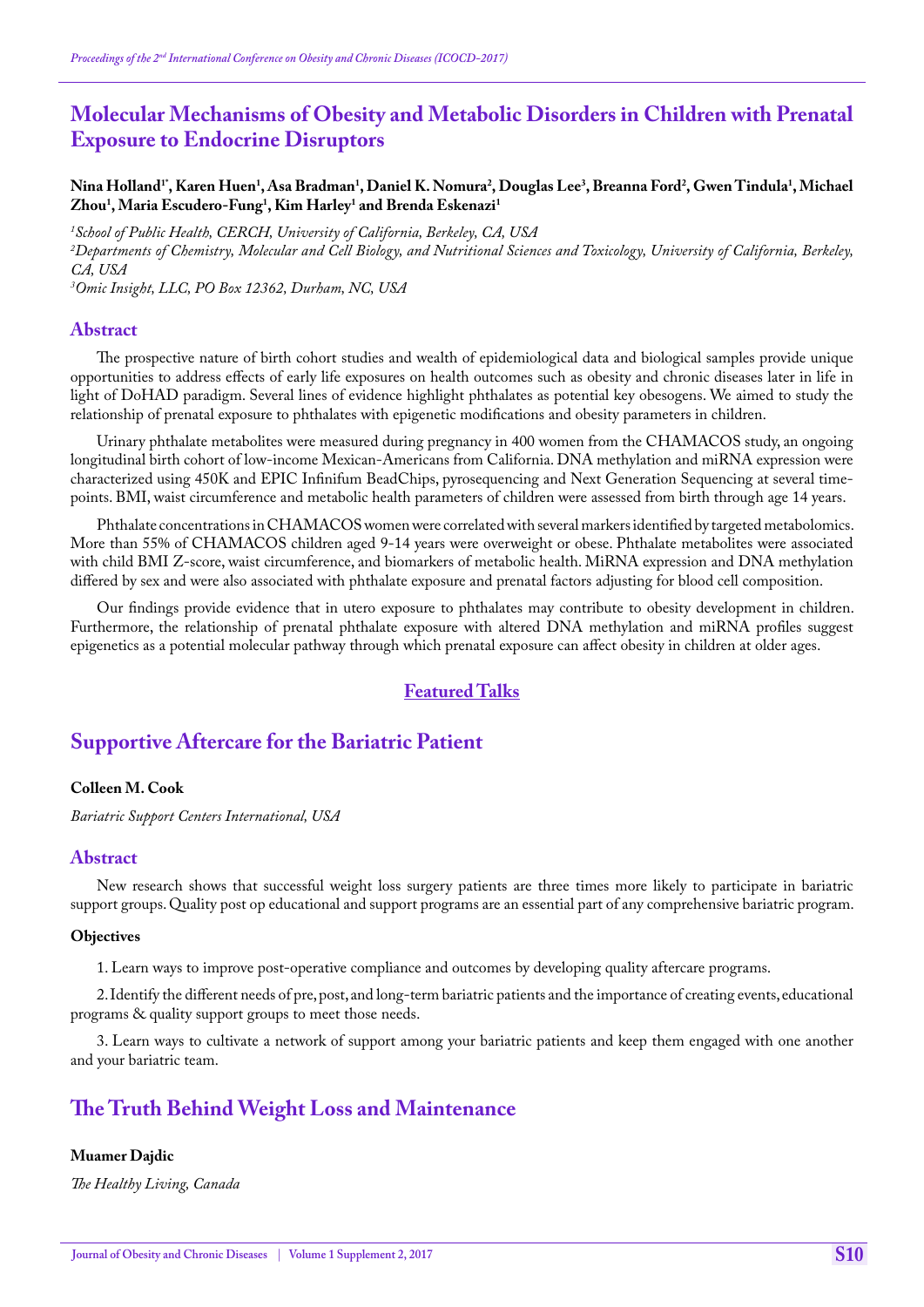## **Abstract**

The objective of this research and analysis was to identify the key success factors behind the weight loss and maintenance. With numerous failed attempts at lossing weight, earlier in my life even with the help of healthcare professionals, I was determined to identify the key success factors behind the weight loss and maintenance so that I could have fun, enjoy life, and achieve my full potential in life. I was almost 500 lbs when I was only 20 and I thought I was going to die young. I could barely move from the couch where I played video games and ate junk food. By the time I turned 22, I had lost OVER 300 lbs and continue to keep it off for over 5 years now!

My mission in life is to prevent youth from becoming obese and going down the same path I've been on. It is such a waste of a young life. In addition to this, I help Global Healthcare Professionals improve their weight loss and maintenance processes so that together WE CAN help SAVE 100,000,000 lives from obesity across the world.

I believe maintaining a healthy body (mental & physical) is the foundation for our health & life. We can do this by having fun and enjoying life, living well by eating well and being moderately active while achieving our dreams. I am here to present my findings in order to help you better understand people who are struggling with obesity. This presentation will provide you a better understanding of what obese individuals go through on a daily basis. As a result, you will be able to improve your patient's lives and help them achieve a healthier lifestyle while achieving their full potential in life.

# **Normalizing Blood Pressure, Reversing Heart Disease and Permanent Weight Reduction via a Nutrient Dense, Plant-rich Diet**

## **J. Fuhrman\* , B. Sarter, D. Glaser and S. Acocella**

*Nutritional Research Foundation, Flemington, NJ, USA*

### **Abstract**

**Background:** The results presented from a practice survey include cases of interest, demonstrating improvements in cardiometabolic risk factors utilizing a Nutrient-Dense, Plant-Rich (NDPR) diet. It includes changes in weight, blood pressure, and lipids parameters derived from the survey and retrospective chart review.

**Methods:** Practice records and interviews were used for case history descriptions. Participants' data were collected via an online survey.

**Results:** Adherence to a NDPR dietary protocol resulted in reduced low-density lipoprotein cholesterol and serum triglycerides. Compliance of greater than 80% with the target diet resulted in an average sustained weight loss of over 50 pounds in 75 obese subjects. There was a corresponding average reduction of 27.8 mm Hg in systolic blood pressure for the 127 survey responders with untreated hypertension at baseline, and a 42.2 mg/dL average decrease in low-density lipoprotein cholesterol for the 328 survey responders, not on cholesterol reducing medications.

**Conclusion:** The outcomes from both the survey responders and cases demonstrate the potential for the NDPR dietary intervention to improve weight, blood pressure, lipids, and even reverse severe cardiovascular disease. Though this is a report of cases and self-reported benefits, it adds evidence to support the need for further studies investigating the potential of this dietary intervention.

# **An Eating Disorder is an Eating Disorder??? Multidisciplinary Care for the Eating Disorder Patient with Comorbid Obesity**

### **Julie Friedman1,2 and Heather Fritz2\***

*1 Northwestern University Medical School, IL, USA 2 Eating Recovery Center, USA*

### **Abstract**

This seminar will teach the outpatient provider how to identify various forms of eating pathology that are more prevalent in higher weight populations, introduce the outpatient provider to basic neurobiological foundations of eating disorders and obesity, and describe treatment options from interventions that can be used in an outpatient setting through how and when to make referrals for higher levels of care. Nutrition, medical, and behavioral interventions for Binge Eating Disorder, Night Eating Syndrome, and post-bariatric surgery eating pathology will be introduced.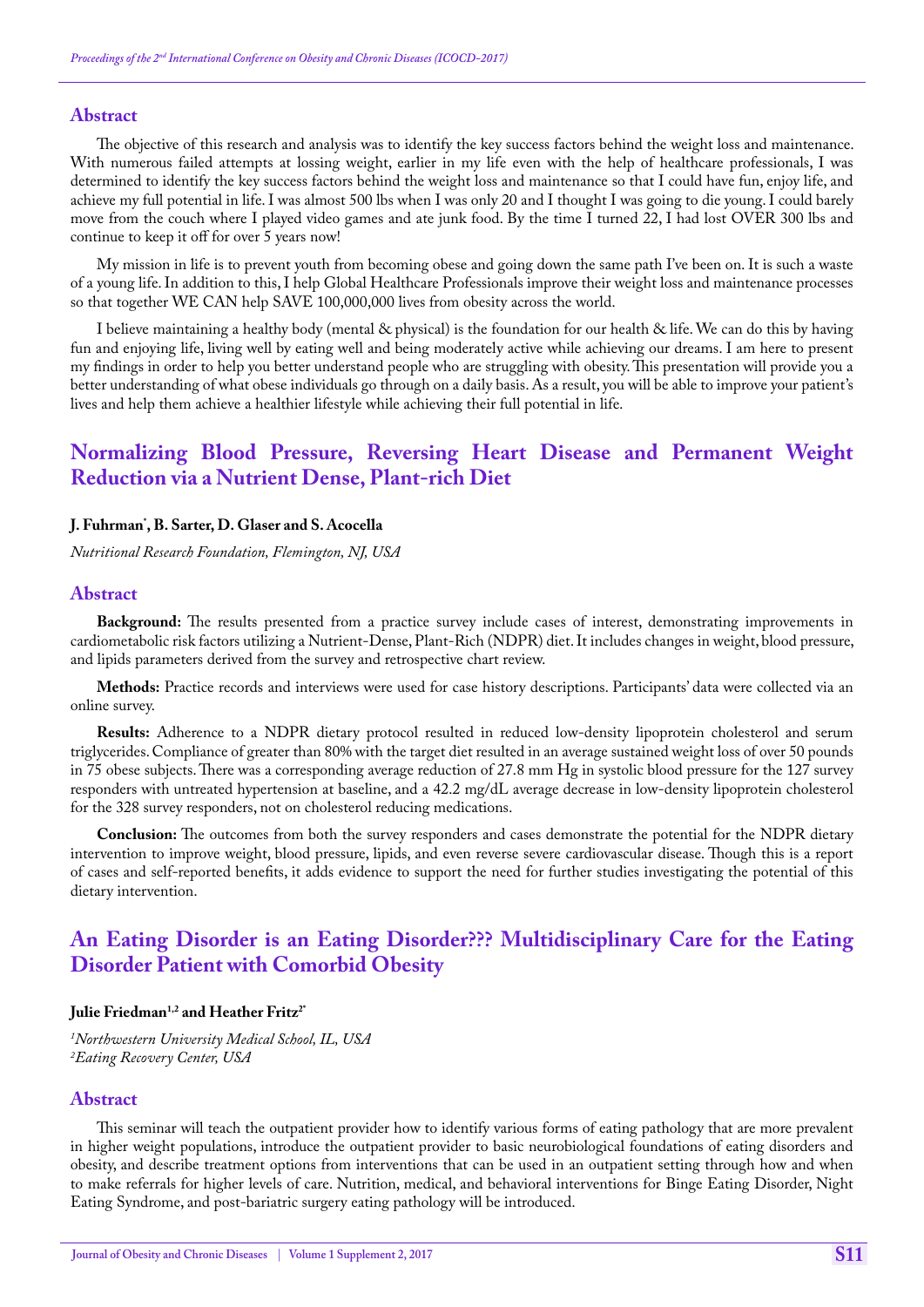# **Peroxisomal-Mitochondrial Interactions in Skeletal Muscle, Obesity, and Metabolic Disease**

#### **Ronald N. Cortright**

*Department of Kinesiology, East Carolina University, Greenville, NC, USA Department of Physiology, East Carolina University, Greenville, NC, USA The Diabetes Obesity Institute, East Carolina University, Greenville, NC, USA*

### **Abstract**

The symposium proposed is extremely novel and likely never provided to the Conference Attendees as a symposium or featured topic. We are only now identifying peroxisomal function in skeletal muscle and the potential for exploitation for therapeutic strategies for the treatment of obesity and related metabolic diseases is great.

Known almost exclusively from studies in the liver, peroxisomes are essential organelles for life as demonstrated by neonatal death or shortened life span in people with their absence or dysfunctions in the organelle. Accordingly, peroxisomes are multipurpose organelles contributing to numerous metabolic pathways deemed indispensable for maintaining cellular homeostasis. Common functions include partial oxidation of long- and very long-chain fatty acids and hydrogen peroxide metabolism. Once thought of as the "garbage pail" of the cell, peroxisomes have been shown to share vital metabolic functions by interacting with other organelles such as mitochondria, the endoplasmic reticulum, and even with lipid droplets. This makes the study of peroxisomal function highly significant because of the potential for direct clinical application to human health. For example, in sedentary obese and diabetic individuals, human skeletal muscle is overwhelmed with lipids resulting in an oversupply of substrate for mitochondria provoking lipotoxicity (e.g., excess ceramide accumulation), and increased oxidative stress (increased reactive oxygen radicals, ROS) both which can lead to impairments in insulin signaling and insulin resistance. Peroxisomes likely play an obligatory role in defending against excess accumulation of cellular lipids by metabolizing fatty acids to acyl-carnitines which are exported and oxidized more efficiently by the mitochondria and by buffering ROS as they are rich in anti-oxidant enzymes. We propose that peroxisomal biogenesis accompanies mitochondrial biogenesis to enhance the efficiency of mitochondrial oxidation of fatty acids and maintenance of normal ROS and glucose dynamics. The symposium proposes to provide a general overview of peroxiomsal biology in multiple organ systems and then to offer several novel hypotheses describing a role for peroxisomes in muscle lipid metabolism, glucose homeostasis, and REDOX balance. The overreaching hypotheses to be evaluated will focus on when (skeletal) muscle mitochondrial oxidation of fatty acids is "outpaced" by supply (obesity or high fat diet; lipid oversupply theory) or with increased bioenergetic requirements (increased lipid utilization), peroxisomal oxidation will be enhanced to increase the efficiency of mitochondrial fatty acid oxidation, metabolism of free radicals (e.g.,  $H_2O_2$ ) and concomitant maintenance of insulin sensitivity.

The broad goals of the symposium are:

1. To establish the presence of peroxisome-mitochondrial interactions which will likely lead to a new paradigm in lipid metabolism and free radical biology, and cellular adaptation to high lipid environments in human skeletal muscle.

2. To suggest to the audience the development of novel therapeutic interventions that stress peroxisomal function to treat Obesity, Type II Diabetes, and other metabolic diseases.

## **Session on Chronic Diseases Linked with Obesity**

## **Corner Stores as Community-based Enterprises for Health Promotion**

#### **Rachael D. Dombrowski**

*Wayne State University, MI, USA*

#### **Abstract**

**Background:** Understanding store owner motivations and rationale for participation in food access projects is rarely reported in health promotion literature. This study explicates the development of healthy corner stores as community-based enterprises (CBEs) within eight suburban, low-income communities. CBEs are defined as community-oriented small businesses with a common goal to improve population health. The healthy corner stores assessed in this study were participants in Healthy HotSpot (HH), a suburban Cook County corner store project.

**Methods:** In order to determine progression of HH stores as CBEs, a qualitative case study design was used. Existing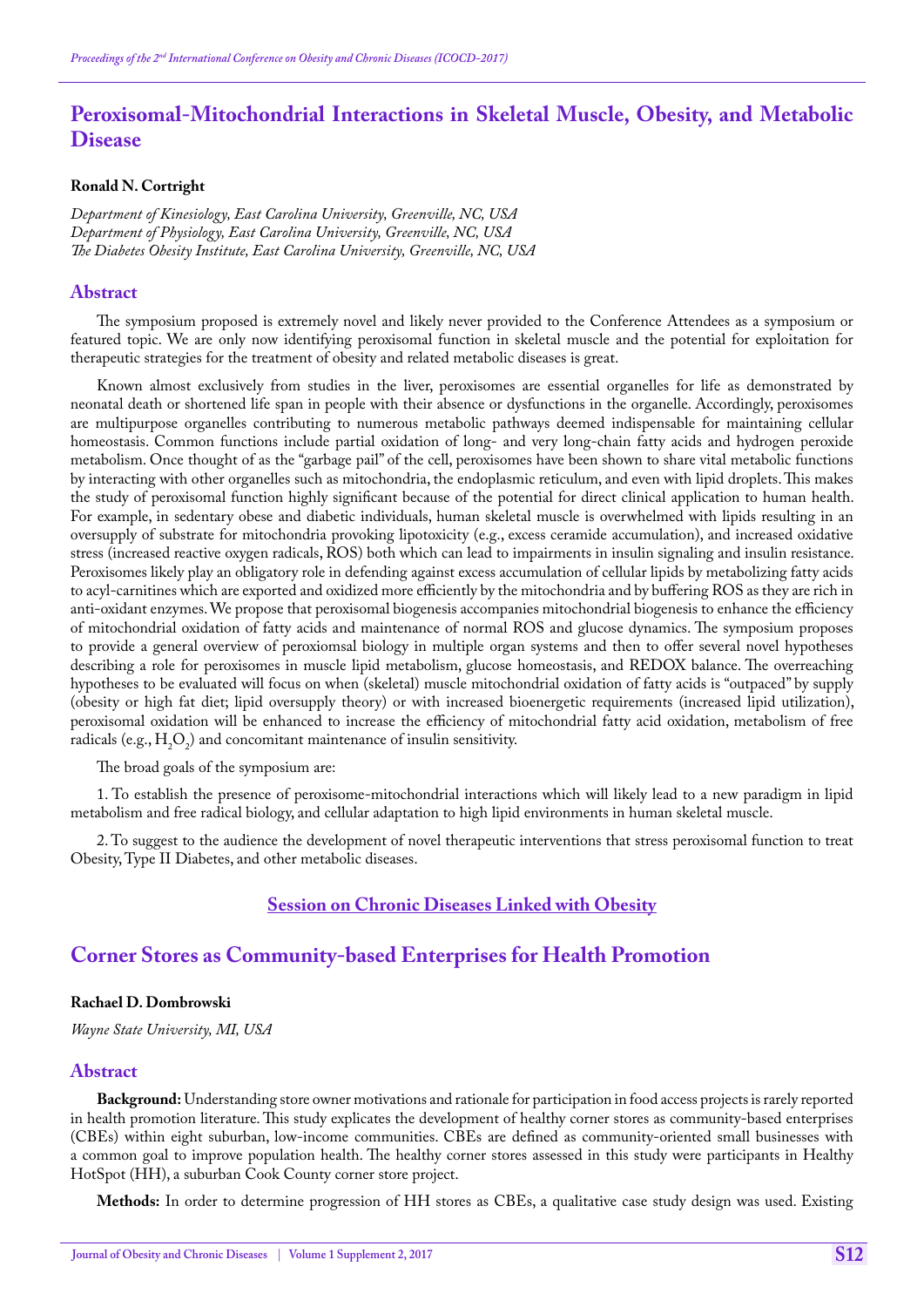outcome data from all stores, via a market basket assessment, was reviewed to determine typologies of increased healthy food access. Interview data from store owners, participating local community-based organizations (CBOs) and consumer focus groups were analyzed using an iterative process to determine how store owners aligned with the CBE identity, and how this influenced continuation of health promoting activities.

**Results:** Several key factors influenced the strength of store owners' CBE identities within this study. They included the following: 1) similar ethno-cultural identities and residence as consumers; 2) positive, trustworthy relationships with consumers; 3) store owners valuing and prioritizing community health, often over profits; 4) collaboration with a highly-engaged CBO in the HH project and 5) community social capital, which was an unmeasured but emerging concept in this study.

**Discussion:** Study results can assist in theory development and intervention design in working with corner stores, and other small businesses, as CBEs that promote community health over the long-term.

# **Effects of n-3 Polyunsaturated Fatty Acids Supplementation on Lipid Metabolism in Lewis Male Rats with Altered Thyroid Status**

### **Stanislav Pavelka1,2\*, Hana Rauchová2 and Narcisa Tribulová3**

*1 Institute of Biochemistry, Faculty of Science, Masaryk University, Brno 2 Institute of Physiology, Czech Academy of Sciences, Prague, Czech Republic 3 Institute for Heart Research, Slovak Academy of Sciences, Bratislava, Slovak Republic*

### **Abstract**

Several epidemiological studies have demonstrated that consumption of marine n-3 polyunsaturated fatty acids (PUFA) is associated with a reduced risk of atherosclerosis and hyperlipidaemia. It is also well known that thyroid hormones (TH) play important roles in lipid metabolism, and alteration of thyroid status in animals and humans is associated with changes in serum lipids and lipoproteins concentrations. The results of our previous studies on aged spontaneously hypertensive rats showed benefit from n-3 PUFA supplementation, such as significant decline of blood pressure, suppression of inducible ventricular fibrillation, and improvement of myocardial metabolic state.

The aim of the present study was to test whether n-3 PUFA supplementation in Lewis male rats with different thyroid status would affect animals' lipid metabolism. Experimentally adjusted hypothyroid and hyperthyroid, and euthyroid status in rats was well defined. In spite of the fact that analyzed parameters such as TH plasma levels, enzyme activity of liver mitochondrial glycerol-3-phosphate dehydrogenase, concentrations of glucose and plasma lipids, and also relative heart weight and other biometric data, were clearly different among particular groups of experimental animals, no significant effect of 6-week-supplementation period of n-3 PUFA (200 mg/kg body weight/day) on the above-mentioned parameters was found in this study.

## **Liver Metabolic Status in Obese Zucker Rat's Model**

## **Stepan Melnyk1,2\*, Soheila Korourian3 , Joseph W. Levy1,2, Teresa Evans1,2, OleksandraPavliv1,2, and Reza Hakkak1,2,4**

 *Department of Pediatrics, University of Arkansas for Medical Sciences, AR, USA Arkansas Children's Research Institute, University of Arkansas for Medical Sciences, AR, USA Department of Pathology, University of Arkansas for Medical Sciences, AR, USA Department of Dietetics and Nutrition, University of Arkansas for Medical Sciences, AR, USA*

#### **Abstract**

Epidemic proportions of obesity in the United States and world is on rise. It is undisputable that there are higher comorbidity and mortality rates from chronic diseases such as diabetes, cardiovascular diseases, certain types of cancer and liver steatosis in the obese population. Previously, we reported that obesity was accompanied with oxidative/nitrosative stress, global DNA hypermethylation and oxidative damage, with morphological changes in liver using obese Zucker rat's model. However, metabolic details that lead to these changes in the liver of obese rats are not fully understood. Six-week old female lean (n = 26) and obese (n = 20) Zucker rats were fed AIN-93 G diet and sacrificed 155 days later. Liver samples were snap frozen in liquid nitrogen and stored at -80 °C. HPLC-ECD and LC-MS methods were used to assess methionine cycle and oxidative/ nitrosative stress metabolites. Our results showed obese rats had significantly higher levels of Methionine (P < 0.0004) and Homocysteine  $(P < 0.01)$  but lower level of Cysteine  $(P < 0.01)$  in liver. In contrast, the Cystine  $(P < 0.01)$  and the Cystine/ Cysteine (P < 0.001) ratio was significantly higher in the liver of obese rats. Additionally, obesity caused a significant drop in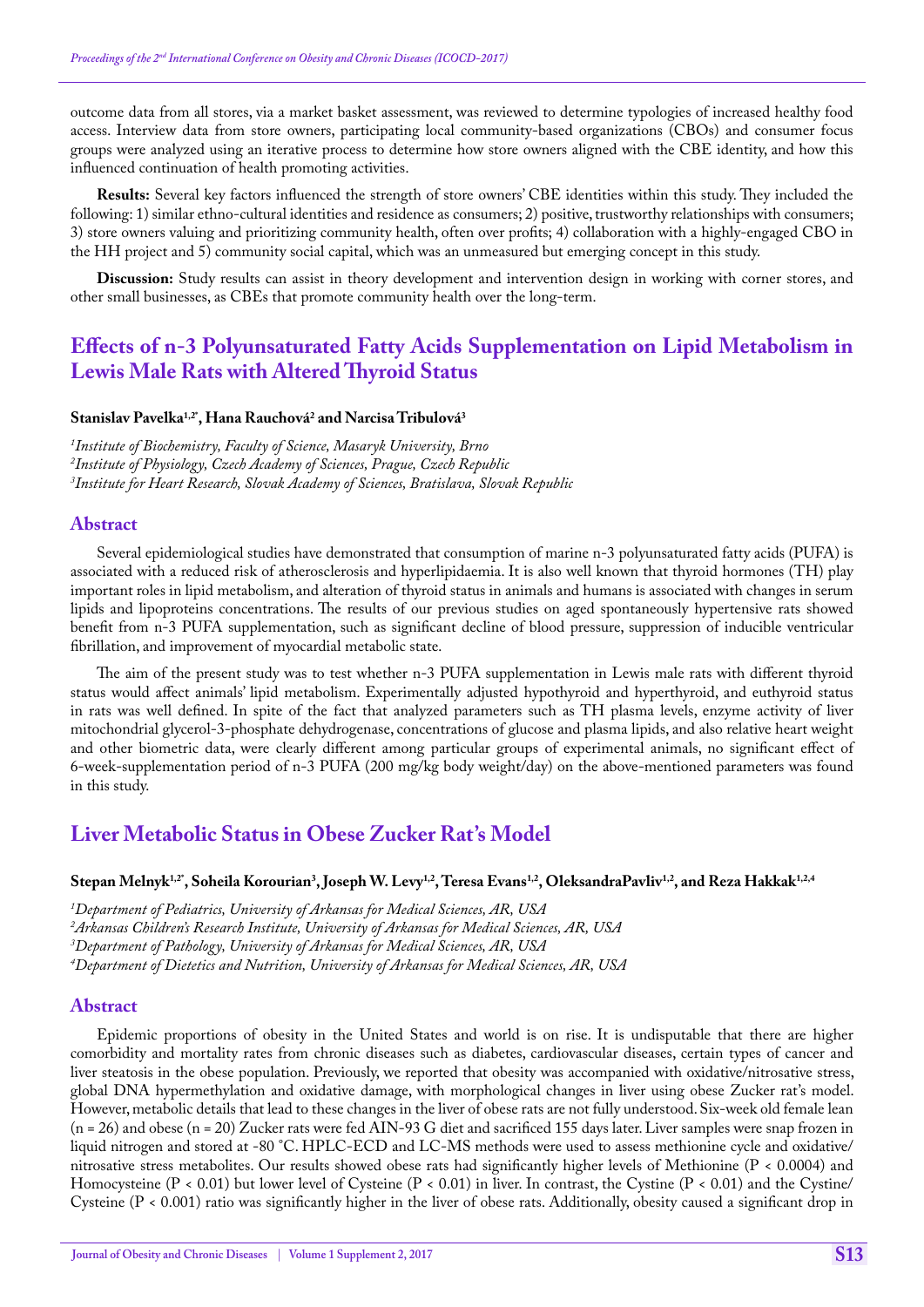liver HADPH/HADP ratio (P < 0.01) and a significantly lower remethylation (Homocysteine/Methionine) ratio (P < 0.02) in liver. A multiple liner regression analysis shows a difference in linear slopes and data distribution between obese and lean animals. In summary, obesity creates higher levels of oxidative/nitrosative stress in the liver of obese Zucker rats, reduced level of Cysteine (rate limiting amino acid in Glutathione synthesis) and affects methylation reaction activities.

# **Retinoid Dyshomeostasis and O-linked GlcNAcylation Cause RBP4 Overproduction in Obesity**

## **Shyi-Jang Shin1,2\*, Chao-Hung Chen1 , Wen-Chen Kuo1 and Kun-Der Lin2**

*1 Graduate Institute of Medicine, Kaohsiung Medical University, Taiwan 2 Division of Endocrinology and Metabolism, Kaohsiung Medical University Hospital, Kaohsiung, Taiwan*

### **Abstract**

Vitamin A (retinol) deficiency is thought as a causative factor of obesity. Interestingly, blood retinol binding protein 4 (RBP 4) concentration is elevated in obesity and obesity-related diseases. However, the regulation of increased RBP4 level is not understood. RBP4 receptor 2 (RBPR2) is discovered to bind with RBP4 and facilitate transport of retinol into liver cells. O-linked GlcNAcylation has also been shown to contribute hepatic fibrosis of obesity, but very few proteins are observed to be O-GlcNAc modified. Therefore, we investigated whether retinoid dyshomeostasis and O-linked GlcNAcylation lead to overproduction of RBP4 in the liver of ob/ob mice. By using immunoprecipitation method and proximity ligation assay, O-GlcNAc-modified RBPR2 was highly expressed and consistently distributed with adipogenesis and trichrome staining in liver of ob/ob mice. Furthermore, RBP4 levels were lowered on RBPR2 immunoprecipitate despite RBPR2 mRNA and protein is elevated. GFAT and OGT proteins increased but OGA decreased. CRBP1, LRAT, retinol, retinoic acid (RA), RARα, RARβ and RXRα markedly decreased while phospho-NFkB, fibronectin and interleukin 6(IL6) increased in liver of ob/ob mice and in high glucose-cultured hepatic cells. However, blood RBP4, hepatic RBP4 protein and mRNA remarkably increased in ob/ob mice. OGT silence and crbp1 transfection reversed O-GlcNAc-modification of RBPR2 and up-regulation of phospho-NFkB, fibronectin and IL6 whereas both rescued the suppression of CRBP1, LRAT, retinol, RA, RARα, RARβ and RXRα in HGtreated liver cells. Our results indicate that retinol dyshomeostasis and O-GlcNAc-modification increase RBP4 expression and are associated with adipogenesis in the liver of obesity.

# **Adipokine Leptin Considerably Affects Metabolism of Thyroid Hormones in White Adipose Tissue**

## **Stanislav Pavelka**

*Institute of Physiology, Czech Academy of Sciences, Prague Institute of Biochemistry, Faculty of Science, Masaryk University, Brno, Czech Republic*

### **Abstract**

Systemic effects of white adipose tissue (WAT) reflect its ability to function as an endocrine organ, secreting a large number of various adipokines. One of the most important of these adipokines is the protein leptin. Leptin affects the activity of hypothalamic centers, while decreasing food intake, activating energy expenditure and modulating neuroendocrine functions. WAT represents also an important target for thyroid hormones (THs), which are known as the most important central regulator of energy balance and thermogenesis.

In the presented work, we have tested our recent hypothesis that THs and leptin may share some common downstream action sites and could act additively, although independently, to enhance energy expenditure. Our preliminary results suggest that leptin controls the expression of one of the key enzymes in THs metabolism, the iodothyronine deiodinase of type 1 (D1), and D1 enzyme activity in various depots of WAT. Demonstrated changes in D1 activity in white fat under the conditions of changing adiposity suggest that D1 might be involved in the control of adipose tissue metabolism and/or of fat accumulation.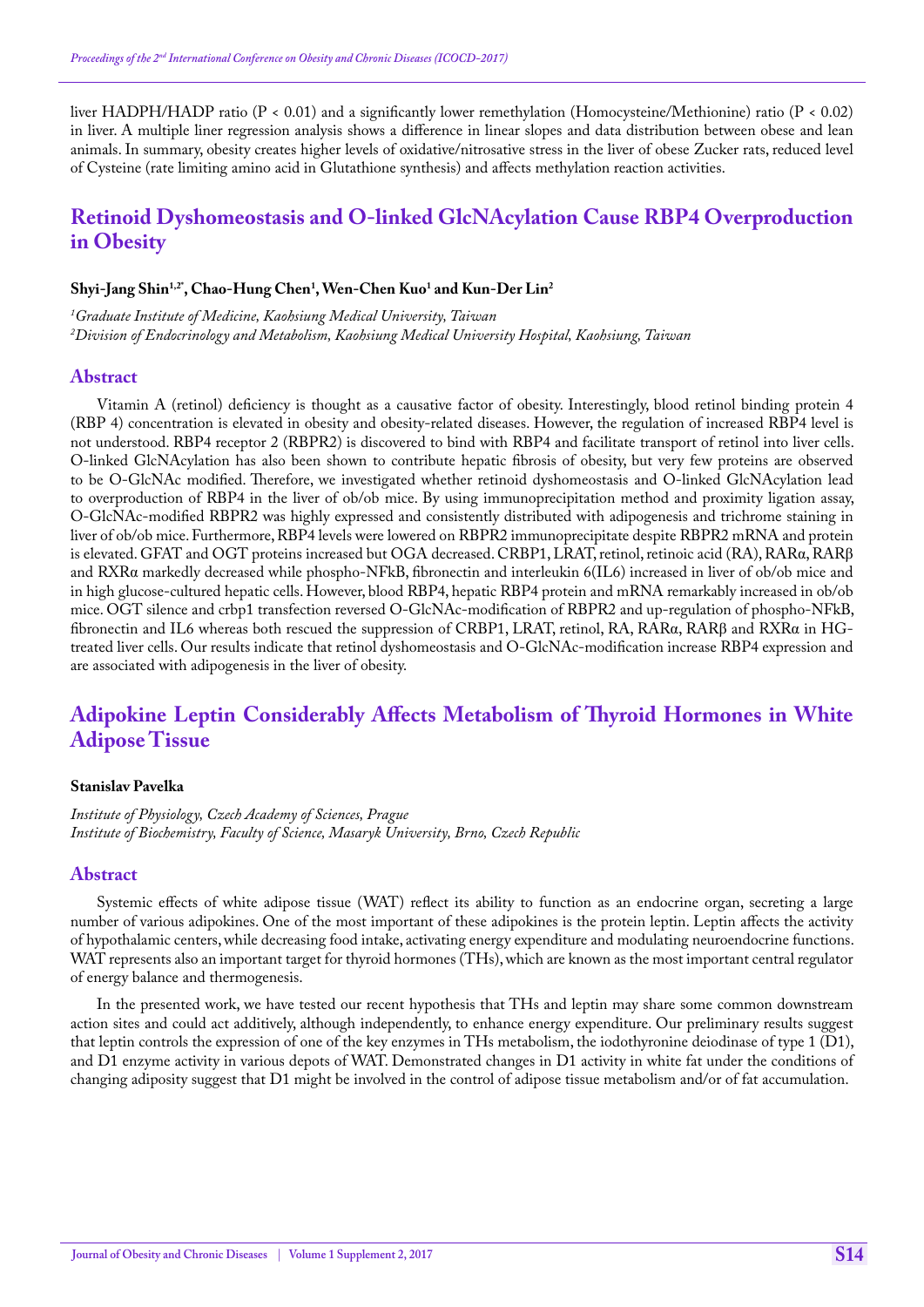# **Obesity and Multiple Chronic Disorders: Global Prevalence, Correlates and Temporal Trend**

### **Rajesh K. Gautam1-3\* and Amir H. Golnabi1**

*1 Center for Quantitative Obesity Research, Montclair State University, 1 Normal Avenue, Montclair, NJ, USA 2 Department of Anthropology, Montclair State University, 1 Normal Avenue, Montclair, NJ, USA 3 Department of Anthropology, Dr. H.S. Gour Central University, Sagar, MP, India*

### **Abstract**

**Background:** Obesity is emerging as a global challenge for public health, and its association with multiple chronic disorders has further aggravated the situation.

**Objectives:** This paper attempts to highlight the global magnitude of the obesity and multiple chronic disorders with the focus on the correlates.

**Methods:** The findings are based on the exploratory review of 301 entries/data points for 84 countries. A regression analysis was used to identify the correlates of obesity.

**Results:** The highest prevalence of obesity was found in Tonga (65.5 ± 13.3%) and Cook Island (61.6 ± 5.9%) followed by Middle Eastern countries and countries of American continent, namely Paraguay, Argentina, and USA. The lowest prevalence was reported in Vietnam (0.5 ± 0.2%) and African countries of Mali, Ghana, and Tanzania. The regression analysis indicated that obesity is higher in those countries where HDI and life expectancy are higher.

**Conclusion:** Obesity is now a global pandemic as even underdeveloped region are also in the grip of the problem, but positive regression of female obesity and life expectancy ( $r^2 = 0.040$ ,  $\beta = 0.275$  p > 0.009) indicate its evolutionary significance as adaptive strategy of surviving, as long as it is not morbid. Nevertheless, its association with multiple chronic disorders such as diabetes, hypertension, arthritis, and asthma is a new challenge for public health professionals.

# **Effect of Nutritional Counselling on Nutritional Status of Breast Cancer Patients: an Intervention Study**

### **Doaa A. Saleh\* , Maissa Shawky, Sahar Yassin, Mona Abo-Elenein and Eman Nasr**

*Faculty of Medicine, Cairo University, Egypt*

### **Abstract**

The aim of this study was to assess the effect of nutrition counselling on the nutritional status of breast cancer patients (grade 2) receiving chemotherapy.

Recruited patients were assigned to either nutrition counselling (NC) group ( $n = 50$ ) or control group ( $n = 50$ ). NC group received four NC sessions over 6 weeks. Nutritional assessment was done at baseline, and then after 2&3 months. Assessment parameters were nutritional status (weight, body mass index (BMI), bone mass and percent of body fat, water and muscles) and nutritional intake (EPIC-Norfolk Food Frequency Questionnaire).

At baseline, nutritional status and intake did not differ between NC and control groups (p > 0.05). About 28% and 62% of patients were overweight and obese respectively. During follow up, control group showed progressive increase in weight, BMI and body fat percent, and decrease in body water percent (p < 0.05), while the NC group showed progressive decrease in weight, BMI, body fat percent and increase in body water percent (p < 0.05).

The control group didn't show any change in the intake of various food groups or their eating habits ( $p > 0.05$ ). While the NC group showed a progressive increase in eating fish, eggs, milk, vegetables and fruits; and a decrease in eating fats and sugars (p < 0.05). Consequently, there was increased intake of protein, most vitamins and minerals and decreased intake of energy, carbohydrates and fat (p < 0.05). NC group also reported lower frequency of skipping meals, eating visible fats or fried foods  $(p < 0.05)$ .

**Conclusion:** Nutritional counseling is necessary to improve nutritional status of breast cancer patients receiving chemotherapy.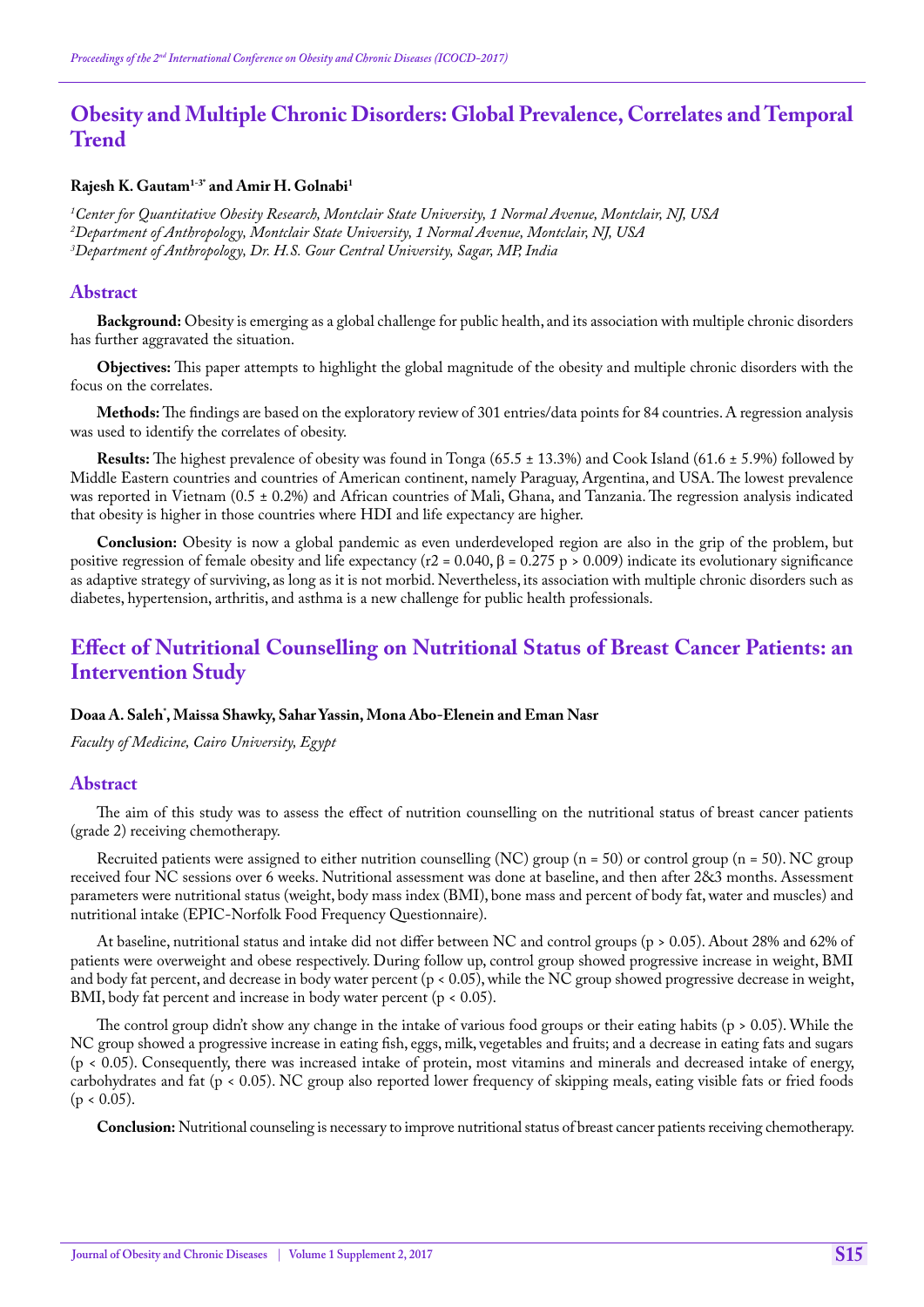# **Transcription Factor IRX3 Inhibited in Central Nervous System (CNS) Propitiate Fat Mass and Obesity-associated Protein (FTO) Increases and Getting Worse Obesity**

## Thiago Matos Ferreira de Araújo<sup>1,2</sup>', Daniela Soares Razolli<sup>1</sup>, José Carlos de Lima-Junior<sup>1</sup>, Felipe Correa da Silva<sup>1</sup>, Young-**Bum Kim2 and Licio Augusto Velloso1**

*1 Laboratory of Cell Signaling, Obesity and Comorbidities Research Center, University of Campinas-UNICAMP, Campinas, Brazil 2 Division of Endocrinology, Diabetes, and Metabolism, Department of Medicine, Beth Israel Deaconess Medical Center, and Harvard Medical School, MA, USA*

## **Abstract**

IRX3 modulates FTO expression and contribute to obesity. However, little is known about the effect of the consumption of dietary fats (HFD) in hypothalamic IRX3 gene expression and this contribution in important metabolic tissues (brow adipose tissue (BAT) and white adipose tissue (WAT). Thereby, the aim of this work was establish the correlation between IRX3 inhibition in hypothalamus and these metabolic repercussions. In C57Bl6J mice the consumption of HFD resulted in hypothalamic IRX3 reduction accompanied by the increase of FTO expression. In chow, fasting resulted in reduction in IRX3 transcript expression, and followed by increased NPY and AgRP. This effect was blunted after HFD consumption. Lentivirus (LV) was ICV inoculated to inhibit IRX3 in hypothalamus and metabolic outcomes were determined. In mice fed on HFD, the inhibition of hypothalamic IRX3 by LV was accompanied by >1.6-fold in body mass despite caloric intake, spontaneous physical activity and whole body oxygen consumption. Using a thermosensitive camera, we did not detected alterations in BAT heat production. UCP1 and β3 adrenergic presented decreased expression, and LV injection increased WAT accumulation in BAT. In WAT IRX3 inhibition in hypothalamus produce modulation in UCP1 and TBX1 gene expression. In conclusion, IRX3 expressed in hypothalamus is regulated by fasting and the consumption of a HFD. The inhibition of IRX3 expression in the hypothalamus worsens diet-induced body mass gain and presented effect on BAT function and important markers of "browning". Otherwise, IRX3 could be an important target to future obesity-treatments.

## **Session on Chronic Diseases Linked with Obesity**

# **The Heart Protection Effect of Alcalase Potato Protein Hydrolysate in Aging Rats on High Fat Diets**

## **Peiying Pai1\*, Wei Syun Hu1 , Wei Jen Ting2 and Chih Yang Huang2-4**

*1 China Medical University Hospital, Taiwan*

*2 Graduate Institute of Basic Medical Science, China Medical University, Taiwan*

*3 Graduate Institute of Chinese Medical Science, China Medical University, Taiwan*

*4 Department of Health and Nutrition Biotechnology, Asia University, Taiwan*

### **Abstract**

The pathogenic factors of CVDs include smoking habits, alcohol consumption, and lack of exercise, especially in the elder obese population (Blondon et al. 2013; Fernhall 2013; Gargiulo et al. 2013). Oxidative stress is due to metabolic function degradation causing reactive oxygen species (ROS) accumulation (Ahmed and Tang 2012). This long-term oxidative stress is usually accompanied by inflammation in the elderly. Human metabolism decreases with increasing age, indicating that the risks of obesity and metabolic syndrome increase with age. In fact, more than 34.9% of adults were obese (obesity defined as BMI > 30), and the prevalence rates of obesity were 39.5% in middle-aged adults and 35.4% in older adults (Cynthia 2013). Obesity can increase the burden on the heart, with deteriorating coronary circulation and atherogenesis (Kranendonk 2014). Moderate exercise can reduce weight and decrease the loading on the heart; however, the requirement of exercise therapy for the elderly remains controversial; in particular, obesity and sarcopenia in the elderly simply render them unable to exercise. Thus, the intake nutraceuticals foods with cholesterol-lowering functions could help the elderly to achieve health relatively easily (Ruiz 2014). Soy peptides have been reported to decrease the risk of cardiovascular disease. Not only soy peptides but also potato protein hydrolysate (PPH) were discovered to have antioxidative activity [Kudoh 2003]. In our research, alcalase potato protein hydrolysate (APPH) was used, and elderly rats were treated with a high-fat diet to evaluate the cardiac protective function of APPH.

APPH treatments could reduce the serum lipids, such as TC, TG, and LDL. However, APPH treatment did not decrease HDL levels in high-fat diet aging rats. In addition, our previous research revealed that the IGF1R-PI3K-Akt survival pathway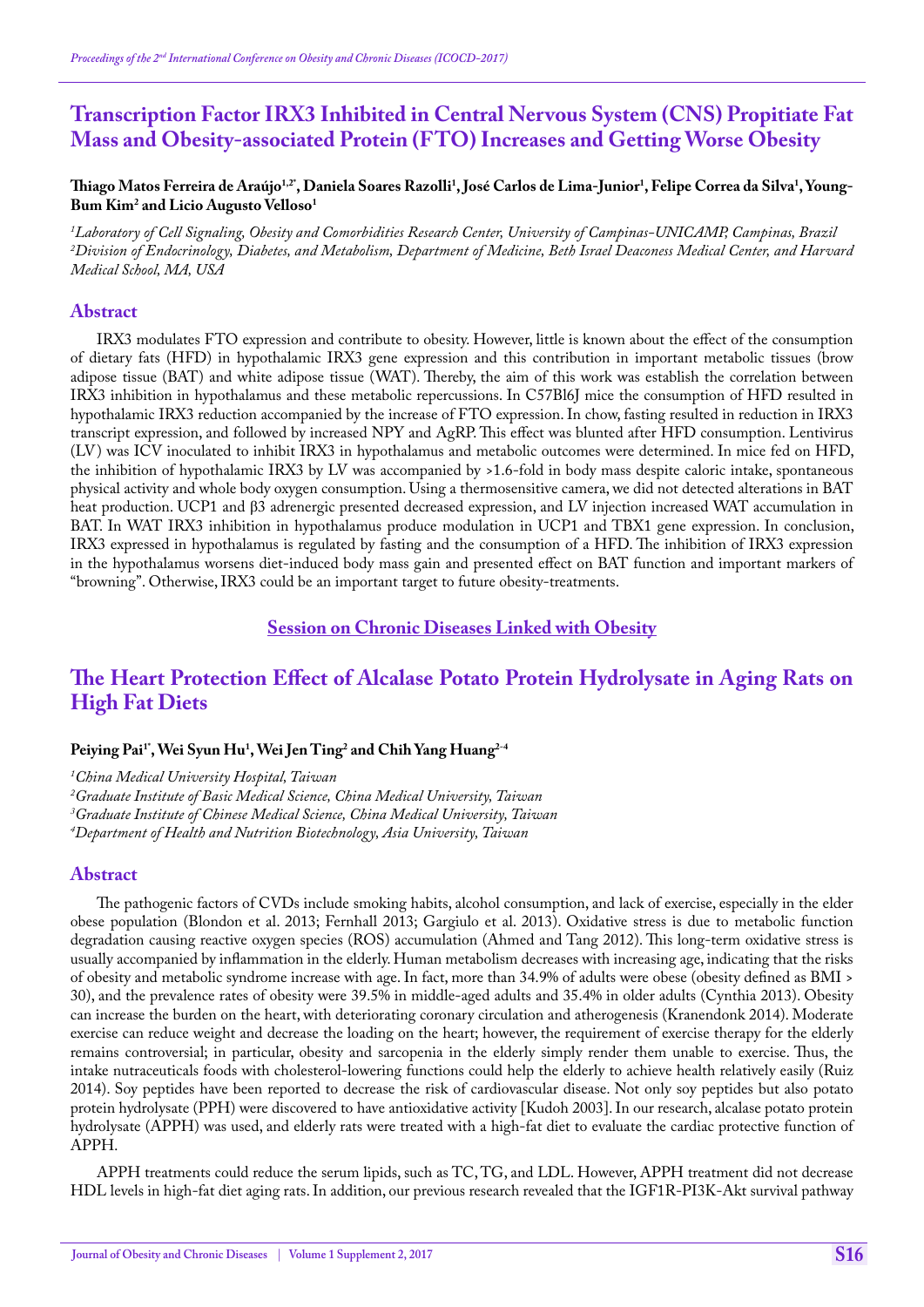was more expressed in young rats fed high-fat diets than in elder rats [Lin 2013]. Furthermore, APPH could reactivate the compensatory IGF1R-PI3K-Akt survival pathway. Our results showed that the heart-protective effects of APPH were highly dependent on IGF1R-PI3K-Akt pathway activation and Fas apoptotic pathway reduction in an animal model of aging with a high-fat diet. In conclusion, APPH treatments indeed provided physiologic protection to the hearts of aging rats with hyperlipidemia induced by a high-fat diet.

# **The Effect of Obesity after Smoking Cessation on Cardiovascular Risk Markers**

## **Koji Hasegawa\* , Maki Komiyama and Yuko Takahashi**

*National Hospital Organization Kyoto Medical Center, Japan*

### **Abstract**

Smoking cessation is one of the most effective ways to reduce cardiovascular risk. However, body weight gain and abdominal obesity generally occur after quitting smoking. Obesity results in an increase in various inflammatory markers. However, how the relationship between post-smoking cessation weight gain and cardiovascular risk will change over time is un-known. The α1 antitrypsin–low-density lipoprotein complex (AT-LDL) is an oxidatively modified LDL complex that promotes atherosclerosis. Serum AT-LDL levels are closely associated with inflammation, and associated with obesity and smoking. The serum level of AT-LDL was higher in current smokers than in both former smokers and non-smokers. At three months after smoking cessation in current smokers, a significant decrease in serum AT-LDL values among patients with a smaller BMI increase was noted. However, no significant changes in serum AT-LDL values were found in patients with a greater BMI increase. Thus, body weight gain may attenuate the decrease (improvement) in AT-LDL at 3 months after smoking cessation. The study followed up patients for a longer period (1 year). As a result, during the period of 3 months to 1 year after smoking cessation, a further increase was observed in both BMI and waist circumference; nevertheless, serum AT-LDL levels significantly decreased. Thus, the benefits of smoking increase over time and outweigh the risks associated with body weight gain at least at the time of 1 year after smoking cessation.

# **Regular Exercise Reduces Endothelial Cortical Stiffness in Western diet-fed Female Mice**

Jaume Padilla<sup>1-3#</sup>, Francisco I. Ramirez-Perez<sup>2,4#</sup>, Javad Habibi6<sup>#</sup>, Brian Bostick<sup>5</sup>, Annayya R. Aroor<sup>6</sup>, Melvin R. Hayden<sup>6</sup>,  $G$ uanghong Jia<sup>6</sup>, Mona Garro<sup>6</sup>, Vincent G. DeMarco<sup>6</sup>, Camila Manrique<sup>6</sup>, Frank W. Booth<sup>1,9,</sup> Luis A. Martinez-Lemus<sup>2,4,7</sup> and James R. Sowers<sup>2,6,7,8#\*</sup>

*1 Department of Nutrition and Exercise Physiology, University of Missouri, MO, USA*

*2 Dalton Cardiovascular Research Center, University of Missouri, MO, USA*

*3 Department of Child Health, University of Missouri, MO, USA*

*4 Department of Biological Engineering, University of Missouri, MO, USA*

*5 Division of Cardiovascular Medicine, Department of Medicine, University of Missouri, MO, USA*

*6 Diabetes and Cardiovascular Research Center, University of Missouri, MO, USA*

*7 Department of Medical Pharmacology and Physiology, University of Missouri, MO, USA*

*8 Research Service, Harry S. Truman Memorial Veterans' Hospital, Columbia, MO, USA*

*9 Biomedical Sciences, University of Missouri, MO, USA*

*# denotes equal contribution to this work*

### **Abstract**

We recently showed that Western diet (WD)-induced obesity and insulin resistance promotes endothelial cortical stiffness in young female mice. Herein, we tested the hypothesis that regular aerobic exercise would attenuate the development of endothelial and whole artery stiffness in female WD-fed mice. Four-week old C57BL/6 mice were randomized into sedentary (i.e., caged confined,  $n = 6$ ) or regular exercise (i.e., access to running wheels,  $n = 7$ ) conditions for 16 weeks. Exercise training improved glucose tolerance in the absence of changes in body weight and body composition. Compared to sedentary mice, exercise-trained mice exhibited reduced endothelial cortical stiffness in aortic explants (sedentary: 11.9 ± 1.7 kPa vs. exercise: 5.5 ± 1.0 kPa; p < 0.05), as assessed by atomic force microscopy. This effect of exercise was not accompanied by changes in aortic pulse wave velocity (p > 0.05), an *in vivo* measure of aortic stiffness. In comparison, exercise reduced femoral artery stiffness in isolated pressurized arteries and led to an increase in femoral internal artery diameter and wall cross-sectional area (p < 0.05), indicative of outward hypertrophic remodeling. These effects of exercise were associated with an increase in femoral artery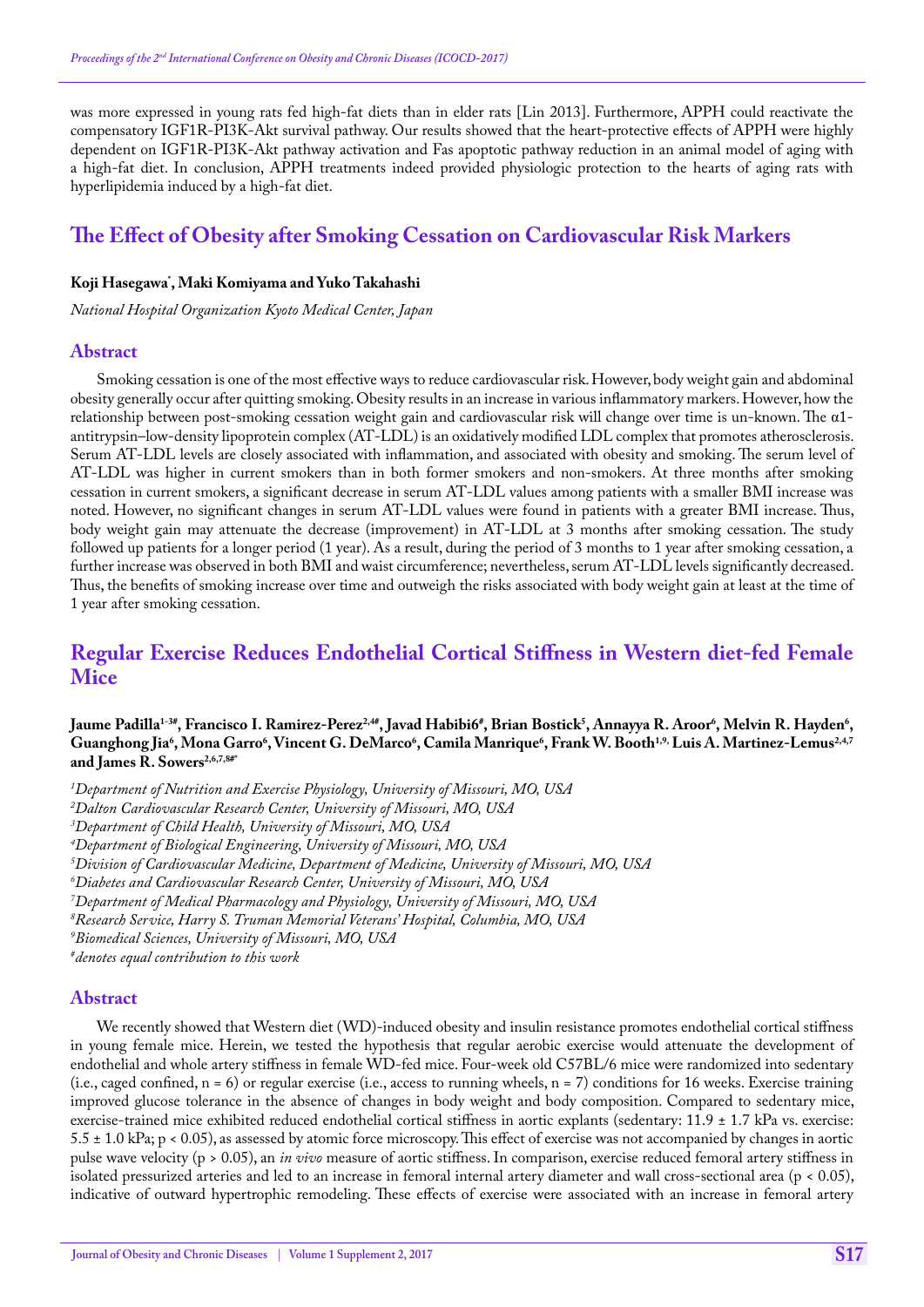elastin content and increased number of fenestrae in the internal elastic lamina (p < 0.05). Collectively, these data demonstrate for the first time that the aortic endothelium is highly plastic and thus amenable to reductions in stiffness with regular aerobic exercise in the absence of changes in *in vivo* whole aortic stiffness. Comparatively, the same level of exercise caused de-stiffening effects in peripheral muscular arteries such as the femoral artery that perfuse the working limbs.

# **PilAm Go4Health: A Feasible and Effective mHealth Weight Loss Lifestyle Intervention for Filipinos with Type 2 diabetes**

### **Melinda Sarmiento Bender\* , Bruce A. Cooper, Linda Park and Shoshana Arai**

*University of California San Francisco, CA, USA*

#### **Abstract**

**Introduction:** Compared to most Asian American subgroups, Filipino have the highest prevalence for obesity and type 2 diabetes (T2D). Limited preventive health research targeting Filipinos exist to reduce these health disparities. Mobile health weight loss lifestyle interventions can reduce cardiometabolic risks, but are untested in Filipinos with T2D. Thus, we conducted a pilot RCT of a culturally adapted mHealth weight loss lifestyle intervention (PilAm Go4Health) for Filipinos Americans with overweight and T2D to reduce their cardiometabolic risks.

**Objective:** Assess feasibility and potential efficacy of the PilAm Go4Health intervention to reduce cardiometabolic risks in Filipinos with T2D.

**Methods:** N = 45 Filipino Americans with obesity and T2D were recruited from Northern California and randomized to an intervention (3-month PilAm Go4Health (Phase 1) and 3-month follow-up (Phase 2) or waitlist control group. Multilevel regression analyses with bootstrap methods were used to assess between and within group differences in percent weight change (primary outcome) from Phase 1 and Phase 2.

**Results:** Mean age was 58+10 years and 62% were women, with 100% retention. Intervention group had significantly greater % weight reductions [Cross-level interaction= -2.6 (-3.9, -1.4)] compared to the waitlist control, with a moderate effect sizes (d = 0.53). Over 90% of intervention participants continued to maintain their weight loss after completing Phase 2.

**Conclusion:** PilAm Go4Health was feasible and effective for Filipinos with overweight and T2D. This warrants further testing of the PilAm Go4Health in a larger RCT. Positive findings may support the translation of this intervention program for other diverse populations with T2D.

# **Sacbe, an Educational Clinical Program for Children at Risk of Type 2 Diabetes and their Families is Effective to Decrease Z-score of Body Mass Index and Revert Prediabetes**

### **Rodríguez-Ventura A\* , Parra-Solano A, Almaguer L, Flores M, Paredes B, Monroy L, Palacios F, Sánchez B, Flores C, and Sámano R**

*Instituto Nacional de Perinatología, Mexico City, Mexico*

### **Abstract**

**Introduction:** Interventions in children with overweight or obesity report success only 23-25%. On recommend to focus in behaviors to get a healthy lifestyle (HLS) inside the sociocultural context of participants. It has been demonstrated that a HLS is effective to decrease type 2 diabetes (D2), but in children it has not been reproduced and it is necessary to counteract its increase in childhood

**Methods:** Longitudinal study in children between 8-18 years old at risk of D2. We designed an educational clinical program, Sacbe, focused to get HLS considering sociocultural context of participants. We organized 2 workshops for groups of 3-6 families and after each month during 3-4 months to favor habits. Clinical history, habits, diet and anthropometric data were recorded in each visit by family (mother-child). Metabolic parameters were made in basal visit and after 3-4 months. Descriptive statistic and association tests were made through SPSS vs. 22.

**Results:** Fifty-five children and 64 parents participated, media age was 13.95 + 3.3, Z-score of body mass index (BMI) was 2.17+0.55 and decreased to 1.909 p < 0.028; 35% had overweight and 65% obesity, which decreased until 42.5%; 83% of were mothers, media age was 45.8 + 9.4, 90.6% had overweight or obesity, 77% lost weight and fat (p < 0.001). Almost all participants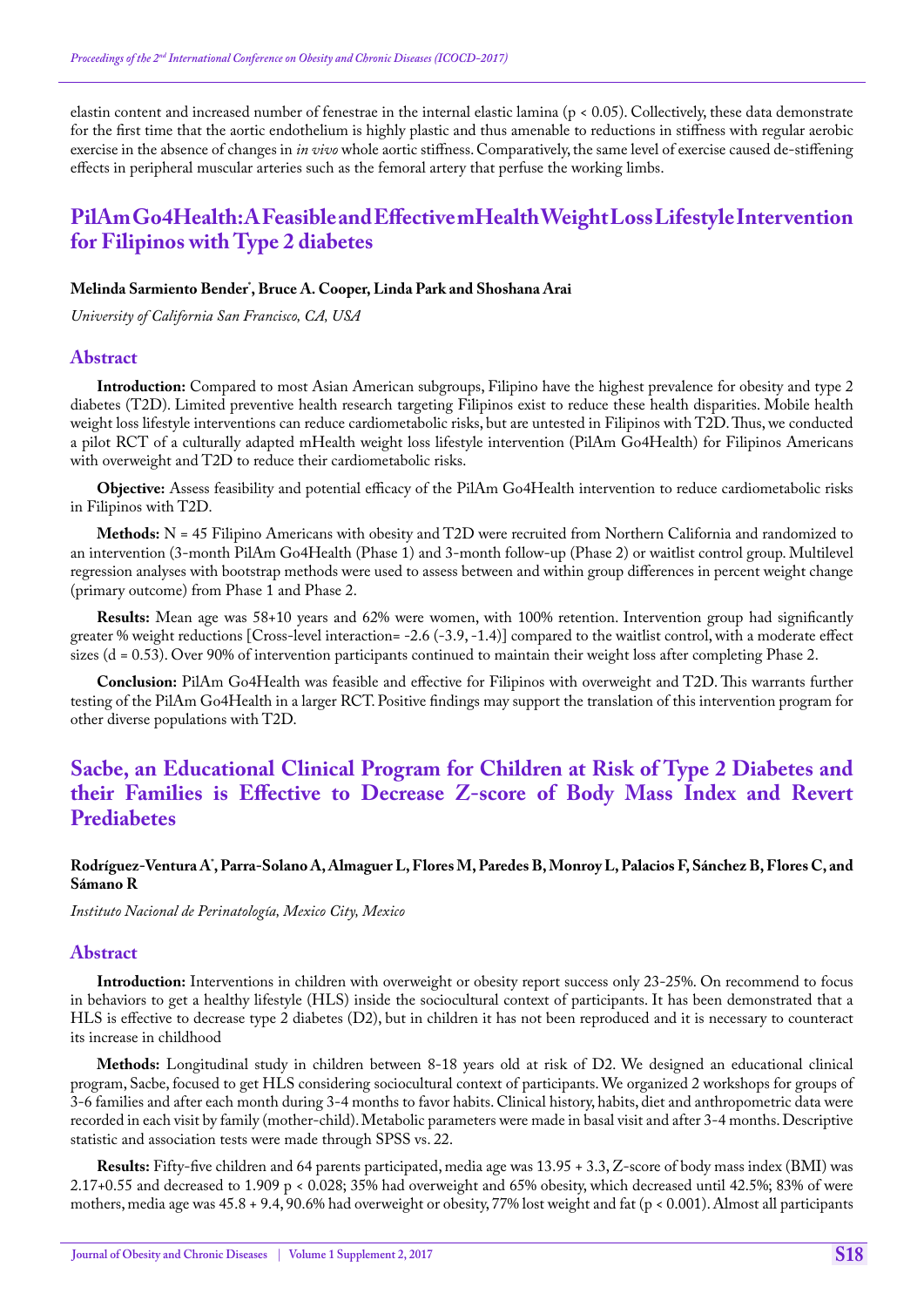improved their habits (breakfast every day, eating more vegetables and less fast food). The 29% had abnormal glucose fasting (AFG) and it decreased to 9%.

**Conclusions:** A comprehensive educational clinical program by family (mother-child), is effective to decrease Z-score BMI and to revert AFG in children.

# **Function Preserving Metabolic Surgery for Non-Obese Patients with Type 2 Diabetes**

### **Kyung Yul Hur**

*Department of Surgery, Soonchunhyang University Seoul Hospital, Seoul, Republic of Korea*

### **Abstract**

Management of non-obese type 2 diabetic subjects are extremely challenging. One of the effective option is surgical rerouting of food passage to recover normal entero-insular axis.

We have been doing laparoscopic single anastomosis gastric bypass (LSAGBP) since 2009. By the way, we adopted novel surgery for post-operative better quality of life without deterioration of antidiabetic effect from end of 2015.

Through the subtle modification of prototype of procedure, inevitable side effects of surgery were minimized without compromising antidiabetic effect of original surgery. Contents of my presentation is underlying mechanism of glycemic improvement in non-obese type 2 diabetes with time after surgery, and technical tips for preserving pyloric sphincter function without deterioration of antidiabetic effects.

### **Underlying mechanism**

The numbers of patients who have been followed up for more than 4 years were 60. Among them, 37 patients were analyzed. Outcomes of preoperative, post-operative 1<sup>st</sup> year and 4<sup>th</sup> year follow-up were included. The HbA1C, HOMA-IR, Matsuda index and acute insulin response were analyzed to evaluate blood glucose control, insulin resistance and insulin sensitivity.

Preoperatively, mean age was 48, BMI was 24.5 and HbA1C level was 9.1%. 30 patients (81%) have shown decreased HbA1C lower than 6.9% during the follow up. Results are shown in figure 1.

HbA1C decreased continuously after the surgery. HOMA-IR decreased at first year after the surgery and then increased within the acceptable range. Interestingly, insulin sensitivity, which is represented by Matsuda index, sharply increased at first year and then recovered. In addition, acute insulin response, which represents the secretory function of the pancreas beta cell, has been increased significantly at fourth year after the surgery. That means, early mechanism during the first year after the surgery was improvement of insulin resistance rather than functional improvement of islets. However, as time goes on, recovered early postprandial insulin secretion contributed to maintain glucose homeostasis.

Technical tips to improve postoperative quality of life without compromising antidiabetic effects

Most symptoms or complaints after surgery are linked to the absence of pyloric sphincter function. To recover this function, the entire stomach along with the sphincter has to be preserved. While preserving the pyloric sphincter, duodenal epithelium was completely removed or cauterized from the distal end of the stomach. Small bowel was anastomosed with distal end of pyloric sphincter. Distance between Trietz ligament and anastomosed bowel was 200 cm (Figure 2). Even though surgical structure looks very alike with the single-anastomosis pylorus-preserving duodenojejunal (DJB) or duodenoileal (DLB) bypass, surgical outcomes would be different. Right side figure is structural configuration.

We carry out our procedure based on three principles:

(1) Preservation of the pyloric ring

(2) Total duodenal exclusion

(3) More than 200 cm of biliopancreatic limb

To understand surgical structure, comprehensive knowledge of following mechanism is very important:

1. Unique intestinal regeneration pattern especially after gastric bypass surgery is mandatory.

2. Identification of enteroendocrine cell distribution is also important.

3. Surgeon should remember that the function of alimentary and biliopancreatic limb is quite Different between bariatric surgery with metabolic surgery.

4. Epithelial transformation begins with proximal short cut end of anastomosed segment heading to distal portion. This is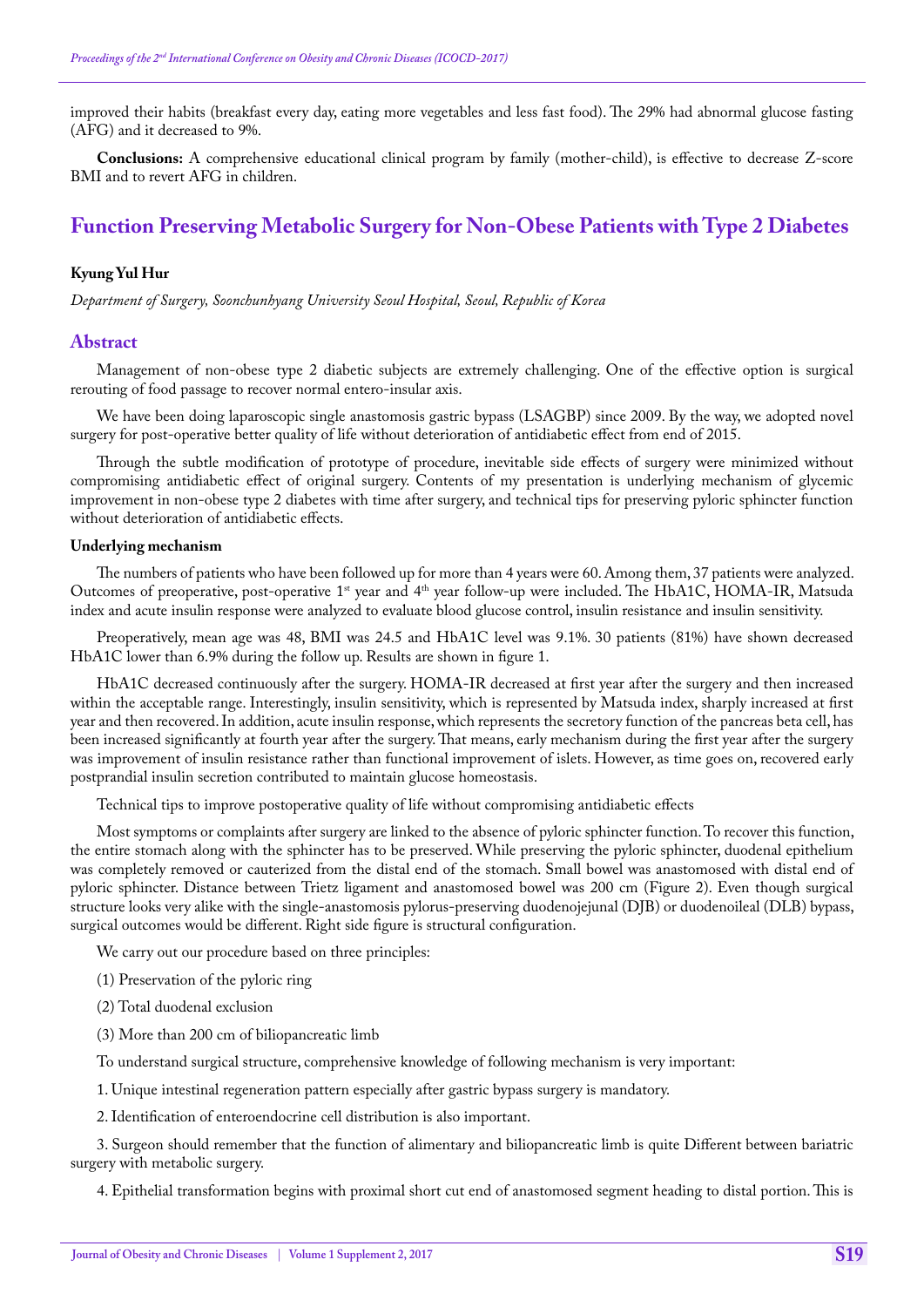reason why 6~9 months takes for recurrence after DJB.

5. Epithelial cells in the edge of transected bowel is critical for recurrence.

6. To avoid deterioration of normal digestive function, preservation of pyloric sphincter is mandatory.

7. Care should be taken to incomplete exclusion of duodenum.

There had been no operative complication and clinical course were not unusual in every case. The early outcomes of novel procedure are promising in entire 40 cases. The clinical course is just same as previous surgery and the patient dose not complaint with previous problem. Big difference against prototype of surgery, is constant clinical course of individual patients.



Figure 1. Changing parameters for DM with times.





## **Obesity as a Transgenerational Disease**

## **Ronaldo C. Araujo\* , Frederick Wasinsk and Rogerio Batista Oliveira**

*Department of Biophysics, Federal University of Sao Paulo, Brazil*

### **Abstract**

Physical exercise induces positive alterations in gene expression involved in the metabolism of obesity. Maternal exercises provoke adaptations soon after birth in the offspring. Here, we investigated whether adult mouse offspring of swim-trained mothers and fathers is protected against the development of the deleterious effects of high fat diet (HFD). Our study comprises some parts. First, female C57BL/6 mice were divided into one sedentary and one swim-trained group (before and during pregnancy). Another group of adult males were submitted the same exercise protocol and mated with sedentary females. We investigated the offspring of trained mothers or fathers as well offspring of sedentary mothers or fathers challenged to HFD for 16 weeks. Our results demonstrate that maternal and paternal exercise has several beneficial effects on the mouse offspring and protects them from the deleterious effects of HFD in the adult. When subjected to HFD for 4 month in the adulthood, our study presents novel data on the male offspring's metabolism of trained mothers. The offspring gained less weight, which was accompanied by less body fat, and they used more calories during daytime compared with offspring of sedentary mothers. Furthermore, we observed increased adiponectin expression in skeletal muscle, which was accompanied by decreased leptin levels and increased insulin sensitivity. A liver stestosis protection was observed in offspring of father trained. Our results point to the conclusion that maternal and paternal exercises are beneficial to protect the offspring from developing obesity, which could be important for succeeding generations as well.

## **The Healthy Weights Initiative**

### **Mark Lemstra**

*Alliance Health Medical Clinics, Saskatchewan, Canada*

#### **Abstract**

**Background:** After 274 community consultations, the free, comprehensive Healthy Weights Initiative (HWI) started in Saskatchewan, Canada with supervised exercise therapy, dietary and cognitive behavior therapy.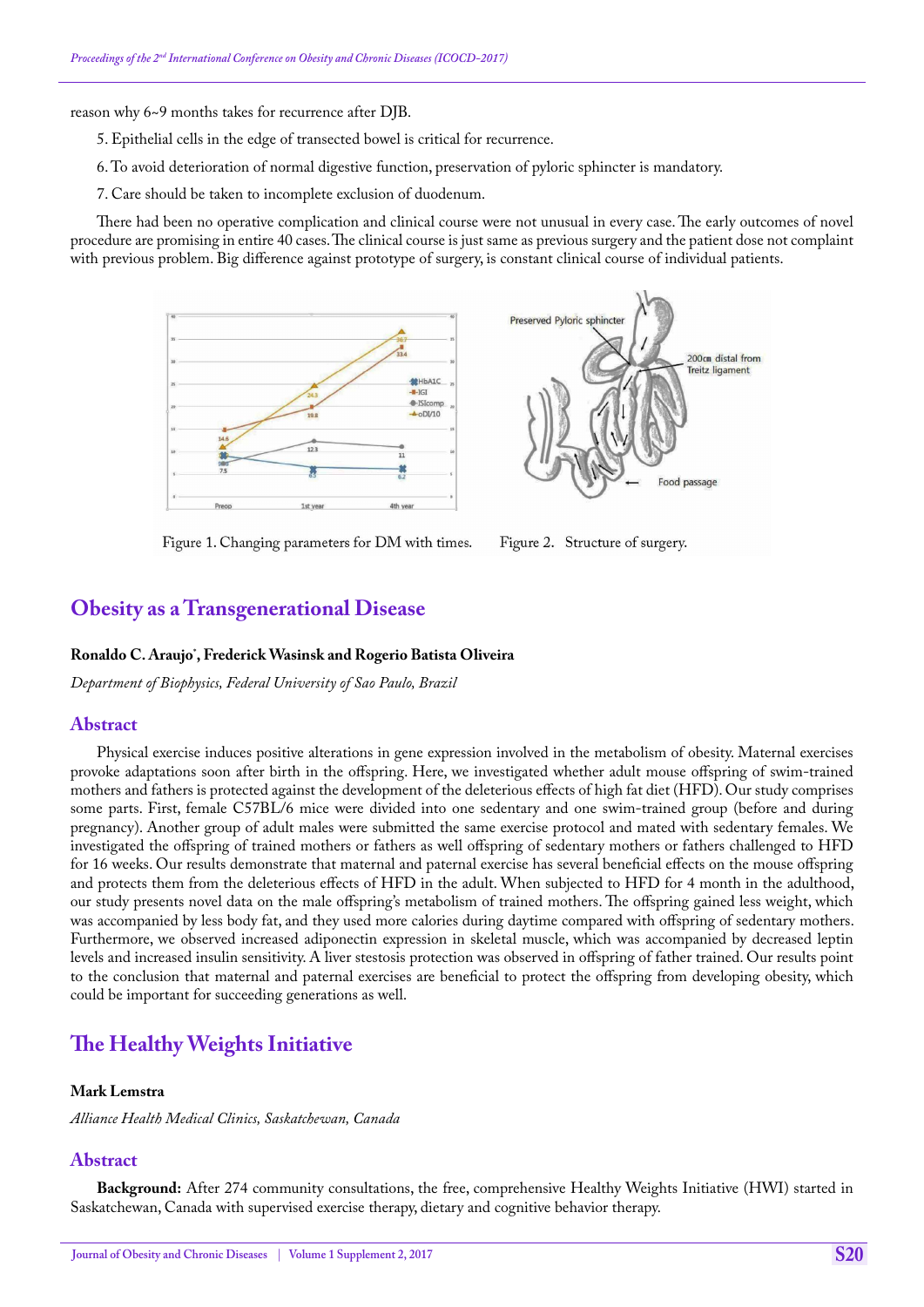**Objectives:** This study determined adherence, factors affecting adherence, and the impact on various health outcomes.

**Methods:** From January 2014 to March 2015, 229 participants started the comprehensive 6-month HWI program. It was determined that having a "buddy" and signing a social support contract with three additional family members or friends were important to program adherence. As such, both policies went from being recommended to becoming mandatory. From April 2015 to August 2016, 771 additional participants started the program, allowing evaluation of the two new policies. As well, HWI participant adherence was compared to that of 1000 new YMCA members.

**Results:** Among the first 229 HWI participants, 79.9% completed the 6-month program. After the two new policy changes among the 771 participants, 96.1% completed the HWI program (risk ratio 1.20; 95% CI: 1.01–1.49). In comparison, among new YMCA regular members without supervision, 14.0% were still adhering to their fitness program after 6 months (risk ratio 6.85; 95% CI: 3.88–12.10). Although weight loss reductions were obtained (mean: 4.3 kg), the more significant benefits observed were health outcomes. For example, the prevalence of depressed mood reduced from 44% to 16.4% (P = 0.000).

**Conclusion:** With two new policy changes, including a mandatory "buddy" and a signed social support contract, the HWI has become more successful at promoting program adherence. Numerous positive health outcomes have been obtained during this free, community based initiative.

# **Altered Insulin Signaling and Changes in Metabolism in Mg2+-Deficient Hepatocytes**

## **Andrea Romani\* and Chesinta Voma**

*Department of Physiology and Biophysics, Case Western Reserve University, Cleveland, OH, USA*

### **Abstract**

Decreased  $Mg^{2*}$  content within tissues and serum have been observed in metabolic syndrome and diabetes, one of its main complications. Yet, it is still undefined whether  $Mg^{2+}$  decrease plays a role in the onset of these pathologies.

Studies carried out in our laboratory in human and animal hepatocytes indicate that decreased cellular  $Mg^{2*}$  levels impact insulin signaling, resulting in decreased IRS1/Pi3K/Akt activation and increased FOXO1 activation with consequent increase in gluconeogenesis This is further supported by increased expression in key gluconeogenic genes including PEPCK, F1,6BPase, and G6Pase. On the other hand, Mg<sup>2+</sup>-deficient hepatocytes present increased mRNA expression of IRS2, LCAD, FAS, and HMG-CoA synthetase. As a result of these changes, hepatocytes utilize external glucose less effectively, accumulate intrahepatic triglycerides, and generate glucose ex-novo.

Returning cellular Mg<sup>2+</sup> content to physiological levels reverses these all the events mentions above albeit to a differing extent.

Taken together, our results suggest that  $Mg^{2+}$  deficiency is an integral factor of the metabolic changes observed under metabolic syndrome conditions, and can actually be a preceding and leading component to the onset of the disease.

# **Impact of Eating Habits on Neurocognitive Processes and Decision Making during Food Choice Tests in Normal-weight Young Adults: A fMRI Pilot Study**

## $Y$ . Gautier<sup>1</sup>", O. Petitgas<sup>1</sup>, N. Coquery <sup>1</sup>, P. Meurice <sup>1</sup>, E. Banier <sup>2</sup>, R. Moirand<sup>3</sup> and D. Val-Laillet <sup>1</sup>

*1 INRA, UR1341 ADNC, France 2 Neurinfo, CHU Rennes Ponchaillou, France 3 CHU Rennes, UMR 991 Liver, Metabolism & Cancer, INSERM, France*

### **Abstract**

**Introduction:** Overweight and obesity are a global epidemic that affects 35% of adults in 2014 (WHO). It also affects 15% of the French population (OBEPI survey 2012). However, treatment is at risk for failure if it does not take into account the psychobehavioural factors involved in food intake. However, we do not yet know the extent to which chronic consumption of palatable foods, independently of weight gain and ED, can condition the emergence of neuronal plasticity.

**Issue:** The aim of the study is to determine the impact of dietary habits on brain responses to food visual stimuli in normalweight adults with contrasting eating habits, using fRMI imaging and cognitive test based on a food choice.

**Materials and methods:** We constructed a database of food images. This protocol compared low-risk consumers  $(LRc, N = 8)$  to high-risk consumers  $(HRc, N = 8)$  in terms of eating habits (FFQ). Both groups were based on a validated food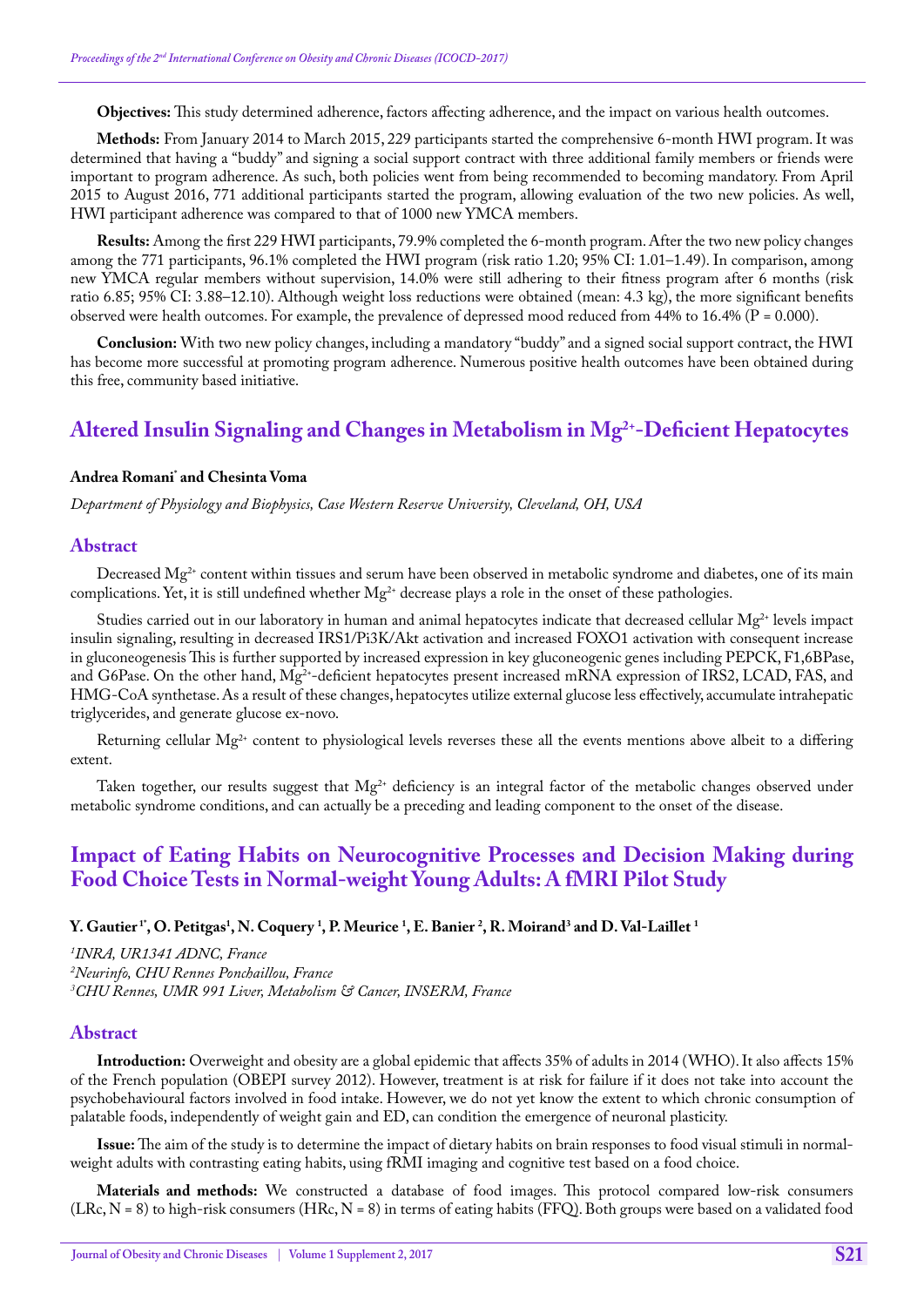consumption frequency questionnaire (FCFQ). The volunteers then evaluated the energy density and the hedonic value of the food (Liking), using visual analogic scales (VAS). Finally, the volunteers participated in a cognitive test in fMRI (Wanting task).

**Results:** From the FCFQ, we showed that meat and pork products were the most discriminating foods to highlight risky food behaviors. Based on the consumption of these foods, we established two distinct groups: low-risk consumers (LRc, N = 9), versus high consumer (HRc, N = 7). In fMRI (Wanting), the HRc group selected more the rich food items than the LRc group. In a preliminary fRMI analysis showed that cerebral responses were more important in SL compare to LD on the overall population in zones involved in internal conflict, vision, and reward anticipation.

**Conclusion:** The results are still being analyzed and thus do not allow us to draw any conclusions from this study. However, this pilot study will have confirmed the method for the larger scale study.

# **Relationship between Common Dietary Polyphenols and Obesity-Induced Inflammation**

#### **LadaTucakovic, Natalie Colson and Indu Singh**

*School of Medical Science, Griffith University, Gold Coast, Australia*

## **Abstract**

**Background:** The incidence of obesity and its related metabolic disorders has escalated dramatically in the past decades worldwide. Defined as abnormal or excessive fat accumulation caused by an imbalance between energy intake and expenditure, obesity is presently the major health challenge in developed countries and the causative factor of numerous diseases such as heart problems, hypertension, hyperlipidemia and type 2 diabetes.

**Summary:** Presence of high level of cytokines and acute phase proteins associated with inflammation in obese individuals relates obesity to chronic low-grade inflammation. Obesity-induced inflammation has an impact on insulin resistance and cardiac health. Polyphenols including catechins, tocopherols, resveratrol, curcumin and anthocyanins have been shown to reduce adipose tissue inflammation. It has been broadly accepted that adipocyte dysfunction plays a major role in development of obesity and obesity related complications. This state is characterised by hypersecretion of pro-atherogenic, pro-inflammatory and pro-diabetic adipokines as well as decreased secretion of adiponectin.

**Key Message:** The dietary polyphenols described in this review have potential as nutritional strategies for the prevention of obesity and associated inflammation as well as increase in insulin sensitivity in diabetic people.

### **Session on Obesity Prevention and Control**

# **Multifaceted Community-based Intervention Reduces Rate of BMI Growth in Obese Mexican-origin Boys**

### **Banafsheh Sadeghi\* , Lucia Kaiser, Sara Schaefer, Iraklis Tserregounis, Lisa Martinez, Rosa Gomez-Camacho and Adela de la Torre**

*University of California, Davis, CA, USA*

### **Abstract**

Latino children and youth have some of the highest rates of overweight and obesity. Early intervention is important to prevent future obesity and illness in this population. A three year, multifaceted intervention was designed to reduce the rate of growth of BMI among Mexican-origin children. Two communities in California's agricultural Central Valley were targeted for intervention and comparison. To assess impact, anthropometric measures of participating children  $(N = 422)$  were collected and analyzed at baseline and after one year of intervention After one year of intervention, triceps skinfold thickness in girls showed a significant decrease in unadjusted analysis between children in the two communities. In multivariate analysis, a reduction in BMI growth was seen among obese boys in the intervention community (s-coefficient =  $-1.94$ ,  $P = 0.05$ ). Obese boys in the intervention community also had smaller increase in waist circumference (s-coefficient  $= -5.2$ ,  $P = 0.04$ ) than the comparison community. These early findings indicate the intervention's effectiveness for preventing BMI growth among obese boys. Longitudinal follow-up is needed to determine the sustainability of results and whether similar results extend to obese girls and overweight boys or girls.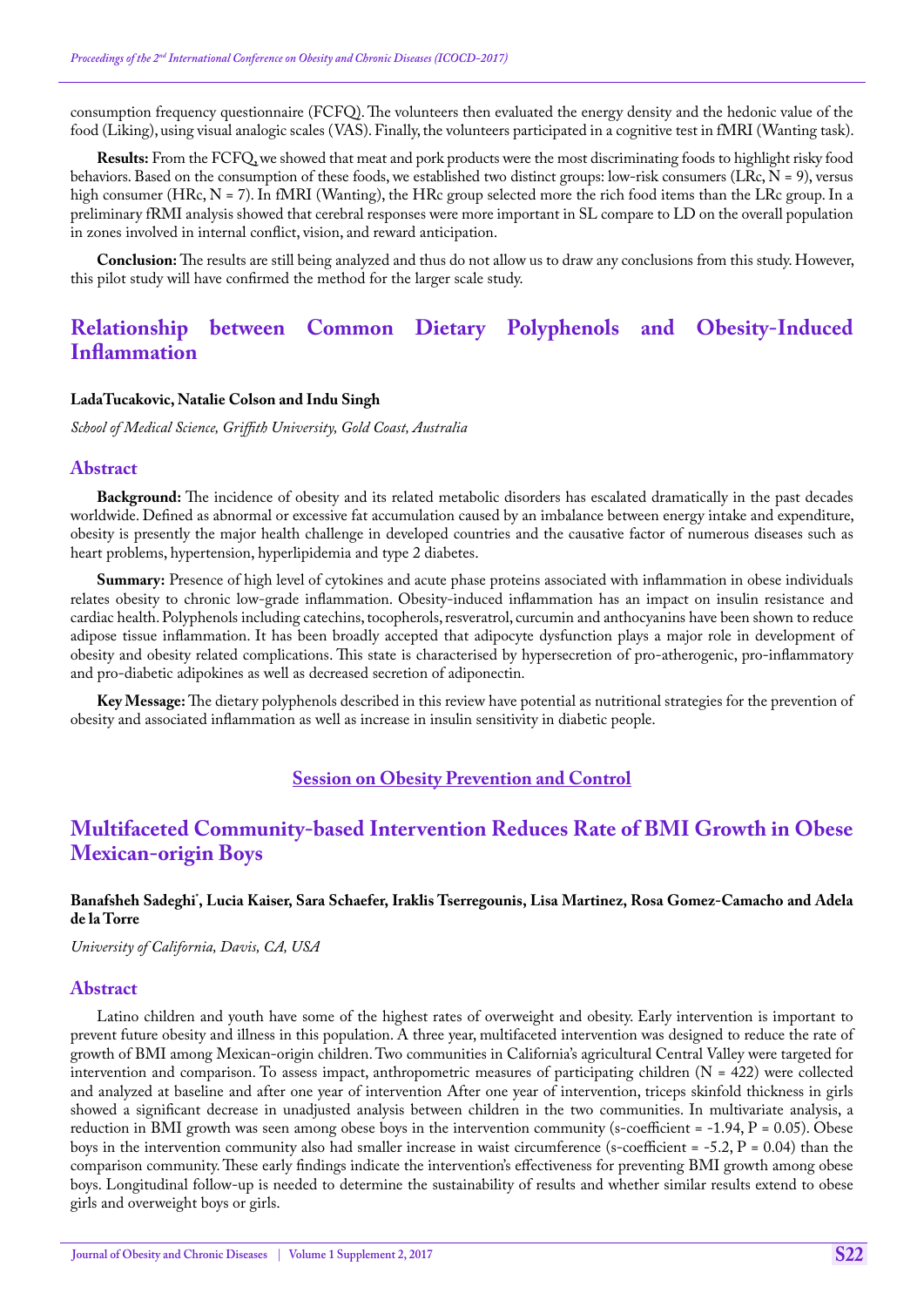# **Burden of Obesity and its Determinants among an Indian Tribe: Results from a WHO STEPs Survey in the Sub-Himalayan Region**

## **Prakash Chand Negi1\*, Raman Chauhan2 and Kunal Mahajan1**

*1 Department of Cardiology, Indira Gandhi Medical College, Shimla, India 2 Department of Social and Preventive Medicine, Indira Gandhi Medical College, Shimla, India*

### **Abstract**

**Background:** It is perceived that lifestyle related diseases like obesity are not a feature of tribal populations. However, the socio-economic transition may influence their traditional lifestyle. There is paucity of data regarding the prevalence of obesity and its determinants among Indian tribes especially from the hilly terrains of the Himalayan belt.

**Methods:** A total of 3555 randomly selected natives of Kinnaur (men 45.6%), aged 20-70 years were screened by trained health workers. WHO STEPs approach was used to record the demographic, dietary and anthropometric details. International cut off points of the body mass index (BMI) for Asian populations were used to assess overweight (BMI > 23-24.99 kg/m2 ), obesity-1(> 25-29.99 kg/m2 ) and obesity-2(> 30 kg/m2 ).

**Results:** The prevalence of overweight, obesity- 1 and obesity- 2 was found to be 17%, 23.8% and 6.6% respectively. Obesity/overweight (BMI > 23 kg/m<sup>2</sup>) together constituted 47.4% of total population. Normal BMI (18.50-22.99 kg/m<sup>2</sup>) and underweight (BMI < 18.50 kg/m2 ) was recorded in 1489 (41.9%) and 389(10.7%) respectively. On multivariate logistic regression analysis, the factors associated with obesity/overweight included female sex [Odds Ratio (OR)1.44, CI 1.01-1.47, p = 0.03], advancing age (OR 1.01, CI 1.00-1.02, p = 0.005), inadequate vegetable consumption (OR 1.33, CI 1.12- 1.57,  $p = 0.0008$ , poor educational status (OR 1.22, CI 1.02-1.44,  $p = 0.02$ ) and presence of diabetes (OR 1.35, CI 1.03-1.76,  $p = 0.03$ ) and hypertension (OR 1.65, CI 1.38-1.97,  $p = 0.0001$ ). No significant association was noted with sedentary lifestyle, alcohol consumption, smoking and inadequate fruit intake.

**Conclusion:** The obesity and overweight is prevalent in the tribal population of Kinnaur. Future studies are needed to explore the other risk determinants for developing and designing informed public health interventions.

# **Weight Loss after Gastric Bypass and Sleeve Gastrectomy: Outcome and Influences**

### John Sczepaniak<sup>1\*</sup> and Milton Owens<sup>2</sup>

*1 Sczepaniak Health and Medical Enterprises, USA 2 Coastal Center for Obesity, USA*

### **Abstract**

Prediction of weight loss following gastric bypass and sleeve gastrectomy is important for patients and surgeons. For both it provides a realistic expectation for weight loss at a given time after surgery. It may also serve as an index when considering a revision. In theory weight loss may be influenced by a variety of preexisting conditions: To elucidate the factors most important predicting weight loss success we collected information on thousands of gastric bypass and sleeve gastrectomy patients. We looked at preop weight loss, height, initial weight, gender, ethnicity, geographic location, time after surgery, age, and operative approach.

Surprisingly only initial body weight and time after surgery significantly influenced weight loss. Type of operation and race had statistically significant but clinically minor effects. Patients with BMI's greater than 70 and less than 35 tended to have lesser percentage weight losses. After one year additional factors contribute to weight regain and may include diet, psychologic and social factors, and length of the common channel. The preferred follow-up measure in describing weight loss is percent initial weight lost or percent initial body weight at a given time after surgery. These are similar expressions that sum to one hundred percent. Their use minimizes statistical variability. Total weight loss is an absolute number that varies considerably depending on initial body weight and is not comparable between patients. The use of ideal weight in calculations such as percent excess weight loss introduces variability in that different ideal weights apply depending on height and reference source.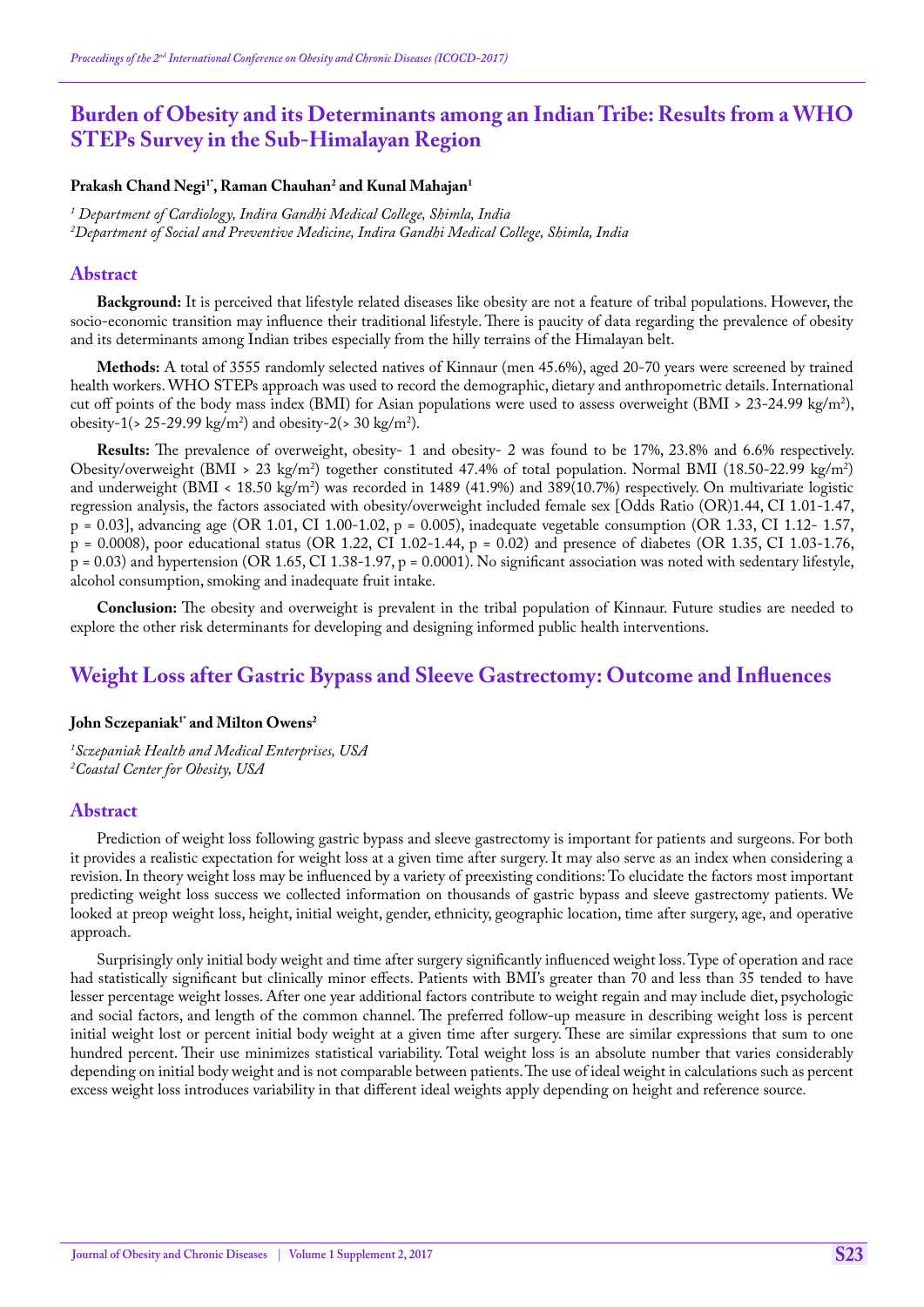# **Four Pairs of Gene-Gene Interactions Associated with Increased Risk for Type 2 Diabetes, Obesity and Hypertension in Chinese Women**

## **Mary MY. Waye\* , MH. Wang, J. Li, VSY. Yeung, BCY. Zee, RHY. Yu and S. Ho**

*The Chinese University of Hong Kong, China*

## **Abstract**

Metabolic disorders including type 2 diabetes, obesity and hypertension are common health problems globally and Asia, in particular, has a growing trend that is worrying. Genome-wide association studies have successfully identified many genetic markers associated to these conditions, but not many studies reported their interaction effects. We have selected twenty candidate SNPs from sixteen genes, and used a lasso-multiple regression approach to consider the SNP–SNP interactions among them in a group of Hong Kong Chinese women. Overall, the candidate genes had no strong main effect but we found strong interaction effects, and the interactions among the candidates showed a significant association to diseases. SNPs from genes CDKN2BAS and KCNJ11 are significantly associated to risk for developing diabetes, and SNPs from FTO and APOA5 might interact to play an important role for the onset of hypertension. Unlike the reports concerning Western populations, the main effects of the candidate genes in this Hong Kong Chinese cohort were much weaker; however, strong interaction effects were found among the SNPs for type 2 diabetes (CDKN2BAS–KCNJ11), for obesity (SLC2A9–IGF2BP2, FTO–APOA5) and for and hypertension (MC4R–IGF2BP2). Recently some microRNAs, (e.g. hsa-miR-505) have been reported to be novel circulating signatures of hypertension, which may play a role in angiogenesis. The human genome has more than 1,000 miRNAs and they target more than 60% of the human genes. Thus, it would be interesting to investigate whether such microRNA plays any regulatory role in these gene-gene interactions.

# **Pharmacophore Modeling, Virtual Screening and Molecular Docking Approaches in the Identification of a Series of Benzimidazole and Quinozoline Analogs as Antihyperlipidemic, Antiadipogenic Agents through HMG-CoA Inhibition**

## **Shradha Sinha1\*, Rakhi Choudhary2 , Vishal M. Balaramnavar2 and Shailja Pandey1**

*1 Department of Chemistry BBD NIIT Ex. Director BBDEGSI Faizabad Road, Lucknow, India 2 Global Institute of Pharmaceutical Education and Research, Kashipur, Uttarakhand, India*

## **Abstract**

Quinazolone and bezimidazole derivatives have drawn more and more attention in the synthesis and bioactivities research due to their diverse biological activities. These compounds also possess anti – obesity activity. Therefore our previous synthesized quinazolone (J.Indian Chem. Soc.1979, 56:1237 & Indian Drugs 1980, 17: 96) and benzimidazole (Indian J. Pharm. 1982, 26: 176 & Current Sci. 1982, 51: 820) derivatives reported as CNS depressant, anticonvulsant and MAO inhibitors were evaluated for the pharmacophore development as ant- obesity. The Pharmacophore model was developed using the known compounds for antihyperlipidemic activity. The activity of the training set compounds in nM range (IC501900-5nM) is selected for the Pharmacophore development. We evaluated the common feature required for binding using the HipHop module of catalyst software. The seven training set molecules were submitted for the pharmacophore generation based on common chemical features. The basis of selection is the fit value criteria ranging from 3-5. Both of the series were showing good to moderate activity predicted as antihyperlipidemic through HMG-CoA inhibition. The selected series were again validated for the further validation for antiadipogenic activity. The already published model ( Journal of Lipid Research. 2014, 55(6): 1019-1032) is used to study the probable antiadipogenic activity of the selected series of ligands. The predicted most active ligand from the training set was considered to bind in the similar fashion as that of standard at the receptor active site.

# **Environmental and Policy Supports for Obesity Prevention: the Tulane Prevention Research Center**

## **Carolyn C. Johnson\* , Keelia O'Malley and For the Faculty and Staff of the Tulane Prevention Research Center**

*Tulane University School of Public Health and Tropical Medicine, LA, USA*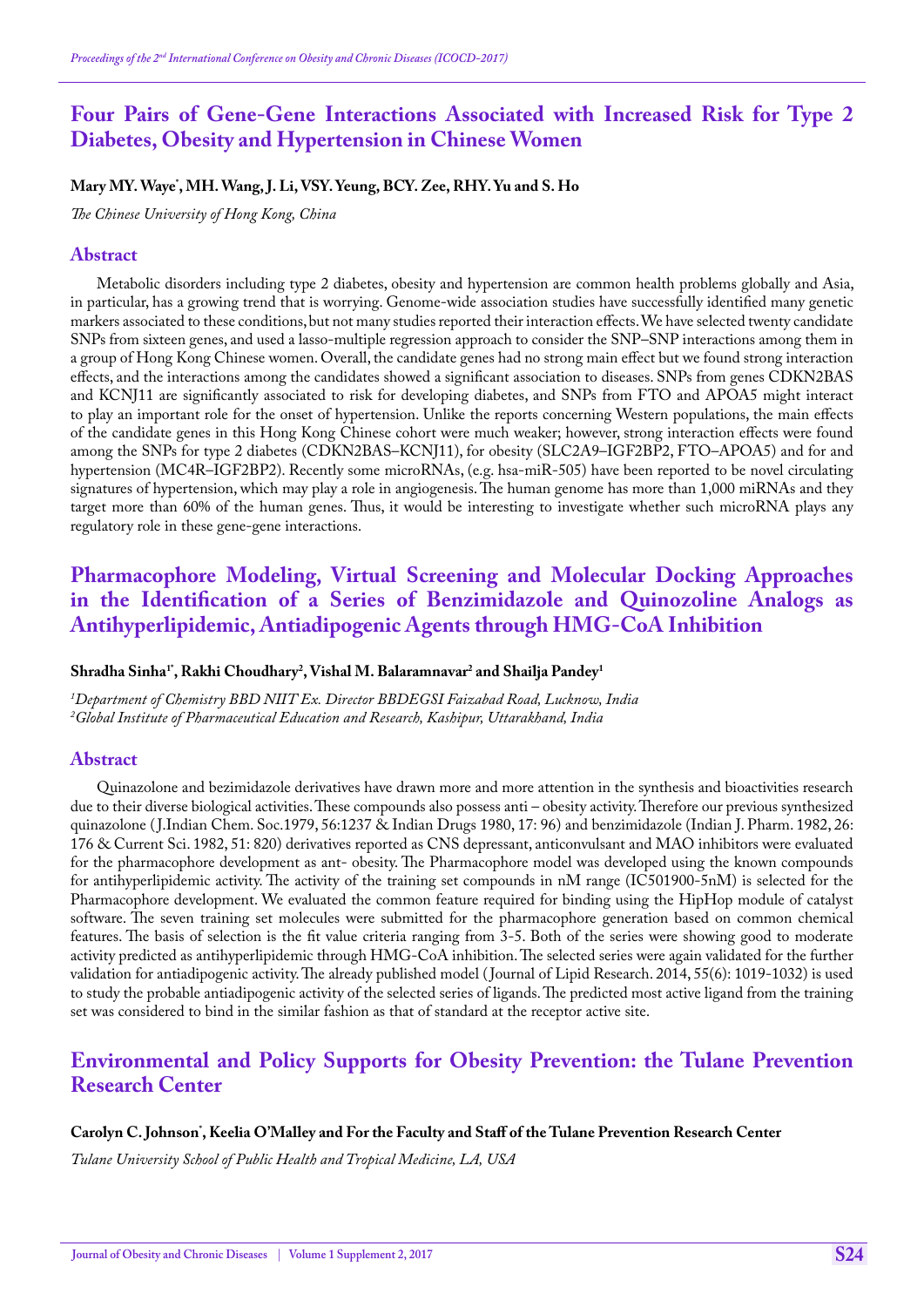## **Abstract**

**Background:** Obesity has a stranglehold on America. In spite of priority funding and numerous programs around the country to curb obesogenic behaviors, no downward trend has been observed nationally. In fact, adult obesity rates have stabilized over 2009 to 2012, but at levels that have doubled over the last 35 years, with the average American 24 pounds heavier today than in 29160. The Tulane Prevention Research Center (PRC) has been working to achieve its mission, the prevention/ reduction of overweight and obesity in the Greater New Orleans area, for more than 12 years.

**Purpose:** To present the many activities of the PRC that have improved the environment and promoted positive policy change within our community, with input from community partners. Examples of these activities are: evaluating new bike lanes for increases in active transportation, facilitating joint use agreements, promoting physical activity by building walking paths, addressing access to healthy food by policy change.

**Methods and Results:** These PRC activities will be described, along with some impressive results.

**Discussion:** The importance of environmental and policy implications for the prevention of obesity will be reviewed, along with recommendations for how we might proceed as a nation to healthy weight for the population.

# **Head Start to Healthy Weight: Evaluating the Relationship between Infant Feeding Practices and Obesity-related Child Outcomes**

## $\kappa$  Katherine I. DiSantis<sup>1</sup>', Thomas G. Power<sup>2</sup>, Jennifer O. Fisher <sup>3</sup>, Teresia M. O'Conner<sup>4</sup> and Sheryl O. Hughes

 *Arcadia University, PA, USA Washington State University, WA, USA Temple University, PA, USA USDA/ARS Children's Nutrition Research Center at Baylor College of Medicine, TX, USA*

### **Abstract**

While increases in obesity rates among Hispanic children have slowed in recent years, these rates remain above white non-Hispanic children, particularly for children of lower income. Early infant feeding practices might influence these rates. An authoritative feeding style has been associated with less accelerated growth and lower obesity in childhood. Likewise, longer breastfeeding and less bottle use has been shown to reduce overfeeding, accelerated growth, and later obesity. This secondary analysis assessed the relationship between infant feeding practices (assessed retrospectively) and child eating behaviors, parent feeding styles, and child weight status in 4-5 year olds. Participants were Hispanic (n = 187; 100%) and of low income families  $(n = 187; 100%)$ . Mean breastfeeding duration was 6.2 months  $(s.d. = 6.9)$  and 66% of mothers reporting using a bottle all or most of the time at 6 months. Children who were breastfed for 6 months or more were 74% more likely to have parents with an authoritative style compared to those breastfed less than 6 months. More bottle use predicted high scores on the food fussiness scale of the Child Eating Behavior Questionnaire and early introduction of solids and shorter breastfeeding duration predicted high scores on the enjoyment of food subscale, which is related to increased obesity risk. Breastfeeding, Bottle use, and early supplementation were not significantly related to BMI z-scores at 4-5 years of age; however, the direction of effect showed promise. These findings, in conjunction with past work, support the notion that infant feeding practices can predict later parent feeding and child eating behaviors that promote obesity.

# **SALTO – Community Oriented Childhood Obesity Prevention in the Kindergarten**

## **Susanne Ring-Dimitriou1,3\*, Thomas Freudenthaler1,3, Verena Aistleitner3 , and Daniel Weghuber2,3**

*1 Department of Sport Science and Kinesiology, Paris Lodron University Salzburg, Austria 2 Department of Pediatrics and Obesity Research Unit Salzburg, Paracelsus Medical University Salzburg, Austria 3 SALTO, Salzburg Together against Obesity-Study Group, Austria*

## **Abstract**

In Austria, the prevalence of early childhood overweight and obesity has reached average European levels of 20% in boys and 18% in girls. As obesity strongly tracks into adolescence and adulthood, we choose the kindergarten as a core setting of a community oriented prevention. Based on the socio-ecological concept we identified the interpersonal level as the key layer targeting health behavior in the kindergarten. In November 2014 SALzburg Together against Obesity (SALTO) was launched with the aim to increase the percentage of children with a healthy body mass at school entry (6 yrs. of age). A 3 year lasting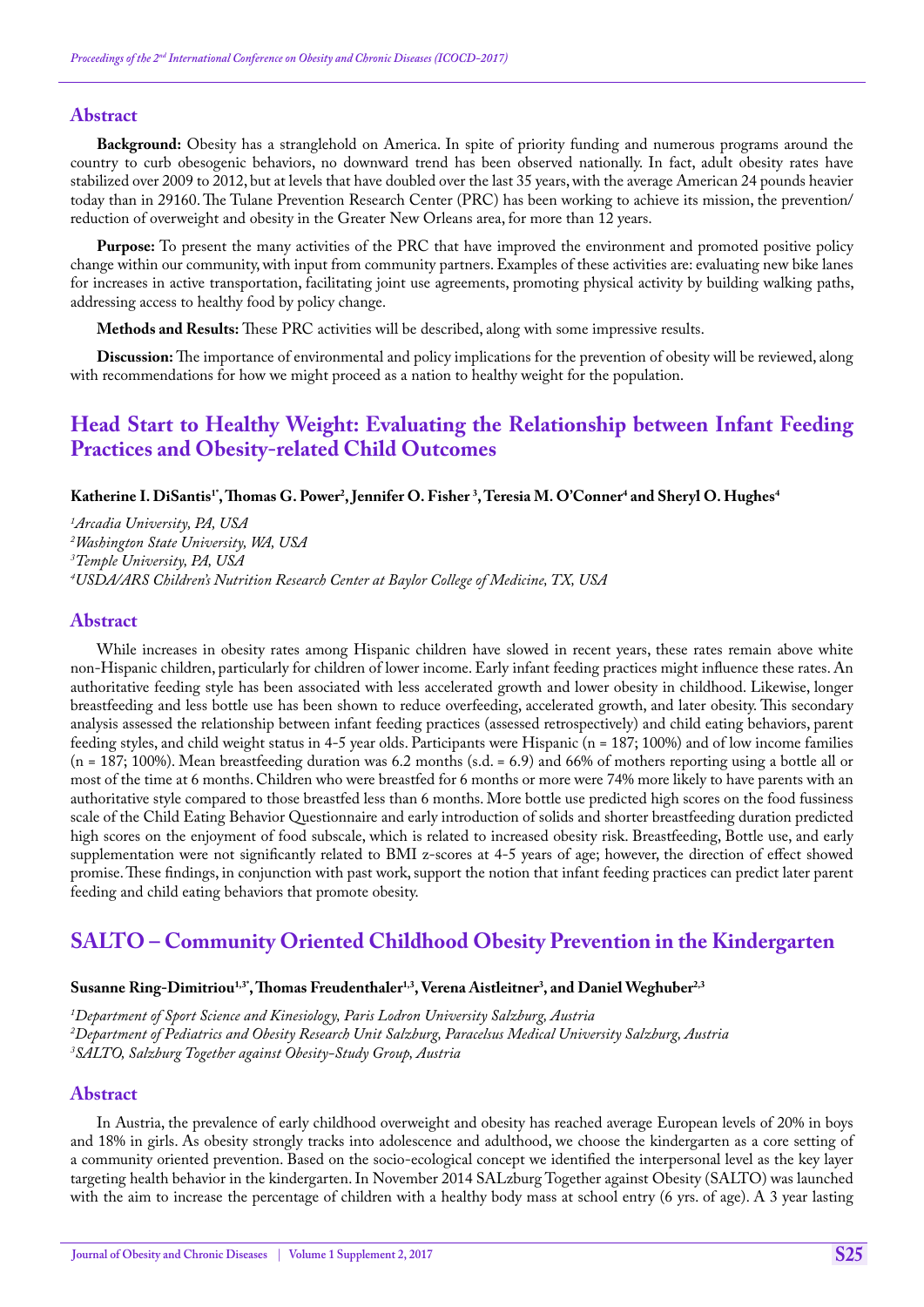controlled longitudinal-sequential study consisting of 14 intervention (IK) and 8 control kindergarten (CK) services was chosen to investigate the effects of actions on body mass index in four to six year old children. Secondary outcomes such as fundamental movement skills and psycho-social determinants are investigated in children, KT and P of both groups with standardized tests on a yearly basis. In a participative way IK have to complete six health topics, each of six months duration: portion size & vegetables, water consumption & nutrients for children, sweets/snacks & special situations, sitting/standing up & outdoor activities, fundamental movement skills & family leisure time activities, screen-time & sports activities. Each topic will be translated into various actions in regard to the needs of the kindergarten with support of SALTO. The concept of a community oriented core setting (COCS) intervention for early childhood obesity prevention will be presented and mooted to discussion.

# **Design and Synthesis of Protein Tyrosine Phosphatase 1B Inhibitors as Potential Antidiabetic and Antiobesity Agents**

### **Anil K. Saxena**

*Global Institute of Pharmaceutical Education and Research, Kashipur, UK, India*

## **Abstract**

Protein tyrosine phosphatase 1B (PTP1B) is a typical member of protein tyrosine phosphatase superfamily, and its inhibition results both in increased insulin sensitivity and resistance to obesity, with no abnormalities in growth or fertility or other pathogenetic effects. Thus, in search of small molecule potential PTP1B inhibitors, the CoMFA and CoMSIA models were developed and validated by the design and synthesis of a series of 2-(4-methoxyphenyl) ethyl] acetamide derivatives leading to a promising PTP1B inhibitor  $(IC_{50} = 69 \text{ µM})$ . It was followed by the synthesis of a new series of substituted phenoxy-3-piperazin-1-yl-propan-2-ols among which one compound showed 40.3% normalization of plasma glucose levels at 100 mg/kg in sugar-loaded model (SLM) and 32% activity in streptozocin model (STZ). In continuation of this work another series of aryl thiazolyl phenylsulfonamides was investigated where the most active compound showed good PTP1B inhibition (IC50 = 1.08 μm) but showed low *in vivo* activity in STZ model. Further optimization of this series by pharmacophore modeling, docking and scaffold hopping techniques led to the identification, synthesis of compounds where the best compound showed 81.5% inhibition at 10 μm (IC<sub>50</sub> = 7.54 μm) and improved *in vivo* activity in STZ model. It restored the insulin level and the serum lipid profile by significantly improving the insulin signaling and insulin resistance. It also showed anti-adipogenic effect on 3T3L-1 cells and inhibited MDI induced lipid accumulation in a dose-dependent manner and had oral bioavailability of approximately 10.29% after 30 mg/kg oral dose in rat.

## **Identification of Novel CCK2 Receptor Antagonists as Potential Antiulcer Agents**

### **Mridula Saxena**

*Department of Chemistry, Amity University, Lucknow, India*

### **Abstract**

The cholecystokinin (CCK) receptor plays a major role in the pathophysiology of gastrointestinal (GI) disorders such as acid reflux, gastroesphogeal reflux disease, and peptic ulcers including obesity. The CCK-Rs belong to G-protein coupled receptor (GPCR) superfamily. The present study revisited the three-dimensional (3D) homology model of CCK-2R using human adenosine receptor and the resolved NMR based structure of the third extracellular loop of the CCK2 receptor as templates. Further in order to identify novel antiulcer agents, rational designing has been performed using the substructure of well-known CCK-2R antagonist benzotript as a lead molecule followed by combined docking and simulation studies. This led to the understanding of the essential structure requirement as well as variation of binding mode among conformational isomers of small molecule CCK-2R antagonists. In the next step, preparation of each configurational isomers of these molecules was carried out and submitted for their *in vitro* activity. Further the compounds were evaluated against cold restraint (CRU), alcohol (AL) and pyloric ligation (PL) induced gastric ulcer rat models. Potential antiulcer activity was observed for the best compound of the series against CRU (81.2%), AL (73.9%), PL (62.5%) in comparison to benzotript having CRU (62.4%), AL (83.9%), PL (40%). The biological screening of these compounds has not only validated the developed homology model of CCK-2R but also led to the identification of highly potent CCK-2R antagonist as an orally active and safe candidate molecule having better antiulcer properties than the well-known drug benzotript.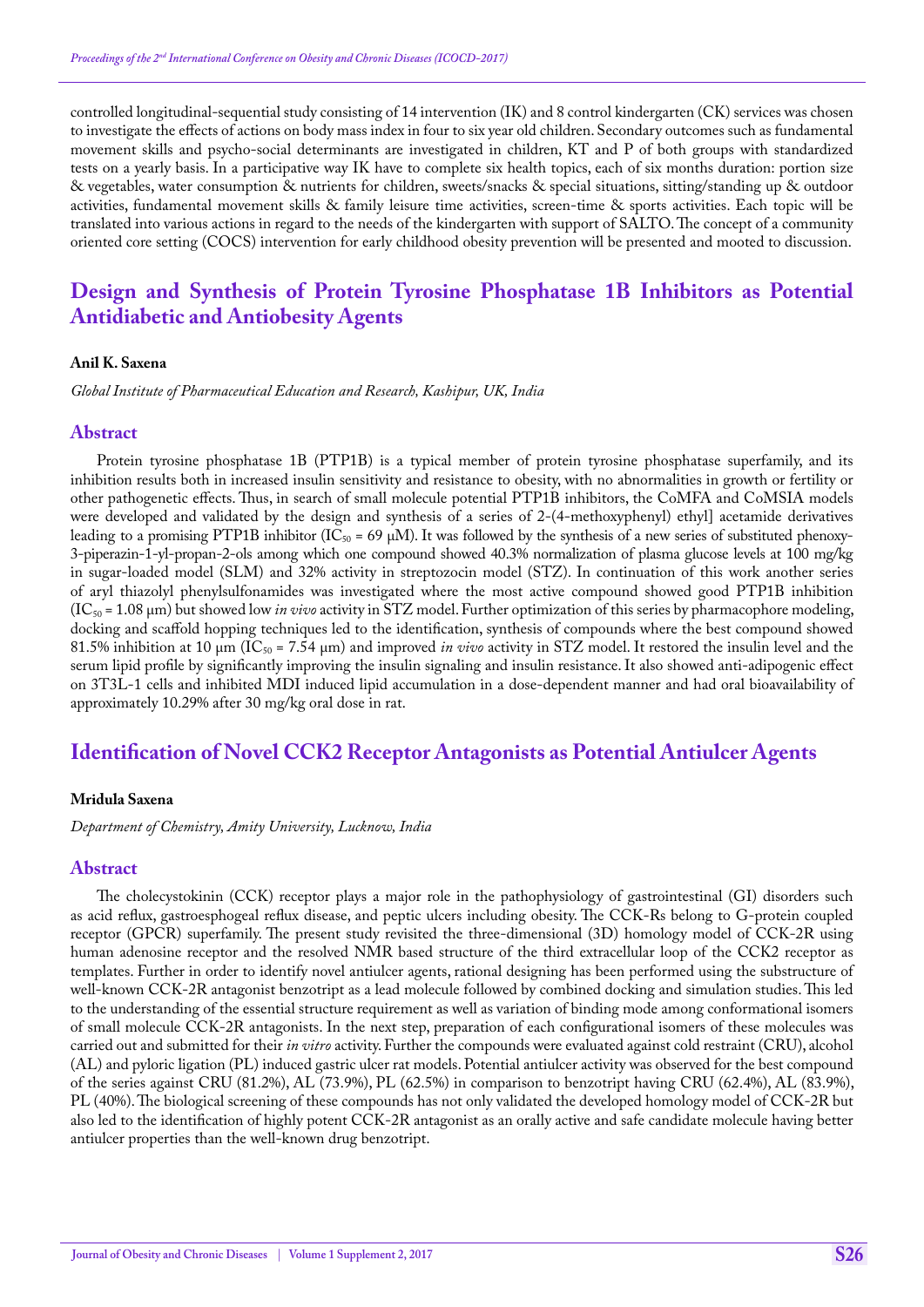# **Antiobesity Potential of Embelin in High Fat Diet-induced Obesity in Wistar Rats**

## **Uma Bhandari\* , Rashid Ali Khan and Md. Akbar**

*Department of Pharmacology, Faculty of Pharmacy, Jamia Hamdard (Hamdard University), New Delhi-110062, India*

### **Abstract**

Obesity, a new world syndrome, is a chronic disease requiring effective strategies for its management. A model of high fat diet (HF)-induced obesity in rats is well controlled and shares many features with human obesity. Embelin, active constituent from Embelis ribes extract (Myrsinaceae) is reported to have antidiabetic and antihyperlipidemic activity in experimental animals. The present study was designed to evaluate the pharmacological mechanism of antiobesity potential of Embelin with HFDinduced obesity in Wistar rats. Wistar rats were fed with HFD ad lib for 28 days. Embelin (50 mg/kg, p.o.) was administered from day 8 to day 28 days in above HFD rats resulted in significant (P < 0.01) reduction in BMI, body weight gain, decrease in mean arterial pressure, decrease in visceral fat pad weight (perineal, mesenteric and epididymal), serum total lipids (cholesterol, TG and LDL-C) and atherogenic risk and coronary risk indices, serum apolipoprotien B and blood glucose levels. Further, there were reduction (P < 0.01) in insulin, HOMA-IR values and leptin levels; increase in HDL-C, hepatic and cardiac Na†/K+ ATPase and antioxidant levels; and decreased myocardial lipid peroxidation. The treatment improved the impaired architecture and morphology of hepatocytes, myocardial & glomerular cells on histological analysis. The present study reports new findings on the preventive effects of Embelin in obesity.

# **Clinical Significance of Sesame oil and Rice Bran oil in Health and Diseases -New Insights for the Healthcare Professional**

### **Sankar Devarajan**

*Nutrition and Dietetics Program, Department of Human Sciences, University of Arkansas at Pine Bluff, AR, USA*

### **Abstract**

Sesame oil and rice bran oil are known for their unsaturated fatty acids and antioxidants contents, and have been reported to reduce the cardiovascular risk. Considering the health benefits of sesame oil and rice bran oil, a study was conducted to determine the extent to which the daily use of these oils blend controls hypertension, hyperglycaemia and improves the lipids in hypertensives and in patients with type 2 diabetes mellitus. A prospective, randomized 8-wk dietary intervention approach was carried it in two separate clinical studies include 1) effect of a blend of 20% un-refined cold pressed lignans rich sesame oil and 80% physically refined γ-oryzanol rich rice bran oil as cooking oil in mild to moderate hypertensive patients; and 2) effect of a blend of sesame and rice bran oils in hyperglycaemia and lipids in patients with type 2 diabetes mellitus. Use of the blend of sesame oil and rice bran oil as regular cooking oil in place of other edible oils for 8-wk significantly reduced blood pressure and improves the lipid profile whereas, hypertensives in combination of the oils blend and antihypertensive medication showed a greatest reduction. Likewise, type 2 diabetes mellitus patients treated with sesame oil blend or combination with antidiabetic medication showed significant reduction in fasting and postprandial blood glucose. A significant improvement in lipid profile was also observed in these patients. These two studies have demonstrated, for the first time that using a blend of sesame oil and rice bran oil as cooking oil showed a significant antihypertensive, antihyperglycaemic and lipid-lowering action, and had noteworthy additive effect with anti-hypertensive or antidiabetic medication.

# **Depot-specific Adipose Tissue Dysfunction Induced by Obesity and the Role of Fish Oil**

### Maria Isabel Cardoso Alonso Vale<sup>1</sup>', Rui Curi<sup>2</sup>, Maysa Mariana Cruz<sup>1</sup> and Roberta Dourado Cavalcante da Cunha de Sá<sup>1</sup>

*1 Institute of Environmental Sciences, Chemical and Pharmaceutical, Federal University of Sao Paulo, Brazil 2 Institute of Biomedical Sciences, University of Sao Paulo, Brazil*

## **Abstract**

We performed a study to show the effect of fish oil (FO) on metabolism and adipokine production by adipocytes from subcutaneous (inguinal -ING) and visceral (retroperitoneal -RP) white adipose depots in high fat (HF) diet-induced obese mice. Mice were divided into CO (control diet), CO+FO, HF and HF+FO groups. The HF group presented higher body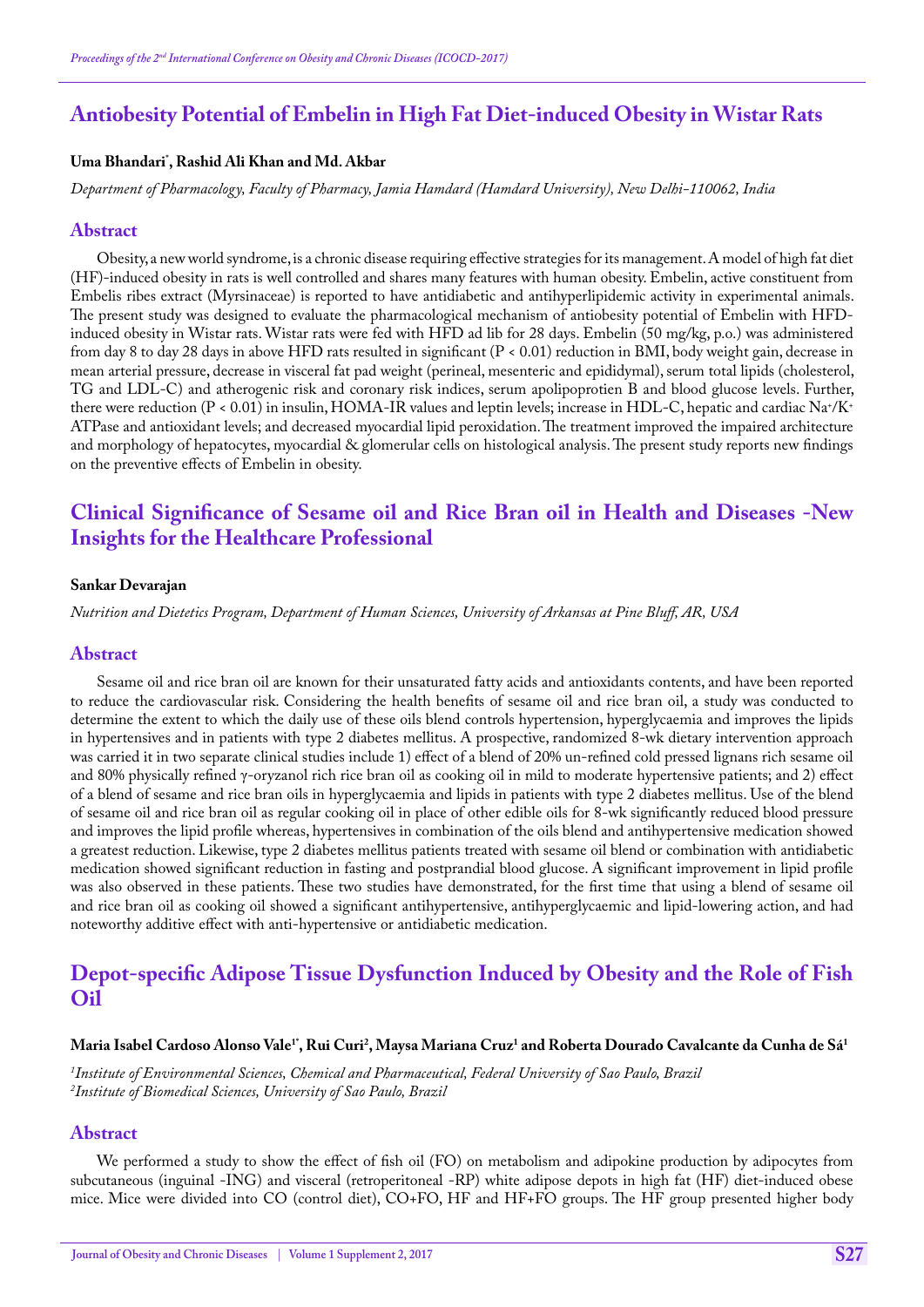weight, glucose intolerance, insulin resistance, higher plasma total and LDL cholesterol levels and greater weights of ING and RP adipose depots accompanied by hypertrophy of the adipocytes. FO exerted anti-obesogenic effects associated with beneficial effects on dyslipidemia and insulin resistance in mice fed a high fat diet (HF+FO group). HF raised RP adipocyte lipolysis and production of pro-inflammatory cytokines and reduced de novo synthesis of fatty acids whereas in ING adipocytes it decreased glucose uptake and adiponectin secretion but did not change lipolysis. Therefore, the adipose depots play different roles in the HF diet-induced insulin resistance according to their location in the body. Concerning cytokine secretion, adipocyte per se in addition to white adipose tissue infiltrated leukocytes have to be considered in the etiology of the comorbidities associated to obesity. The results obtained suggest that FO prevents the changes in adipocyte metabolism and adipokine secretion (in a depotspecific manner) induced by the HF diet. We demonstrated for the first time that continuous consumption of fish oil initiated in healthy conditions prevents deleterious alterations in fat depots caused by high dietary fat intake, regardless the specific feature of each. Fish oil supplementation may be used in addition to other strategies as a prophylactic health public measure to prevent the development of insulin resistance and type-2 diabetes mellitus.

## **Session on Obesity Treatment and Prevention**

# **Nutritional Assessment in Bariatric Surgery: Seventeen Year's Experience of a Private Practice**

## **Patricia Savino1\*, Claudia Carvajal1 , Andrea Ramirez2 , Martha Grajales1 , Ricardo Nassar3 and Natan Zundel4**

 *Metabolic and Bariatric Surgery Group, Hospital Universitario Fundación Santa Fe de Bogota, Colombia Center of Epidemiological Research, Universidade Federal de Pelotas, Brazil Bariatric and Minimally Invasive Surgery Service, Hospital Universitario Fundación Santa Fe de Bogota, Colombia Department of Surgery, FIU Herbert Wertheim College of Medicine Miami, FL, USA*

## **Abstract**

**Background:** Obesity and its consequences have now reached worldwide pandemic proportions. Among treatments bariatric surgery is the most effective for weight reduction. Here we describe the change in anthropometric measurements (AMs) taken in the private practice of a registered dietitian for nutritional assessment of 615 adult bariatric surgery patients over a 17-year period.

**Methods:** Observational retrospective study of AMs recorded between 1996 and 2013 for laparoscopic sleeve gastrectomy  $(LSG, n = 290)$ , laparoscopic adjustable gastric banding  $(LAGB, n = 207)$ , gastric balloon  $(GB, n = 82)$  and laparoscopic Roux-EN-Y gastric bypass (LRYGB, n = 36). Follow-up measurements were obtained bimonthly for 6 months after the procedures. Paired t-tests were applied to data from patients with complete AMs at first (pre-surgery) and fourth (6 months after surgery) follow-up visits.

**Results:** Differences in AMs between the first and fourth visits were statistically significant for all four procedures. A mean weight loss of 22 kg was observed along with a 22% total body weight loss and significant reduction of the waist-to-height-ratio  $(WHtR)(p < 0.001)$  and body mass index  $(BMI)(p < 0.001)$ .

**Conclusions:** The use of multiple AMs enables a comprehensive assessment of the overall nutritional status of patients who undergo bariatric surgery and during post-surgical follow-up. Our study provides an insight into the competence of the available bariatric surgery procedures in Colombia and a useful resource for international future reference.

# **Nutrient Intake of Patients with Morbid Obesity**

## Mini Joseph<sup>1</sup>', Nitin Kapoor<sup>1</sup>, Shobana Ramasamy<sup>2</sup>, Stephen Amarjeet Jiwanmall<sup>3</sup>, Kattula Dheeraj<sup>3</sup>, Vijay Abraham<sup>4</sup>,  $\mathbf{I}$ nian  $\mathbf{S}^4$ , Thomas Paul<sup>1</sup>, Simon Rajaratnam<sup>1</sup> and Nihal Thomas<sup>1</sup>

*1 Department of Endocrinology, Diabetes and Metabolism Christian Medical College & Hospital, Vellore, Tamil Nadu, India 2 Weill Cornell Medicine, New York, NY, USA*

*3 Department of Psychiatry, Christian Medical College & Hospital, Vellore, Tamil Nadu, India*

*4 Department of Upper GI Surgery, Christian Medical College & Hospital, Vellore, Tamil Nadu, India*

## **Abstract**

**Introduction:** Morbid obesity is rapidly sweeping across the Indian continent and is a serious health condition.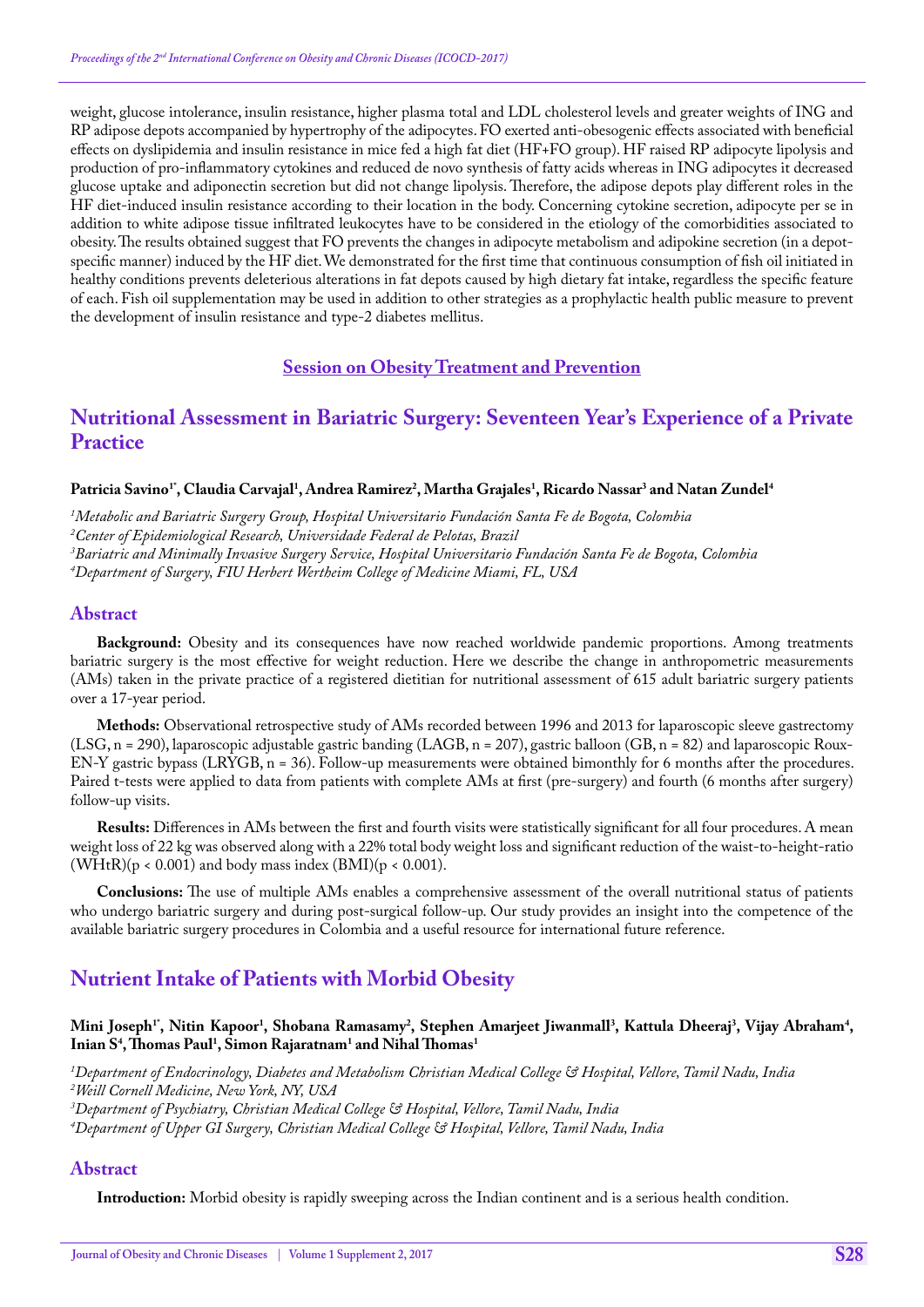**Methodology:** The study was conducted on 101 morbidly obese individuals who attended the Bariatric clinic of a tertiary center over a period of 6 months. Their anthropometric measurements were measured using standard procedures. The dietary assessment was done using a 24 hour dietary recall and a food frequency questionnaire. The study was approved by the Institutional review board.

**Results:** 75% were females, 60% were educated till the school level and 63 per cent had Type 2 DM. The mean age of the population was 37.5 + 12.6 years. Their mean BMI was 40.0 + 6.3 kg/m2 . Amongst the males, the mean waist circumference  $(126.93 + 20.71$  cm) was greater than their hip measurements  $(121.0 + 34.92$  cm). In contrast, the female population had a larger hip measurement (121.55 + 31.54 cm) than the waist circumference (116.5 + 31.76 cm). The mean daily intake of calories was 2254 kcal/day with a gross deficit in the intake of micronutrients. The macronutrient distribution indicated a high fat diet (30% of total calories) and low proteins (13% of total calories) intake. Fried snacks, fast foods, sweets, carbonated drinks were frequently consumed by the patient population. The consumption of fruits and vegetables was below the daily recommended servings.

**Conclusion:** The obese patients require intense and frequent individualized counselling by a dedicated team of an endocrinologist, psychiatrist, dietician, bariatric surgeon and a social worker.

# **Assessment Methods and Criteria of Obesity for Koreans based on the Articles in the Korean J. Community Nutrition**

### **Youngnam Kim**

*Korea National University of Education, Korea*

## **Abstract**

The methods of obesity assessment and criteria of obesity classification for Koreans in the KJCN (1996 to 2011) articles were analyzed. Among the total of 1012 research papers enlisted in the KJCN, 248 papers (24.5%) were examined in which study subjects were divided into more than 2 groups by obesity class. On the obesity data collection (anthropometric measurement), 52.5% were directly measured and 28.7% were self-described. About the methods of the obesity assessment, indirect methods of weight-height index (BMI, BMI percentile, and Rohrer index) and PIBW (WLR, Broca index, and Korea Diabetic Association standards) were 62.4% and 23.2%, respectively, and direct method of percent of body fat assessment was only 9.3%. The most frequently applied methods were WLR in the age group of under primary and primary school children, and BMI in the middle, high school students and adults. For primary school children, WLR was the most frequently applied method up to 2007, but it changed to BMI percentile afterward. Broca Index was no longer utilized from 2008. There were no articles applying BMI percentile and Roher index for obesity assessment in adults. Criteria for obese were not consistent among research papers: for example, % body fat, 19 to 40%; BMI, 20 to 30; BMI percentile, 85<sup>th</sup> or 95<sup>th</sup>. In the case of PIBW, 120% was the most frequently utilized criterion for Obese. Based on these finding, I suggest that proper method and criterion of obesity assessment for each age group should be determined and proclaimed.

# **Daily Intake of Fructoligosaccharide Reduces hs-CRP and Other Inflammatory Markers in Grade 1 Sedentary Obese Individuals Residing in Urban Baroda - A Double Blind Placebo Control Trial**

## $S$ wati Parnami<sup>1</sup>", Mini Sheth<sup>1</sup>, Sania Quraishi<sup>1</sup>, Jyoti Prakash<sup>1</sup>, Anil Kumar<sup>2</sup>, Manish Jain<sup>2</sup>, Manoj Gote<sup>2</sup> and Ashok Dubey<sup>2</sup>

*1 Department of Food and Nutrition, Faculty of Family and Community Sciences, The Maharaja Sayajirao University of Baroda, Vadodara, Gujarat, India* 

*2 Innovation Center TATA Chemicals Ltd., Pune, Maharashtra, India*

## **Abstract**

**Background:** Obesity is not an immediate lethal disease in itself but is a significant risk factor associated with a range of serious non-communicable diseases probably due to its association with inflammation of tissues of certain vital organs.

**Objective:** To study the putative role of Fructooligosaccharide in modulation of Gut microflora and thereby affect the levels of inflammatory markers in obese individuals.

**Methodology:** Using a double blind placebo control study design, eighty-two sedentary obese subjects in the age group of 20-50 years who voluntarily agreed to participate in the study were purposively selected and were equally divided into two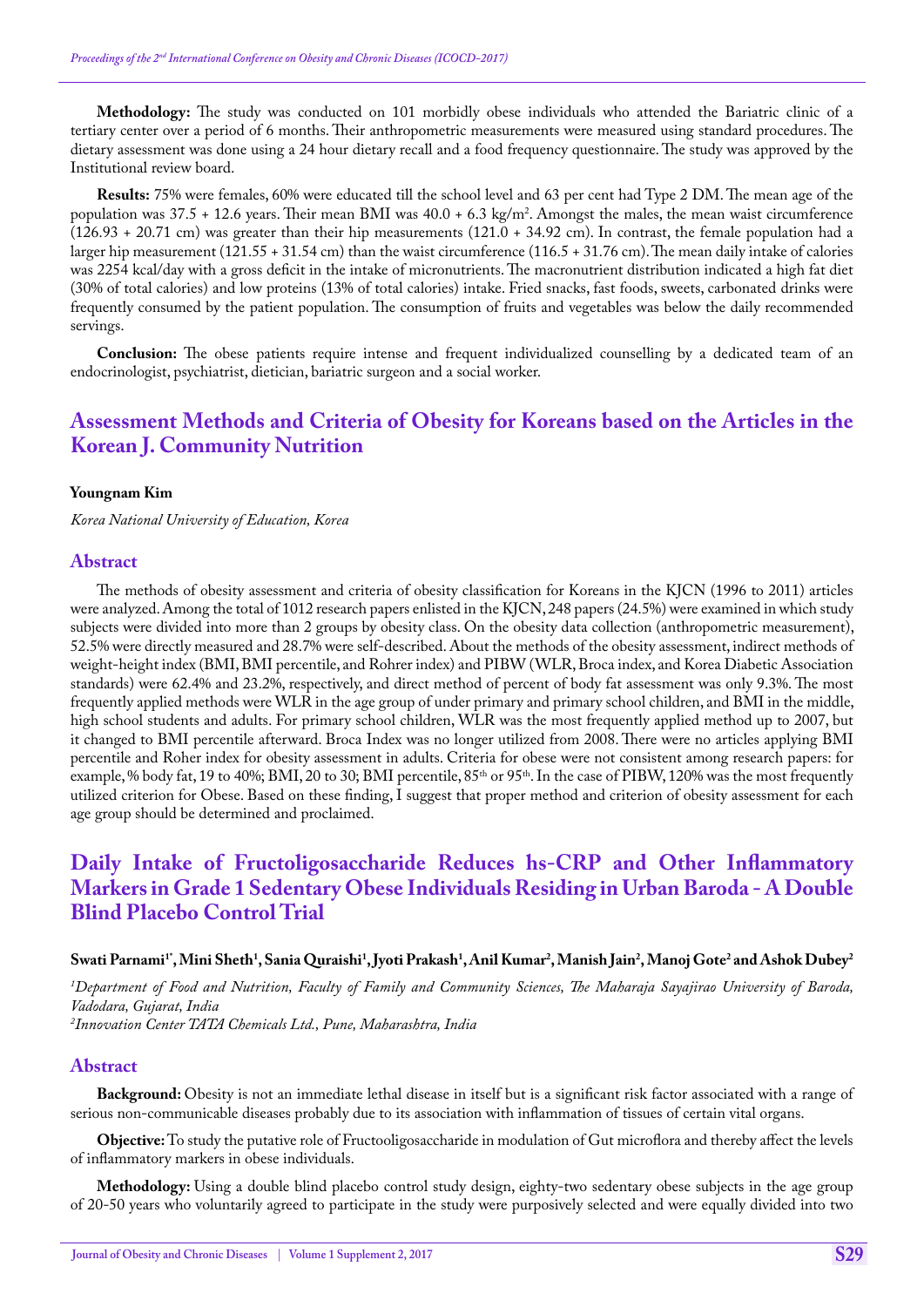groups who received 10 ml liquid FOS and 10 ml liquid sucrose solution respectively for a period of 30 days. Their serum inflammatory markers in terms of TNF α, Leptin, and IL-6 was determined using Metabolic Hormone Magnetic Bead Panel and hs-CRP was determined using nephelometry method. Assessment of hematological indices was based on the principle of cell counting and volumetric analysis and the fecal bifidobacteria counts were determined using selective medium under anaerobic conditions.

**Results:** Supplementation of liquid FOS significantly reduced the hs-CRP levels by 17.24% with a non-significant reduction in the TNF α, IL6 and Leptin levels was observed by 4.94% and 2.90% respectively.

**Conclusion:** Daily intake of 10 g of liquid FOS helps in reducing the low grade inflammation especially in terms of hs CRP and improved bifidobacteria colonisation in sedentary obese individuals and can be used as an effective strategy to delay obesity related co-morbidities.

# **Brief Strategic Therapy vs Cognitive Behavioral Therapy for the Inpatient and Telephone-Based Outpatient Treatment of Binge Eating Disorder: the STRATOB Randomized Controlled Clinical Trial and 18-Month Follow-up Results**

#### Giada Pietrabissa<sup>1,2\*</sup>, Gian Mauro Manzoni<sup>1,3</sup> and Gianluca Castelnuovo<sup>1,2</sup>

*1 Clinical Research Lab, IRCCS Istituto Auxologico Italiano, Milan, Italy 2 Department of Psychology, Catholic University of Milan, Italy 3 Faculty of Psychology, eCampus University, Novedrate, Como, Italy*

#### **Abstract**

**Background:** Obesity and overweight are often associated with Binge Eating Disorder (BED). Cognitive-Behavioral Therapy (CBT) has shown solid results in reducing binge eating, but it does not traditionally encourage weight loss. Recently, Brief Strategic Therapy (BST) has revealed favorable results in dealing with weight problems.

The STRATOB (Systemic and STRATegic psychotherapy for OBesity) study, a two-arm randomized controlled clinical trial, is aimed at comparing the BST protocol for BED with the gold standard CBT, through an inpatient and telephone-based outpatient program.

**Methods:** 80 patients referring to a single clinical center for weigh loss were randomly allocated into two conditions: 1) in-hospital treatment plus outpatient telephone-based CBT-oriented treatment; 2) in-hospital treatment plus outpatient telephone-based BST-oriented treatment. Primary outcome measure was the change in the Global Index of the Outcome Questionnaire (OQ 45.2). Secondary outcome measures were BED remission (weekly binge episodes < 2) and weight loss. Data were collected at baseline, discharge from the hospital (1 month later) and after 6, 12 and 18 months through tele-sessions.

**Results:** Significant differences emerged between groups, with the BST conditions scoring greater in the primary outcome and resulting in improved weight loss and number of binge episode at 6, 12 and 18 months follow-up points.

**Conclusion:** The observed superiority of BST (vs CBT) may depend on its focus on typically BED-related attempted solutions, in how the problem works and not only in why it exists, thus representing an innovative and effective treatment procedure.

## **Fine Morphological Evaluation of Hypothalamus in Patients with Hyperphagia**

### **Yoshikazu Ogawa1\*, Kuniyasu Niizuma2 and Teiji Tominaga2**

*1 Department of Neurosurgery, Kohnan Hospital, Sendai, Miyagi, Japan*

*2 Department of Neurosurgery, Tohoku University Graduate School of Medicine, Sendai, Miyagi, Japan*

#### **Abstract**

**Background:** Various metabolic diseases induced by eating disorders are one of the most serious and difficult problems for modern public healthcare. But little is known about hyperphagia, partly because of the lack of a clear definition. Several basic studies have analyzed eating habits using endocrinological or neurophysiological approaches, which have suggested controlled balance between the hunger and satiety centers in the central nervous system. However, more detailed neuro-radiological evaluations have not been achieved for hypothalamus and evaluations were limited only for the floor of the third ventricles.

**Methods:** Fine structures of hypothalamic morphology were investigated using high-resolution magnetic resonance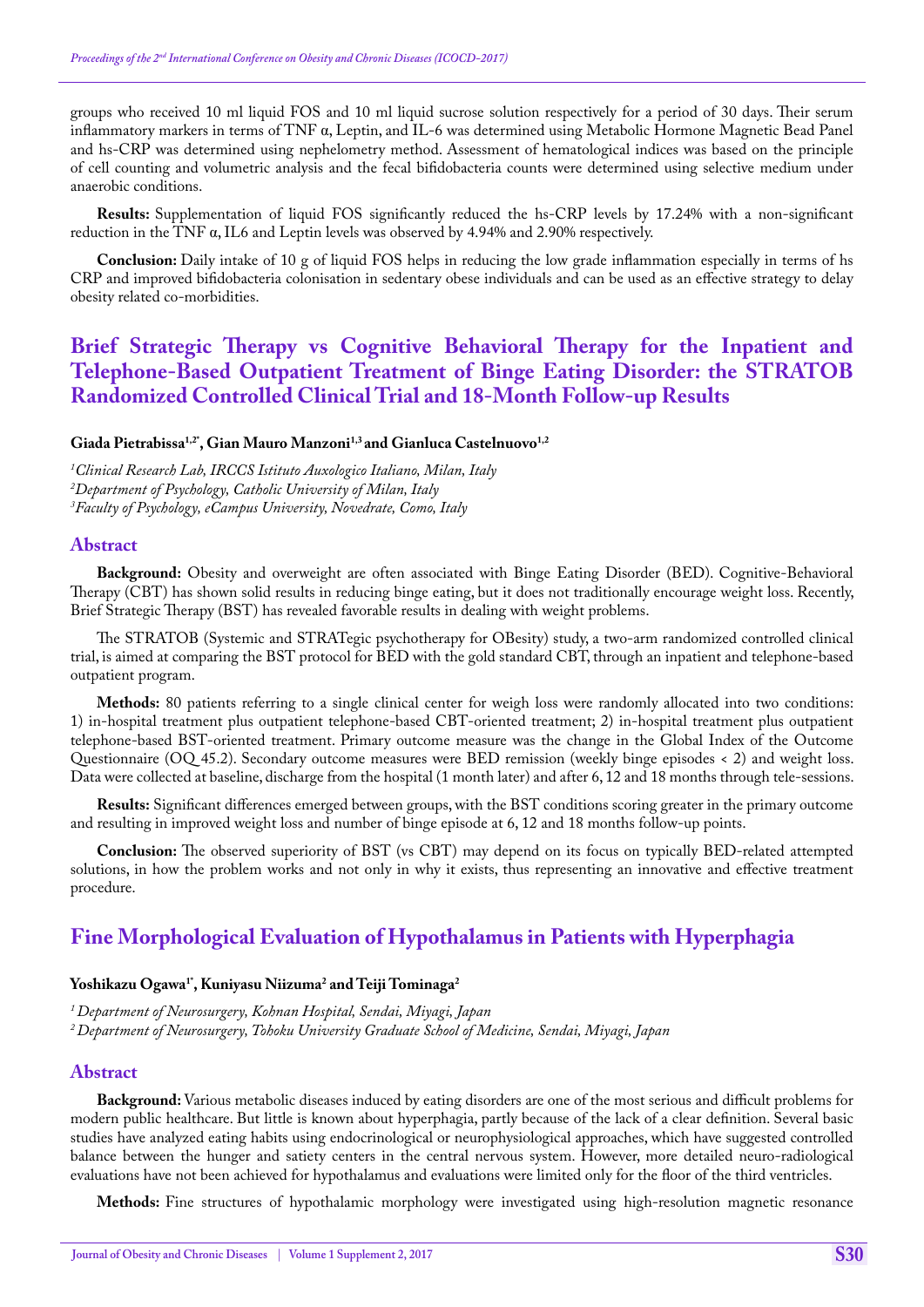imaging in 7 patients with hypothalamo-pituitary tumors, who suffered from preoperative hyperphagia-induced severe obesity and metabolic disorders. Body mass index (BMI) varied from 22.4 to 40.5 kg/m<sup>2</sup> (mean 32.8 kg/m<sup>2</sup>). Clinical data were compared with the data of 9 patients without hyperphagia and 7 healthy volunteers.

**Results:** Morphological evaluation was possible in all patients and control subjects, and patients with hyperphagia had significantly shortened maximum distances between the ependymal layers of the lateral wall of the third ventricle and fornixes (hyperphagia group right side 0.30 mm, left side 0.23 mm vs. patients without hyperphagia group right side 1.60, left side 1.53 vs. healthy group right side 1.73 mm, left side 1.85 mm) ( $p < 0.01$ ) ( $p < 0.01$ ). Two patients achieved postoperative improvement in both clinical and neuro-radiological findings.

**Conclusion**: Eating and metabolic disorders are related to strongly dysfunction of the medial nuclei of the hypothalamus in patients with hypothalamo-pituitary tumors.

# **Polyphenols and Weight Loss: Effective Treatment or an Adverse Effect**

### **Oren Tirosh\* , Nina Hirsch N, Anya Konstantinov, Sarit Anavi S, Anna Aronis, Zion Hagay and Zecharia Madar**

*The Hebrew University of Jerusalem, Rehovot Israel*

### **Abstract**

People consume dietary supplements with the idea of maintaining or improving their health. Green tea polyphenol extracts (GTE) are sold commercially as cholesterol-reducing agents and for weight reduction however, they have also been reported to be hepatotoxic. Our preliminary results from both *in vitro* and *in vivo* studies indicate that green tea polyphenols can potentiate liver injury after and during treatment with high cholesterol diet to induce experimental NASH.

**Methods and results:** Eight week old male C57BL mice (n = 32) were fed for 6 weeks with one of the following diets: Control diet (Con); Con + 1% w/w polyphenols from green tea extract (Con + GTE); High cholesterol diet, Con+ 1% cholesterol + 0.5% cholate w/w (HCD); HCD + 1 % polyphenols w/w (HCD + GTE). Hepatic steatosis, oxidative and inflammatory markers and bile acid synthesis pathways were measured.

Feeding mice, a HCD, GTE or combination resulted in weight loss and decreased mass of adipose tissue. However, it also resulted in hepatic steatosis and liver damage. GTE enhanced hepatic steatosis but only in animals exposed to the high cholesterol diet. In HCD treated animals GTE elevated blood levels of liver enzymes SGOT, SGPT, and bile acids. Inflammatory and oxidative markers in the liver were also significantly increased including liver mRNA expression of TNF-alpha, IL-6, SAA1, SAA2, iNOS and levels of 4-hydroxynonenal protein adducts.

**Conclusions:** This study showed that liver injury in the presence of lipids could be the reason for weigh loss by high dose of polyphenols.

## **Bile Acid Signaling Pathway in a Metabolic Disease**

#### **Mitsuhiro Watanabe**

*Department of Internal Medicine, School of Medicine, Keio University, Japan*

#### **Abstract**

Bile acids (BAs), a group of structurally diverse molecules that are primarily synthesized in the liver from cholesterol, are the chief components of bile. Recent studies have revealed that BAs are not only facilitators of cholesterol homeostasis and dietary lipid absorption but also important signaling molecules exerting multiple physiological functions. Three major signaling pathways, including the mitogen activated protein kinase (MAPK) pathways, the nuclear hormone receptor farnesoid X receptor (FXR) mediated pathways and the G protein-coupled receptor TGR5/M-BAR mediated pathways, have been identified to be the targets of BAs. Through activation of these diverse signaling pathways, BAs can regulate their own enterohepatic circulation, but also triglyceride, energy, and glucose homeostasis. Thus, BA-controlled signaling pathways are promising novel drug targets to treat common metabolic diseases, such as NAFLD, obesity, type II diabetes, hyperlipidemia, and atherosclerosis.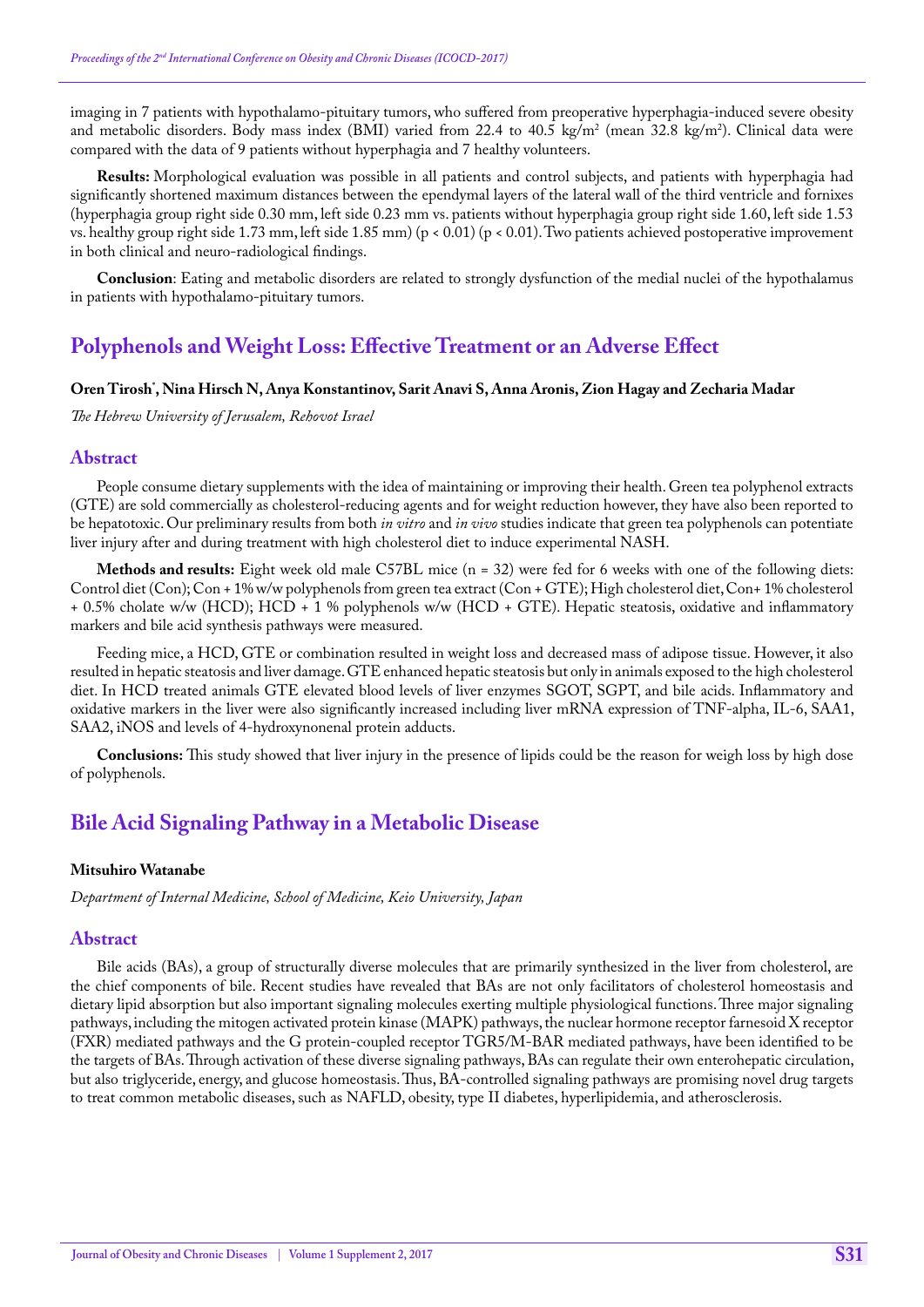# **Protein-Pacing Caloric-Restriction Enhances Body Composition Similarly in Obese Men and Women during Weight Loss and Sustains Efficacy during Long Term Weight**

## **Paul Arciero1 , Rohan Edmonds1 , Feng He1,2\*, Emery Ward1 , Eric Gumpricht3 , Alex Mohr3 , Michael Ormsbee4,5 and Arnes Astrup6**

*1 Skidmore College, NY, USA*

*2 California State University-Chico, CA, USA* 

*3 Isagenix International LLC, AZ, USA* 

*4 Florida State University, FL, USA* 

*5 University of KwaZulu-Natal, South Africa*

*6 University of Copenhagen, Denmark, Germany*

## **Abstract**

Short-Term protein-pacing (P; ~6 meals/day, >30% protein/day) and caloric restriction (CR, ~25% energy deficit) improves total (TBF), abdominal (ABF) and visceral (VAT) fat loss, energy expenditure, and biomarkers compared to heart healthy (HH) recommendations (3 meals/day, 15% protein/day) in obese adults. Less is known whether obese men and women respond similarly to P-CR during weight loss (WL) and whether a modified P-CR (mP-CR) is more efficacious than a HH diet during long-term (52 week) weight maintenance (WM). The purposes of this study were to evaluate the efficacy of: (1) P-CR on TBF, ABF, resting metabolic rate (RMR), and biomarkers between obese men and women during WL (weeks 0–12); and (2) mP-CR compared to a HH diet during WM (weeks 13–64). During WL, men (n = 21) and women (n = 19) were assessed for TBF, ABF, VAT, RMR, and biomarkers at weeks 0 (pre) and 12 (post). Men and women had similar reductions (p < 0.01) in weight (10%), TBF (19%), ABF (25%), VAT (33%), glucose (7%–12%), insulin (40%), leptin (> 50%) and increase in % lean body mass (9%). RMR (kcals/kg bodyweight) was unchanged and respiratory quotient decreased 9%. Twenty-four subjects (mP-CR, n = 10; HH, n = 14) completed WM. mP-CR regained significantly less body weight (6%), TBF (12%), and ABF (17%) compared to HH (p < 0.05). Our results demonstrate P-CR enhances weight loss, body composition and biomarkers, and maintains these changes for 52-weeks compared to a traditional HH diet.

# **Achieving Weight Loss by Modulation of Gut Incretins and Gut Hormones upon Feeding Fructoligosaccharide (FOS) to Obese Bank Employees**

## **Mini Sheth\* , Swati Parnami, Aparna Assudani and Nidhi Jain**

*Department of Food and Nutrition, Faculty of Family and Community Sciences, The Maharaja Sayajirao University of Baroda, Vadodara, Gujarat, India* 

### **Abstract**

**Background:** India is currently facing the dual burden of overnutrition as well as under-nutrition. Strategies to control obesity are few and newer measures need to be undertaken and implemented after understanding its mechanism of action.

**Objective:** To examine the effects of Fructooligosaccharide (FOS) supplementation on gut-flora (Bifidobacteria, Lactobacillus, Clostridium and Bacteroides), gut-incretins (GLP-1 and GIP), an anorexigenic hormone PYY and anthropometric measurements and interactions amongst them.

**Design:** The study was a randomized, double-blind, placebo controlled trial. A total of 120 obese grade –I, young adults (25-35 yrs.) were randomly assigned to groups that received either 20 g FOS/d or 20 g dextrose/d for 90 days. Anthropometric measurements, fasting plasma and faecal samples were collected at baseline and post intervention. Plasma samples for gut incretins were analyzed using Luminex x-MAP technology in sub sample of 60 subjects.

**Results:** Significant reduction in experimental group when compared to placebo was observed in body weight, BMI, WC, WHR, body fat, colonization of Clostridium and Bacteroides by 1.32%, 2.18%, 1.07%, 2.92%,1.95% and 11.40% respectively along-with significant increase in the colonization of Bifidobacteria (10.78%) and Lactobacillus (30.51%). The experimental group showed significant increase in plasma level of gut-incretin GLP-1 (1.53%) and non-significant increase in GIP (6.25%) and PYY (1.04%). Body Weight of obese individuals negatively correlated (p < 0.001) with GLP-1 (r = 0.729), PYY (r = 0.709). Stepwise linear regression analysis depicted GLP-1 as a strong predictor of obesity (58.6%).

**Conclusion:** FOS is a promising supplement in increasing satieogenic gut incretins by modulating gut microflora and achieving weight loss.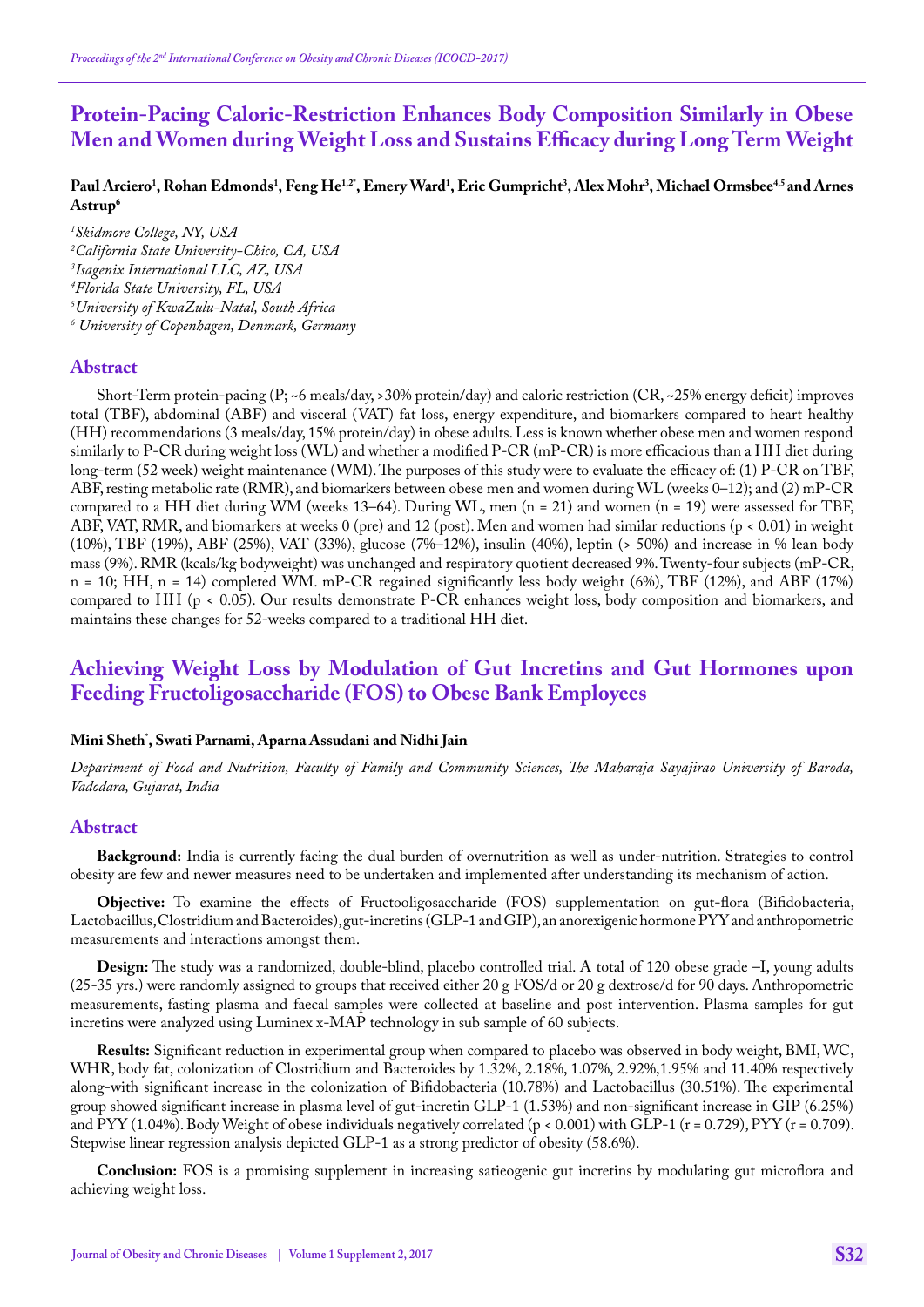# **Laparoscopic Roux Y Gastric Bypass as a Revisional Procedure – Results: Comparative Match Pair Study**

## $\mathbf{Element}^{\mathsf{T}}$  Mohos $^{\mathsf{T}}$ , Manfred Prager<sup>2</sup>, Gábor Sándor<sup>1</sup> and Petra Mohos $^{\mathsf{T}}$

*1 Departement of General Surgery, Territory Hospital Veszprém, Hungary 2 Departement of General Surgery, Krankenhaus Hietzing, Vienna, Austria*

### **Abstract**

**Background:** The incidence of severe obesity and its co-morbidities (diabetes mellitus type 2 DMT2, hypertension, chronic joint disease, etc.) is growing dramatically all over the world, as is the extent of weight loss surgery. A large number of patients after various bariatric procedures need revisional intervention for various reasons. The efficacy and the safety of revisional laparoscopic Roux Y gastric bypass (LRYGB) were investigated among our patients, the indication for operation were inadequate weight loss or weight regain after previous bariatric interventions.

**Method:** A double centre, comparative (match pair) study was performed comparing the data after revisional and primary gastric bypasses (65 patients in each arms, operated on between 2005 and 2015, focusing on weight loss, life quality and improvement of co-morbidities). The patients were matched for age, gender, preoperative BMI and follow up period. Previous procedures consisted of 40 gastric bandings, 17 sleeve resections, 4 LRYGB and 4 vertical banded gastroplasties.

**Results:** Extra weight loss was significantly reduced after revisional gastric bypasses compared to primary intervention (EWL: 66% vs. 91%, p < 0.05). The resolution rate of co-morbidities (DMT2, hypertension, GER, osteo-arthrosis, sleep apnoea) were also higher after primary gastric bypasses.

**Conclusion:** LRYGB as a revisional procedure proved to be safe and effective for patients with inadequate weight loss or weight regain after previous bariatric surgery. Our results indicate lower efficacy of revisional compared to primary LRYGB reaching statistical significance in regard to weight loss.

#### **References**

- 1. [Zingg U, McQuinn A, DiValentino D, Kinsey-Trotman S, Game P, et al. 2010. Revisional vs. primary Roux-en-Y gastric bypass--a case-matched](https://link.springer.com/article/10.1007%2Fs11695-010-0214-z)  [analysis: less weight loss in revisions.](https://link.springer.com/article/10.1007%2Fs11695-010-0214-z) *Obes Surg* 20(12):1627-1632. <https://doi.org/10.1007/s11695-010-0214-z>
- 2. [Buchwald H, Avidor Y, Braunwald E, Pories W, Jensen MD, et al. 2004. Bariatric Surgery: a systematic review and meta-analysis.](http://jamanetwork.com/journals/jama/article-abstract/199587) *JAMA* 292(14): 1724- 1737. <https://doi.org/10.1001/jama.292.14.1724>
- 3. [Mor A, Keenan E, Portenier D, Torquati A. 2013. Case-match analysis comparing outcome of revisional versus primary laparoscopic Roux-en-Y gastric](https://link.springer.com/article/10.1007/s00464-012-2477-z)  bypass. *Surg Endosc* [27\(2\): 548-552.](https://link.springer.com/article/10.1007/s00464-012-2477-z) https://doi.org/10.1007/s00464-012-2477-z
- 4. [Spivak H, Abdelmelek MF, Beltran OR, Ng AW, Kitahama S. 2012. Long-term outcomes of laparoscopic adjustable gastric banding and laparoscopic](https://www.ncbi.nlm.nih.gov/pubmed/22219011)  [Roux-en-Y gastric bypass in the United States.](https://www.ncbi.nlm.nih.gov/pubmed/22219011) *Surg Endosc* 26(7): 909-1919. <https://doi.org/10.1007/s00464-011-2125-z>

# **Is Routine Preoperative Oesophagogastroduodenscopy Screening Necessary Prior to Laparoscopic Sleeve Gastrectomy? Review of 1555 Cases and Comparison with Current Literature**

## $\Gamma$ amer Saafan<sup>1</sup>', Asaad Salama<sup>2</sup>, Walid El Ansari<sup>3</sup>, Mohsen Karam<sup>2</sup> and Moataz Bashah<sup>2</sup>

*1 Department of General Surgery, Hamad General Hospital, Hamad Medical Corporation, Doha, State of Qatar 2 Departments of Bariatric Surgery, Hamad General Hospital, Hamad Medical Corporation, Doha, State of Qatar 3 Department of Surgery, Hamad General Hospital, Hamad Medical Corporation, Doha, State of Qatar*

## **Abstract**

**Background:** Routine pre-operative oesophagogastroduodenoscopy (OGD) in patients undergoing bariatric surgery is controversial. There are equivocal opinions as to whether it should be undertaken routinely in order to avoid missing lesions that may affect patients' management; or undertaken selectively based on patients' symptoms. As laparoscopic sleeve gastrectomy (LSG) is a common procedure, and few studies have focused on the role of OGD before LSG, we assessed the role and impact of OGD in patients scheduled for LSG.

**Methods:** Retrospective review of records of all patients scheduled for LSG and operated upon at Hamad General Hospital, Qatar (February 2011 - July 2014, n = 1555). All patients were screened by OGD. Results of OGD and patient characteristics were analyzed, and OGD findings were categorized into four groups employing Sharaf et al. (2004) classification.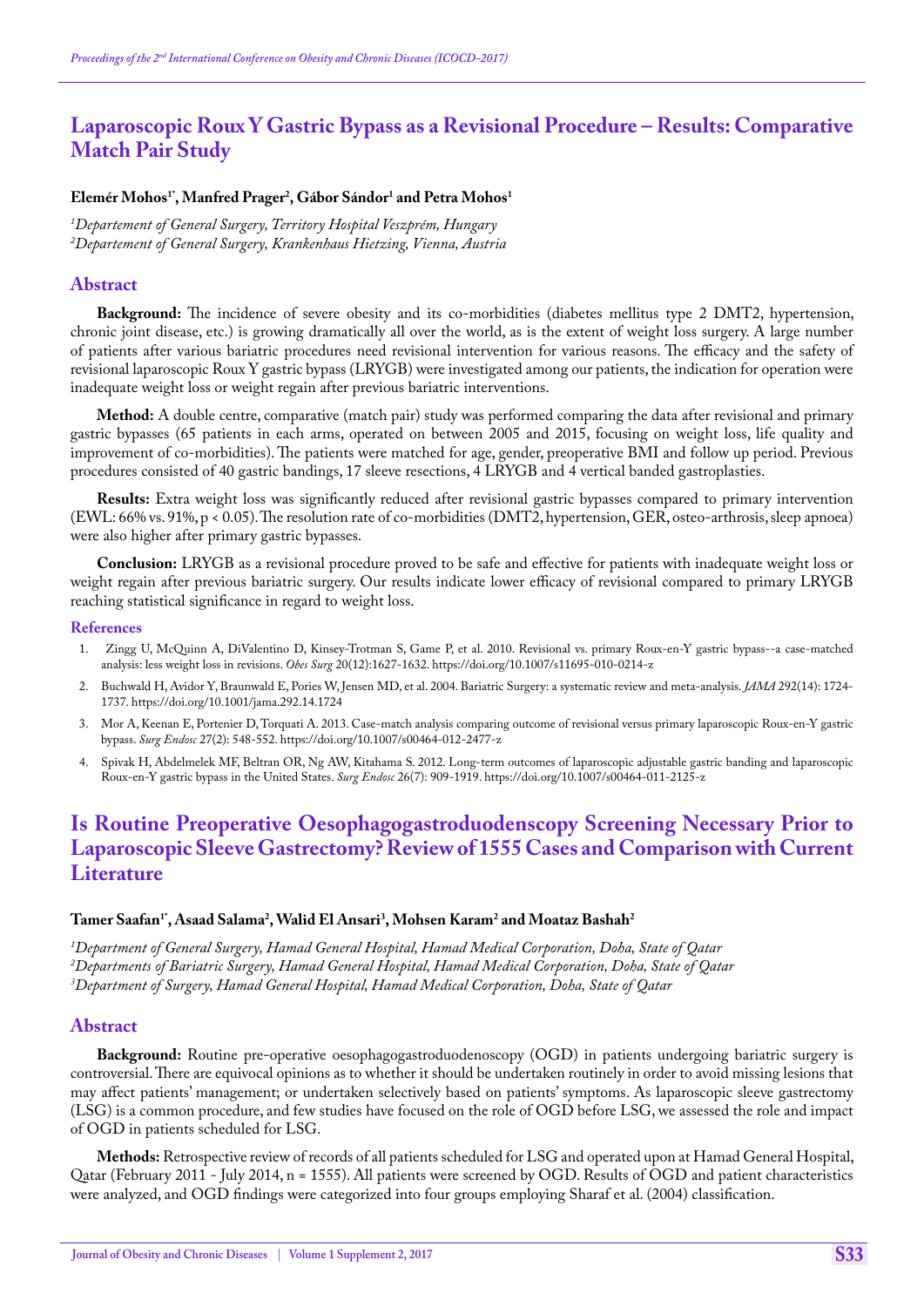**Results:** OGD findings indicated that: about 89.5 % of patients had either normal or mild findings and these were asymptomatic; no patients had gastric cancer or varices (Group 3); and 10.5% were categorized as Group 2 which, according to Sharaf et al. (2004), these patients might have their surgical approach changed. All patients diagnosed pre-operatively with hiatal hernia had LSG with crural repair and their symptoms resolved postoperatively.

**Conclusion:** In the era of cost effectiveness and best utilization of hospital resources, routine p-OGD screening in patients scheduled for LSG is not needed except in symptomatic patients. p-OGD findings has low impact on management of asymptomatic patients. Crural repair plus LSG is effective for hiatal hernia.

# **Presentation of a Rare and Serious Sequela of Bariatric Surgery Tourism and Review of the Literature on a Growing and Alarming Phenomenon that is Raising Major Ethical Issues**

### **Antonio Gangemi**

*University of Illinois, Chicago, IL, USA*

### **Abstract**

A rare case is being presented of jejunal perforation and intraluminal migration caused by the tip of the catheter left freefloating in the peritoneal cavity after removal of the infected port.

The surgeon who removed the port was unfamiliar with the patient's non−FDA-approved gastric band, which had been originally placed abroad, causing the major complications of this case.

This rare LAGB complication might be considered a consequence of one of the earliest cases of bariatric tourism so far described.

A review of the literature on bariatric surgery tourism is being presented and policy implications for health systems are being discussed.

# **Clinical & Vitamin Response to a Short-term Multi-micronutrient Intervention in Brazilian Children & Teens: From Population Data to Inter-individual Responses**

**Mariana Giaretta Mathias1 , Carolina de Almeida Coelho-Landell1 , Marie-Pier Scott-Boyer2 , Sébastien Lacroix2 , Melissa**  J Morine<sup>2,3</sup>, Roberta Garcia Salomão<sup>1</sup>, Roseli Borges Donegá Toffano<sup>1</sup>, Maria Olímpia Ribeiro do Vale Almada<sup>1</sup>, Joyce Moraes Camarneiro<sup>1</sup>, Elaine Hillesheim<sup>1</sup>, Tamiris Trevisan de Barros<sup>1</sup>, José Simon Camelo-Junior<sup>1</sup>, Esther Campos Giménez<sup>4</sup>, Karine Meisser<sup>4</sup>, Alexandre Goyon<sup>4</sup>, Emmanuelle Bertschy<sup>4</sup>, Antoine Lévêques<sup>4</sup>, Jean-Marie Oberson<sup>4</sup>, Catherine Giménez<sup>4</sup>, Jerome Carayol<sup>5</sup>, Martin Kussmann<sup>5</sup>, Patrick Descombes<sup>5</sup>, Slyviane Métiron<sup>5</sup>, Colleen Fogarty Draper<sup>s</sup>, Nelly Conus<sup>5</sup>, Sara Colombo Mottaz<sup>4</sup>, Giovanna Zambianchi Corsini<sup>1</sup>, Stephanie Kazu Brandão Myoshi<sup>1</sup>, **Mariana Mendes Muniz1 , Lívia Cristina Hernandes1 , Vinícius Paula Venâncio1 , Lusania Maria Greggi Anutnes1 , Rosana**  Queiroz da Silva<sup>1</sup>, Taís Fontellas Laurito<sup>1</sup>, Isabela Ribeiro Rossi<sup>1</sup>, Raquel Ricci<sup>1</sup>, Jéssica Ré Jorge<sup>1</sup>, Mariana Leite Fagá<sup>1</sup>, Driele Cristina Gomes Quinhoneiro<sup>1</sup>, Mariana Chinarelli Reche<sup>1</sup>, Paula Vitória Sozza Silva<sup>1</sup>, Letícia Lima Falquetti<sup>1</sup>, Thaís Helena Alves da Cunha<sup>1</sup>, Thalia Manfrin Martins Demenice<sup>1</sup>, Tâmara Hambúrguer Tambellini<sup>1</sup>, Gabriela Cristina **Arces de Souza1 , Mariana Moraes de Oliveira1 , Vicky Nogueira-Pileggi1 , Marina Takemoto Matsumoto1 , Corrado Priami2,3, Jim Kaput5 and Jacqueline Pontes Monteiro1\***

*1 Department of Pediatrics, Faculty of Medicine, Nutrition and Metabolism, University of São Paulo, Ribeirão Preto, Brazil*

*2 The Microsoft Research – University of Trento Centre for Computational and Systems Biology (COSBI), Rovereto, Italy*

*3 Department of Mathematics, University of Trento, Trento, Italy*

*4 Nestlé Research Center, Lausanne, Switzerland*

*5 Nestlé Institute of Health Sciences, Lausanne, Switzerland*

### **Abstract**

The role of micronutrients in maintaining health and delaying the onset or preventing chronic diseases is highly controversial. We tested the hypothesis that micronutrients influence intermediate biomarkers of health by conducting a novel multi-micronutrient intervention that (i) used each individual as their own control accounting for genetic uniqueness, (ii) provided safe supplemental doses (DRIs) for 5 days per week for 6 weeks to 136 individuals aged 9 to 13 year olds, (iii) monitored compliance, (iv) analyzed 36 circulating vitamin forms, 30 clinical variables, anthropometric measurements, and food intake at baseline, after 6 weeks of intervention, and 6 week of washout, and (v) assessed participant's genetic ancestry as modifier of vitamin baseline or response. Same intervention was repeated the following year in 135 participants to test the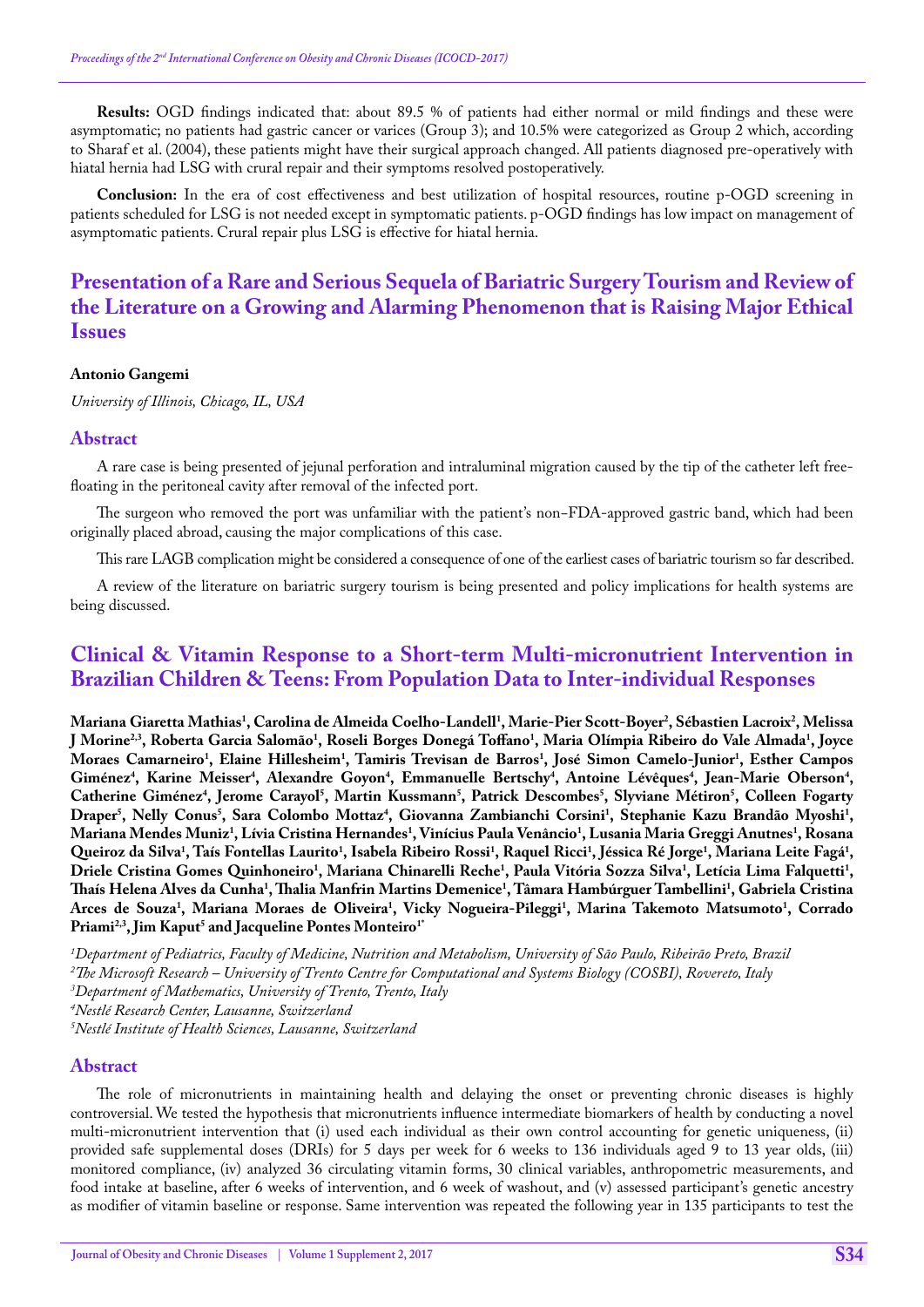replicability of the results. 43.2% were overweight and 16% of all participants had dyslipidemia. Most vitamins responded positively and many clinical parameters changed in directions consistent with improved metabolic health to the intervention (fasting levels of LDL-c and glucose decreased). Simple and multivariate statistical models showed that starting baseline levels of any metabolite predicted response of that same metabolite to the intervention and predicted response to intervention on the basis of multiple vitamin/clinical baseline measures. Linear regressions between ancestral components and baseline vitamin levels show lower TMP with a higher percentage of European ancestry. Lower vitamin  $B_{12}$  and folate levels were associated with a higher percentage of Native American ancestry as was folate response to intervention. The experimental design, computational methods, and results are a first step toward developing targeting recommendations for optimizing circulating vitamin levels and clinical parameters related to health.

# **Poster Presentations**

# **D-lactate and Low Molecular AGEs are Elevated in Obese Adolescents: Evidence for Carbonyl Stress in Adolescent Obesity**

## Reyna Rodríguez Mortera<sup>1,2</sup>, Yasmin Bains<sup>2</sup>, Russell Caccavello<sup>2</sup>, Claudia Luevano<sup>1</sup>, Ma. Eugenia Garay-Sevilla<sup>1</sup> and **Alejandro Gugliucci2\***

*1 Department of Medical Science, University of Guanajuato, Mexico 2 Glycation, Oxidation and Disease Laboratory, Dept. of Research, College of Osteopathic Medicine, Touro University, CA, USA*

## **Abstract**

Glycation and carbonyl stress produced by methylglyoxal (MG) as a consequence of triose flux in glycolysis has been implicated in the etiology of metabolic syndrome and diabetes complications. An integrated estimation of MG flux is provided by measuring concentrations of its catabolite D-lactate in serum. However, no studies have explored the pathway in childhood obesity.

**Objective:** Study serum concentrations of D-lactate and low molecular weight advanced glycation end-products (LMW-AGE) in lean vs adolescents with obesity.

**Material and Methods:** We conducted a cross-sectional study of 30 lean and 30 obese adolescents between the ages of 15-19 years. D-lactate was measured kinetically in serum ultrafiltrates by an adaptation of a colorimetric method from Sigma. Total and LMW-AGEs were measured by fluorescence (Excitation: λ 370 nm, Emission: λ 440 nm). The Ethical Committee of the Institution approved this study and informed consent was obtained from the participant adolescents and their parents.

**Results:** The obesity group showed significantly (\* p < 0.01, \*\* p < 0.001) higher levels of: % body fat 35.0 ± 9\*\*, systolic BP 116.0  $\pm$  8.1 mmHg\*\* and diastolic BP, 72.9  $\pm$  7.1\*mmHg, waist 96.1  $\pm$  11.6 cm<sup>\*\*</sup> and hip circumferences 110.2  $\pm$  8 cm<sup>\*\*</sup>, HbA1c 5.1 ± 0.6\*. D-lactate was 4.5 +/- 2.5 nmol/l in controls vs 7.4 +/- 4.2 vs. nmol/l in obese subjects \*\*. LMW/total AGE were 0.48  $(0.44-052)$  AU in controls vs  $0.61$   $(0.55-0.67)$  AU in obese subjects<sup>\*\*</sup>.

**Conclusions:** D-lactate levels and LMW-AGEs are higher (64% and 27% respectively) in adolescents with obesity as compared to lean controls. Our data is compatible with the presence of an increased production of MG associated with protein modification that results in LMW-AGE (partial proteolysis of AGE proteins) increases in serum. This increased carbonyl stress may be of etiological significance. Sources of Research Support: Project supported by DAIP Universidad de Guanajuato (project 011/2015) and Touro University

# **Feeding Schedule does not Play a Role on Energy Homeostasis in Rats**

## **Philip J. Scarpace\* , Isabelle Cote, Hale Z. Toklu and Nihal Tümer**

*Department of Pharmacology and Experimental Therapeutics, University of Florida, FL, USA*

## **Abstract**

Evidence in mice indicates that limiting food access to the active phase, termed time-restricted feeding (TRF), can prevent diet-induced obesity without the necessity of reducing food intake (FI). We compared TRF with pharmacological treatment using Melanotan 2 (MTII), an appetite suppressor that decreases FI and body weight. We hypothesized that TRF would be as efficacious as MTII and that morning MTII treatment would be more efficacious than evening MTII. High-fat fed rats (6/ group) treated with vehicle; MT II at ZT 0 (beginning of light phase) and vehicle ZT 12; or vehicle at ZT0 and MTII at ZT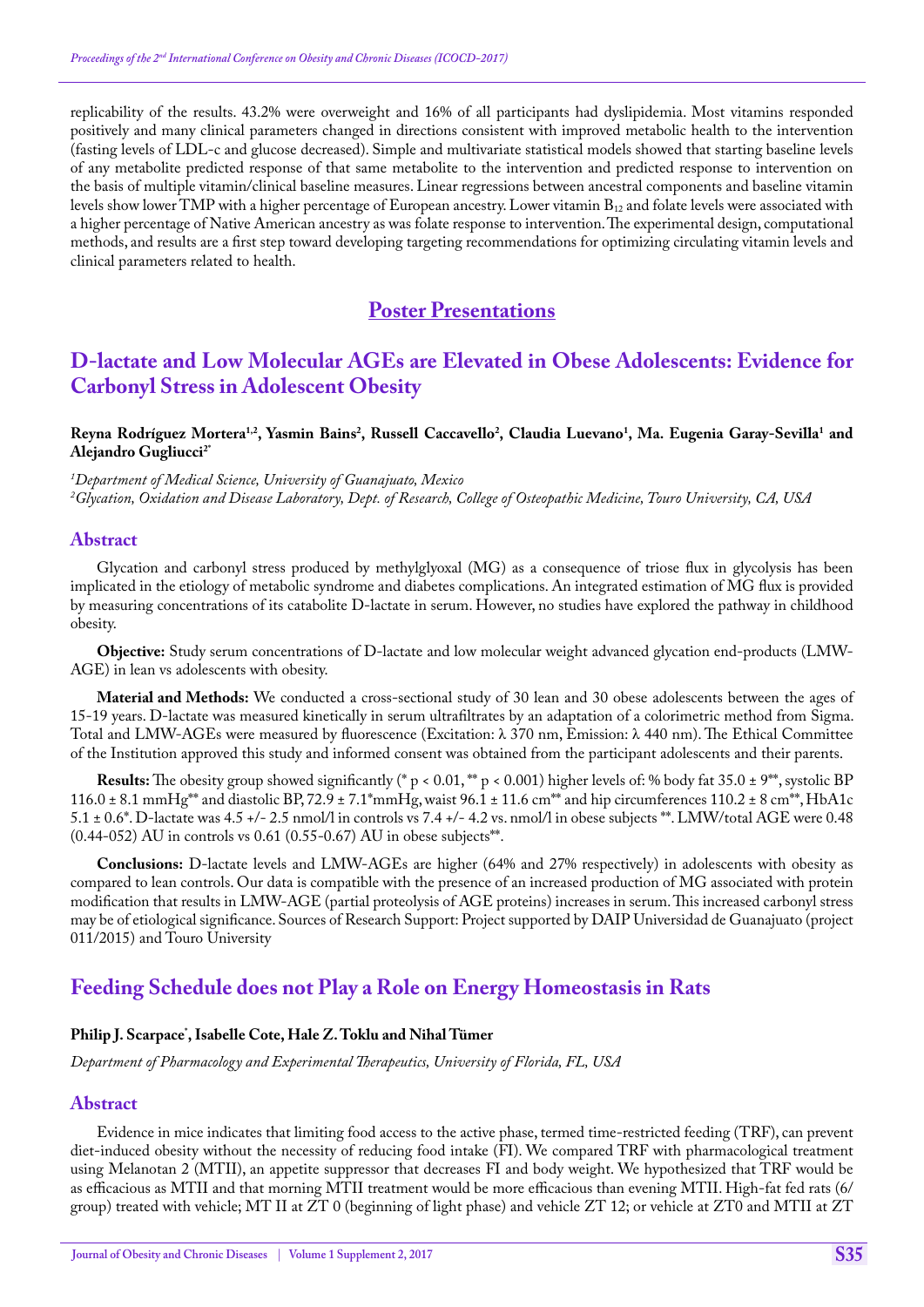12. The TRF approach utilized rats that had access to high-fat diet 24 hours/day (Control) or 12 hours/day only during dark phase (TRF). Body weight, FI, and body composition were assessed in light/dark for 22 days. Daily and cumulative FI was significantly lower in both MTII groups, compared to Control; however, no difference was detected between MTII AM and MTII PM groups. Timing of injection profoundly affected feeding patterns. With MTII AM, light phase feeding was lowest in MTII AM < MTII PM < Control. With MTII PM, dark phase feeding was least in MTII pm < MTII AM = Control. Despite differences in feeding patterns, both MTII groups had similar decreases in body weight and fat mass. Thus, feeding patterns do not influence MTII-induced body weight loss. As expected with TRF, cumulative FI was unchanged. Surprisingly, in contrast to mice, body weight and fat mass was unchanged by TRF. Thus, TRF does not protect against diet-induced obesity in rats.

# **The Functional State of the Vascular Wall and the Dynamics of Endotelial Nitric Oxide Synthase in Hypertensive Patients with Abdominal Obesity Based on use the Combination Antihypertensive Therapy**

### **Andrieieva A, Babak O. Ya and Pluzhnykova O\***

*Kharkiv National Medical University, Ukraine*

## **Abstract**

**Purpose:** to improve the quality of diagnosis and treatment of patients with hypertension (HT) with or without abdominal obesity (AO), based on the study of the functional state of the vascular wall and the dynamics of endothelial nitric oxide synthase (eNOS).

Materials and Methods: The study enrolled the 106 patients. 3 groups were formed: 1<sup>st</sup> – HT patients (n = 27), 2<sup>nd</sup> patients with HT and AO (n = 52),  $3^{rd}$  - healthy people (n = 27). The patients were divided by sex and age. The average age was (60 ± 4, 7) years. eNOs levels in serum - ELISA («Uscscn Life Inc. Wuhan», China) and endothelium-dependent vasodilation of the brachial artery (EDVD BA). Used a combination of olmesartan 20 mg with amlodipine 5mg per day.

**Results:** The lowest eNOs levels - in HT patients without AO, which amounted to (295, 4 ± 26,8) ng/ml (p < 0.05). HT patients with AO the essential difference of eNOs level compared to the control group was not found. The correlations between eNOs levels and EDVD BA in HT patients with AO ( $r = 0.68$ ;  $p < 0.05$ ) shown significant role of it in development disorders of endothelial vasoconstriction. Antihypertensive therapy increased the eNOs and EDVD BA levels in HT patients with AO by 18.9% and 3,63%, (p < 0,05) and HT patients without AO to 16.8% 2,8%, (p < 0,05).

**Conclusions:** The combination antihypertensive therapy makes the functional state of the endothelium better in both groups by increasing the eNOs blood level, but more in patients with AO.

# **The Impact of Neighborhood Crime on Childhood Weight Status Varies by Race/ Ethnicity**

## **Richard Suminski\* , Rachel Blair, Nicole Slesinger and Shannon Robson**

*Center for Innovative Health Research, Department of Behavioral Health & Nutrition, University of Delaware, DE, USA* 

### **Abstract**

**Background:** Although living in areas with high crime is thought to promote obesity, little is known about this phenomenon in children especially overtime.

**Purpose:** To explore the association between crime and weight classification in 5 to 13 year olds.

**Methods:** Height and weight measurements were made on 9,953 children in 2012 and on 995 children each year from 2008 to 2012. BMI percentiles (BMI%) were determined for all participants and crime index scores (CIS) for the zip codes where the children lived were baed on current and historical data as well as modeling algorithms. Linear multiple regression was used to examine cross-sectional relationships between 2012 BMI% and 2012 CIS and longitudinal associations between BMI% change and average CSI from 2008-2012 by race/ethnicity while controlling for neighborhood-level factors (e.g., walkability).

**Results:** In the cross-sectional sample, BMI% and CIS were lower in whites than AA and Hispanics (p < 0.05) and lower in AA than Hispanics (p < 0.05). The CIS was related to BMI% only in whites (t = 3.39; p < 0.005, F (4,1908) = 4.57; p < 0.005, R2 = 0.01). The same pattern of race/ethnicity differences was observed in the longitudinal sample. The average CSI was associated with greater increases in BMI% overtime only in whites (t = 3.3; p < 0.005, F (3,168) = 4.9; p < 0.005, R2 = 0.081).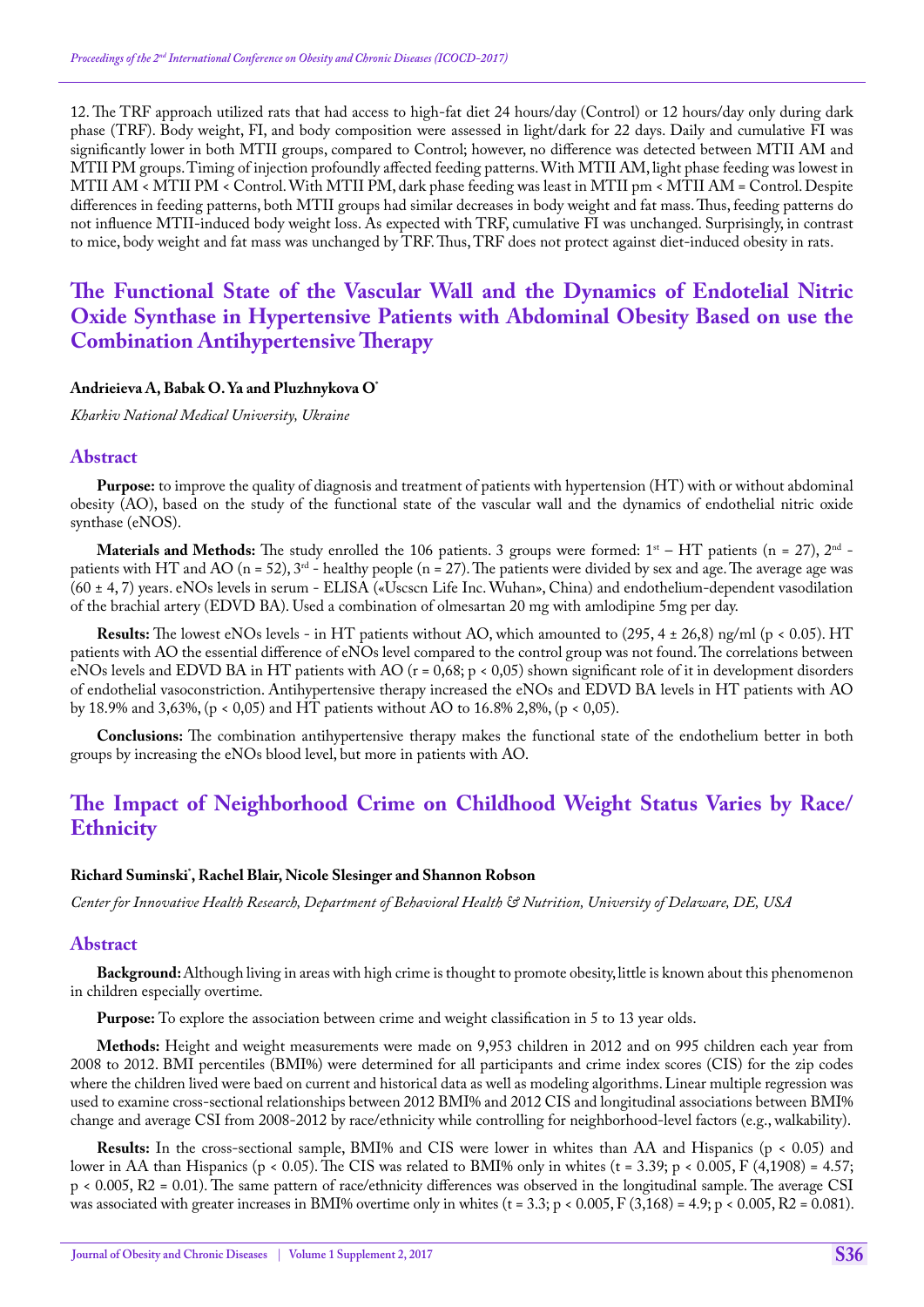**Conclusions:** The results of this study indicate that higher crime levels are associated with higher BMI% in white, but not AA or Hispanic children. Focusing resources on crime prevention to reduce obesity among white elementary school children might improve intervention efficiency.

# **Impact of Modifiable Risk Factors in Escalation of Type 2 Diabetes and Related Complications in Asian Indian Population**

## Jasvinder Singh Bhatti<sup>1,2</sup>', Navneet Kaur Saini<sup>2</sup>, Sumanpreet Kaur<sup>3</sup>, Sanjay Kumar Bhadada<sup>4</sup>, Rajesh Vijayvergiya<sup>4</sup>, Sarabjit **Singh Mastana5 , Gurjit Kaur Bhatti6 and P. Hemachandra Reddy1**

*1 Garrison Institute on Aging, Texas Tech University Health Science Center, Lubbock, TX, USA*

*2 Department of Biotechnology, Sri Guru Gobind Singh College, Chandigarh, India*

*3 Department of Microbial Biotechnology, Punjab University, Chandigarh, India*

*4 Postgraduate Institute of Medical Education & Research, Chandigarh, India*

<sup>5</sup> School of Sport, Exercise and Health Sciences, Centre for Global Health and Human Development, Human Genetics Lab, Loughborough *University, Leicestershire, United Kingdom*

*6 UGC Centre of Excellence in Nano Applications, Panjab University, Chandigarh, India*

### **Abstract**

The prevalence of type 2 diabetes mellitus (T2DM) is continuously escalating over the world. India has become diabetic capital of the world. The present study was planned to investigate the risk factors associated with high prevalence of T2DM and related complications in Asian Indian population. We included 1667 non-diabetic and 1651 T2DM subjects from Indian population. Results observed a significant difference in the duration of diabetes in male and female diabetic subjects (7.65 ± 7.4 vs.  $6.09 \pm 6.6$ , p =.000). BMI values differ significantly among diabetic and non-diabetics (26.72  $\pm$  4.5 vs 25.59  $\pm$  4.6, p =0.000). Diabetic patients had pronounced abdominal adiposity reflected by their significantly higher waist circumference (37.50  $\pm$  4.3 in T2DM patients vs.  $36.24 \pm 4.4$  in controls, p = 0.000) and higher waist/hip ratio (0.97  $\pm$  0.1 in patients vs. 0.94  $\pm$  0.1 in controls, p = 0.000). Dyslipidemia with a low level of high-density lipoprotein and elevated levels of triglycerides and very low-density lipoprotein were observed in T2DM subjects. Multiple logistic regression analysis of the data using T2DM as a dependent variable demonstrated various risk factors such as low HDL-C (OR(95% CI);1.334 (1.15-1.54), p < 0.001), elevated TG (3.273 (1.32-8.14), p < 0.001); Physical inactivity (1.473(1.21-1.79), p < 0.001); abdominal obesity (2.520(1.74-3.64) p < 0.001). Also, aging emerged as a major risk factor for type 2 diabetes and related complications. Cardiometabolic risks factors were significantly higher in T2DM subjects as compared to controls. In conclusions, present study documents that North Indians are at high risk of developing type 2 diabetes and its related complications, which in part are contributed by traits including advancing age, physical inactivity, familial aggregation, upper body adiposity and dyslipidemia. Aggressive public health awareness and strategies should be implemented to reduce the burden of T2DM and related complications.

# **Association of Health Behavior, Fat Intake and Predicted Ten-year Risk for Developing Coronary Heart Disease Using Framingham Risk Score in the 40-60s Korean Male**

## **Clara Lee1\*, Yeri Kim1 , Kyung Soo Kim1 , Min Hee Kim1 and Kyung Min Kwon2**

*1 Family Medicine, Seoul St. Mary's Hosp., Catholic University Medical Center, Korea 2 Graduate school of public health, the Catholic University, Korea*

### **Abstract**

Heart disease is the leading cause of death among chronic diseases. The morbidity and mortality of cardiovascular diseases may be reduced through management of lifestyle and dietary habits. This study identified the associations between key lifestyle factors, such as health behaviors and fat intake, and risk of cardiovascular disease by using Framingham risk score, which assesses the risk of cardiovascular disease.

We enrolled 1,739 men in their forties to sixties, using the first- and second-year data of the sixth National Health and Nutrition Survey of South Korea. The participants were classified into low- and moderate-risk groups according to their risk percentages.

As a result, the odds ratio for cardiovascular disease was 2.16 among those who slept for ≥ 9 hours, and 0.62 and 0.57 for those who worked out 1–3 days per week and 4 days per week, respectively. No significant differences were found among the men in their forties. In the men in their fifties, the odds ratio for cardiovascular disease was 2.50 among those who had ≥ 9 hours of sleep, and 0.60 and 0.38 among the subjects who worked out 1–3 days and 4 days a week, respectively. Furthermore, the odds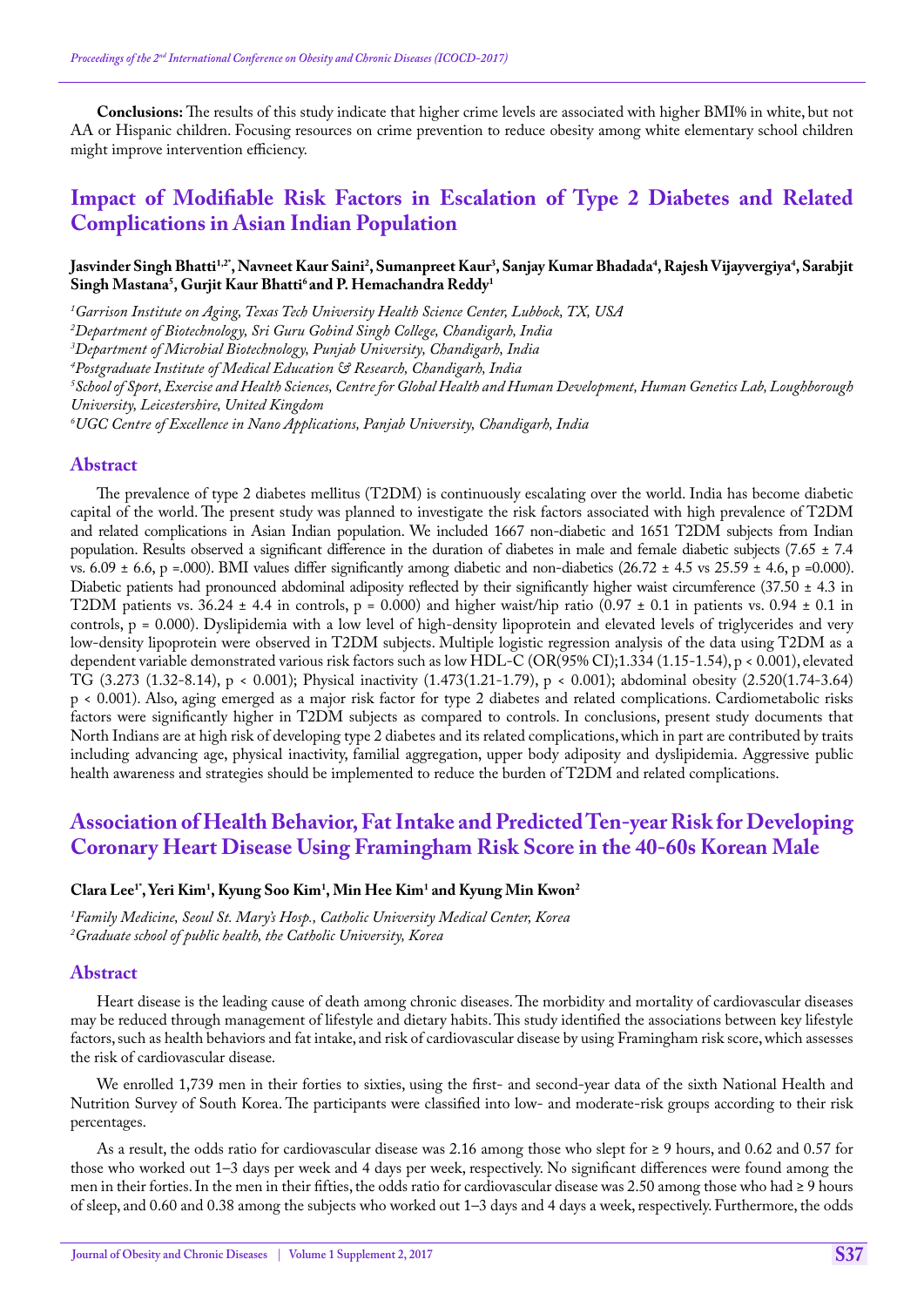ratio for cardiovascular disease among those with excessive saturated fat intake was 1.85.

This study demonstrated that sleep duration, muscle training, and saturated fat intake are associated with the risk of cardiovascular disease. These findings suggest that early discovery of risks and multilateral management of lifestyle habits may delay or prevent cardiovascular disease onset.

# **The Importance of Early Healthy Lifestyle Habits: Exploratory Data from Sicilian Mothers**

### **Teresa Buccheri\* and Maria C. Quattropani**

*Department of Humanities and Social Sciences – Psychology Unit, University of Messina, Italy* 

## **Abstract**

Childhood obesity has been recognized as an increasing health worldwide problem. It has more than doubled in children and quadrupled in adolescents in the past 30 year. Despite many successful treatments of overweight and childhood obesity, many treated children also regain weight during follow-up; prevention and health education campaigns seem to be absolutely essential. Healthy lifestyle habits can lower the risk of becoming obese and developing related diseases and can be learnt in the early childhood so maternal feeding practices during weaning period seem to be crucial to be examined. The current exploratory study provided information about nutrition in the weaning period of a group of Sicilian mothers and their children. Participants included 15 mothers aged 27-42 years old and their children aged 4-24 months old. Measures were a questionnaire to collect sociodemographic information's and anthropometric measurements, the Infant Feeding Questionnaire (IFQ), the Food Frequency questionnaire (FFQ) and a semi-structured interview about the weaning period. Semi-structured interviews were audio-recorded and transcribed according to the standardized rules of psychotherapy by Mergenthaler and analyzed through the use of the software for textual analysis Atlas.ti.

# **Role of Apelin in Transition from Cardiac Metabolic Adaptation to Maladaptation in Obesity**

### $K$ unduzova O<sup>1</sup>', Alfarano C<sup>1</sup>, Foussal C<sup>1</sup>, Lairez O<sup>2</sup>, Calise D<sup>3</sup>, Attané C<sup>1</sup>, Anesia R<sup>1</sup>, Daviaud D<sup>1</sup>, Wanecq E<sup>1</sup>, Parini A<sup>1</sup> **and Valet P1**

*1 National Institute of Health and Medical Research (INSERM) U1048, Toulouse, France 2 University of Toulouse, UPS, Institute of Metabolic and Cardiovascular Diseases, Toulouse, France 3 US006, Microsurgery Services, Toulouse, France*

### **Abstract**

**Background/Objectives:** Alterations in cardiac energy metabolism contribute to the development of heart failure. Apelin, an adipocyte-secreted peptide, plays an important role in regulating cardiovascular and metabolic homeostasis. Here we explore the role of apelin in the transition from metabolic adaptation to maladaptation of the heart in obese state.

**Methods:** Adult male C57BL/6J, apelin knock-out (KO) or wild-type mice were fed a high-fat diet (HFD) for 18 weeks. To induce heart failure, mice were subjected to pressure overload after 18 weeks of HFD. Long-term effects of apelin on fatty acid (FA) oxidation, glucose metabolism, cardiac function and mitochondrial changes were evaluated in HFD-fed mice after 4 weeks of pressure overload. Cardiomyocytes from HFD-fed mice were isolated for analysis of metabolic responses.

**Results:** Pressure overload-induced transition from hypertrophy to heart failure is associated with reduced FA utilization (P < 0.05), accelerated glucose oxidation (P < 0.05) and mitochondrial damage in HFD-fed mice. Treatment of obese mice with apelin for 4 weeks prevented pressure overload-induced decline in FA metabolism  $(P < 0.05)$  and mitochondrial defects. In addition, apelin treatment lowered fasting plasma glucose (P < 0.01), improved glucose tolerance (P < 0.05) and preserved cardiac function (P < 0.05) in HFD-fed mice subjected to pressure overload. In apelin KO HFD-fed mice, spontaneous cardiac dysfunction is associated with reduced FA oxidation (P < 0.001) and increased glucose oxidation (P < 0.05). In isolated cardiomyocytes, apelin stimulated FA oxidation in a dose-dependent manner and this effect was prevented by small interfering RNA sirtuin 3 knockdown.

**Conclusions:** These findings suggest that obesity-mediated decline in cardiac function is associated with defective myocardial energy metabolism and mitochondrial abnormalities. Furthermore, our studies point for therapeutic potential of apelin to prevent myocardial metabolic and functional abnormalities in heart failure paired with obesity.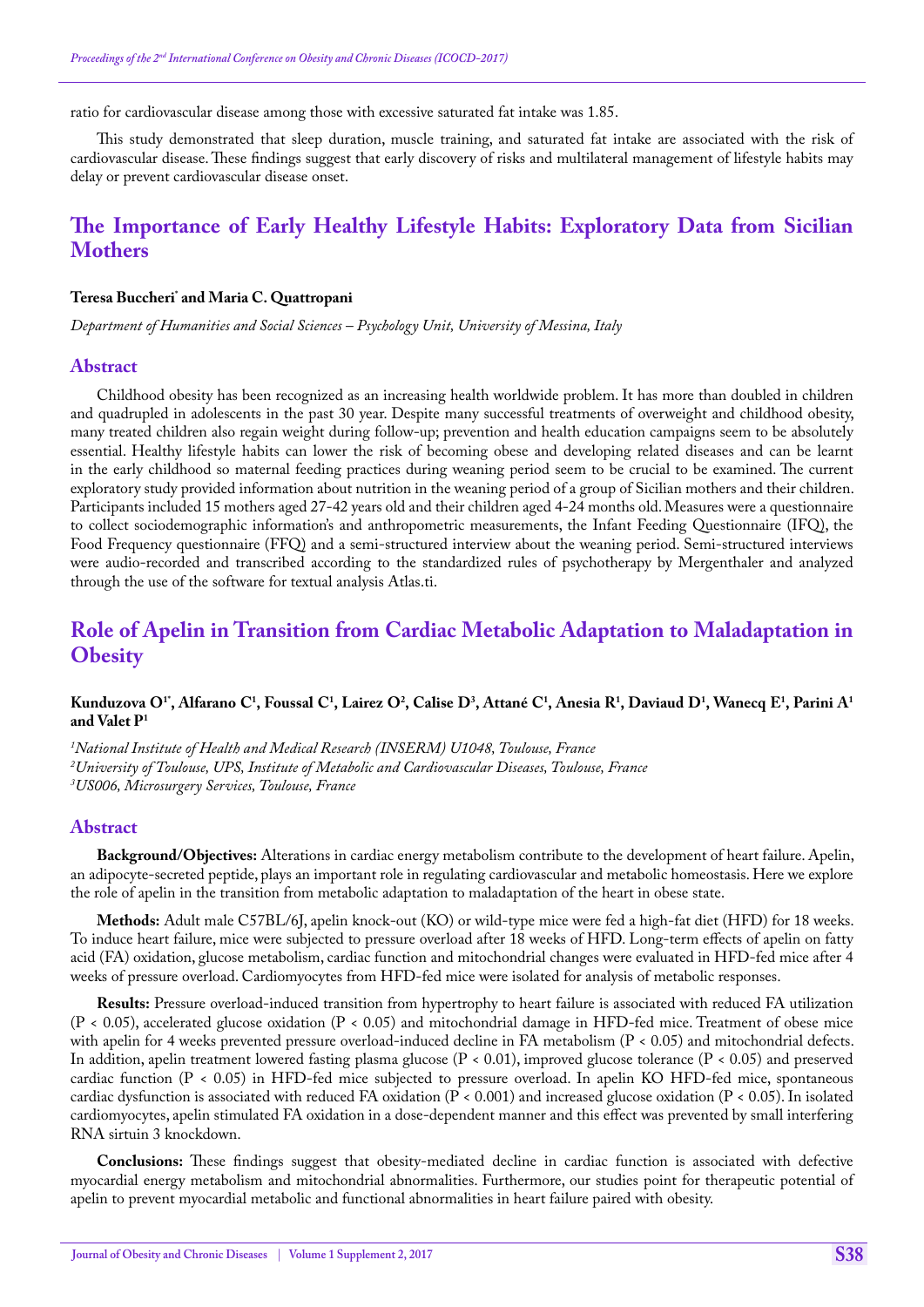# **Ownership and Utilization of Smartphone Technology for TLC Among People with Schizophrenia**

## **Kyunghee Lee1\*, Ivy Lynne Alcazar-Bejerano1 and Mihwa Han1,2**

*1 Keimyung University, Korea 2 Sunlin University College, Korea*

## **Abstract**

As technology advances at high speed, m-Health intervention has the potential to proliferate opportunities for rapid delivery of TLC Program (Therapeutic Lifestyle Change Program) of persons with schizophrenia. In order to develop an effective, evidence-based mobile TLC Program, we need a better understanding production possibilities associated with m-Health intervention. The purpose of this study was to assess production possibilities associated with smartphone use for participation in mobile TLC program and propose the tasks and directions to realize it among people with schizophrenia. A total of 958 patients were invited to take part in the survey. A paper-and-pencil survey that assessed the patients' mobile phone awareness and utilization of mobile applications for TLC program was done. Evidences have shown that the access, utilization and interest in mobile technology among people with schizophrenia are already high and increasing at a fast rate, thus can serve as a viable conduit for self-management of their condition. Health care providers, researchers, and mental health institution administrators could work together in augmenting existing mobile technologies and designing novel mobile interventions.

# **Histopathological changes in Laparoscopic Sleeve Gastrectomy Specimens: Prevalence, Risk Factors, and Value of Routine Histopathologic Examination**

## **Tamer Saafan1\*, Moataz Bashah2 , Walid El Ansari3 and Mohsen Karam2**

*1 Departments of General Surgery, Hamad General Hospital, Hamad Medical Corporation, Doha, State of Qatar 2 Department of Bariatric Surgery, Hamad General Hospital, Hamad Medical Corporation, Doha, State of Qatar 3 Department of Surgery, Hamad General Hospital, Hamad Medical Corporation, Doha, State of Qatar*

### **Abstract**

**Background:** Laparoscopic sleeve gastrectomy (LSG) is a common surgical therapeutic option for obese patients, with debate about the value of routine histopathologic examination of LSG specimens. We assessed: prevalence of different histopathologic changes in LSG specimens; risk factors associated with pre-malignant and frequent histopathologic changes; whether routine histopathologic examination is warranted for LSG patients with non-significant clinical history.

**Methods:** Retrospective review of records of all LSG patients operated upon at Hamad General Hospital, Qatar (February 2011 - July 2014, n = 1555). Risk factors (age, BMI, gender, *H. Pylori*) were assessed in relation to specific abnormal histopathologic changes.

**Results:** Mean age and BMI of our sample was 35.5 years and 46.8 respectively. Females comprised 69.7% of the sample. Normal histopathologic specimens comprised 52% of the sample. The most common histopathologic changes were chronic inactive gastritis (33%), chronic active gastritis (6.8%), follicular gastritis (2.7%) and lymphoid aggregates (2.2%). We observed rare histopathology in 3.3% of the sample (e.g. intestinal metaplasia, GIST). Older age was associated with GIST and intestinal metaplasia ( $P = 0.001$  for both). Females were associated with chronic active gastritis ( $P = 0.003$ ). *H. Pylori* infection was associated with follicular gastritis, lymphoid aggregates, GIST, intestinal metaplasia and chronic active gastritis (P < 0.001 for each).

**Conclusion:** Whilst older age, *H. Pylori* and female gender are risk factors for several abnormal histopathologic changes, and histopathologic examination of LSG specimens might harbor significant findings; however routine histopathologic examination of all LSG specimens, particularly in absence of suggestive clinical symptoms is questionable.

# **Sugar Sweetened Beverage Consumption in Elementary Schools Correlates with Freereduced Lunch Eligibility Amongst Students: Preliminary Study Results**

## **T. Sanborn1,2\*, A. Tahir1,2, A. Hassan1,2, C. Collins 2 , Y. Zhou1 , V. Benedict2 and L. Chehab1,2**

*1 The University of Chicago Medical Center, Pritzker School of Medicine, Chicago, IL USA*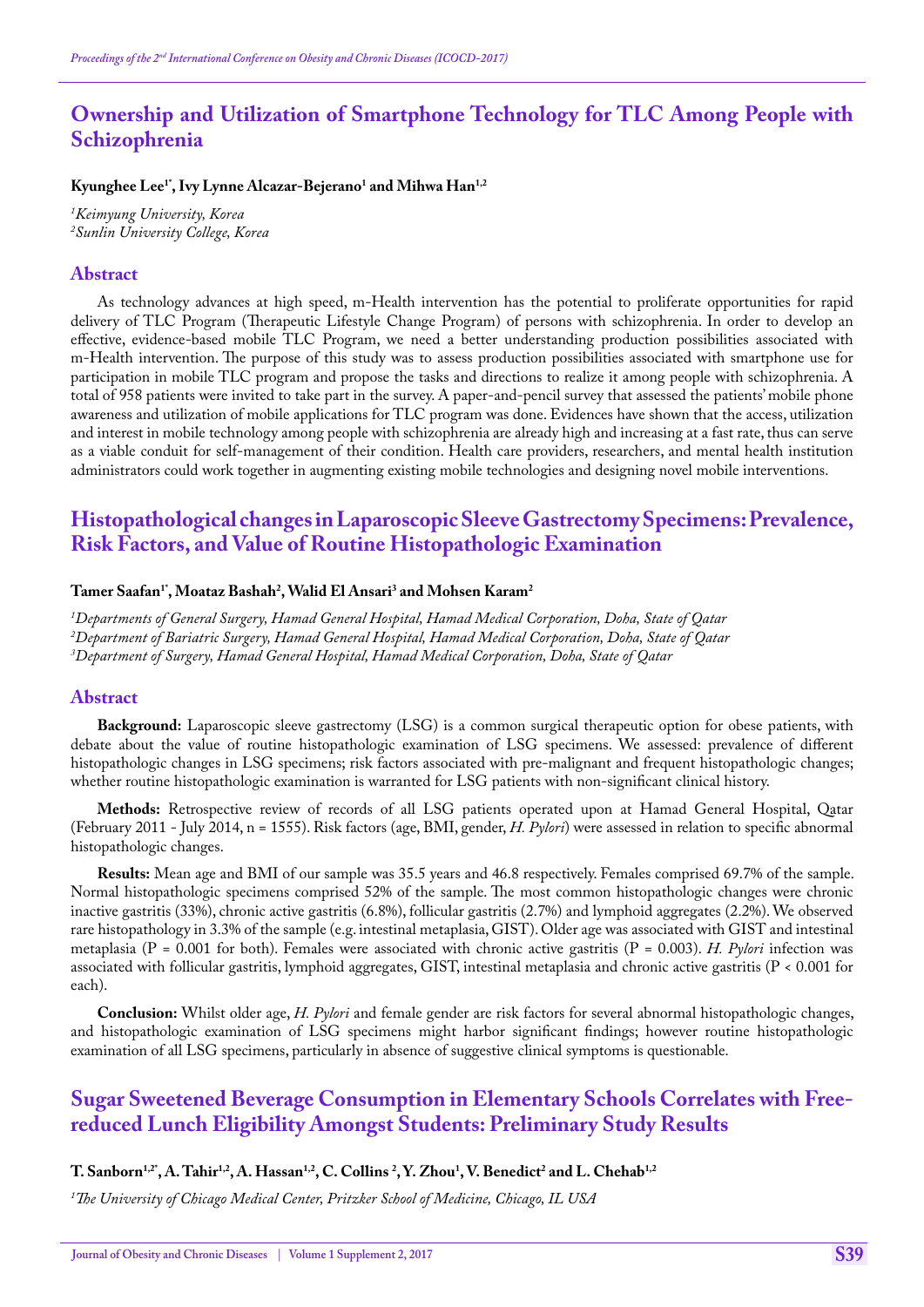*2 Evanston Hospital, NorthShore University HealthSystem, Evanston, IL, USA*

### **Abstract**

**Introduction:** Sugar sweetened beverage (SSB) consumption is identified as a contributor to the childhood obesity epidemic. Socioeconomic status is a known barrier for access to healthier beverage choices. School free and reduced lunch eligibility is a recognized indicator of low socioeconomic status.

**Hypothesis:** We assessed the hypothesis that SSB consumption correlates with percent of students eligible for free and reduced lunch (FRL).

**Methods:** A survey was conducted across grades 5-6 in 15 suburban Chicago elementary public schools. Anonymous recall surveys were distributed to assess beverage intake over the prior 24-hours. The primary endpoints of the study included quantitative evaluation of SSB (i.e.: soda, sport drinks), real fruit juice (RFJ) (i.e.: juice boxes, orange juice), water and diet soda intake and their correlation to FRL eligibility. Scoring was analyzed and adjudicated by 2 separate reviewers.

**Results:** A total of 1284/1616 (79.5%) fifth and sixth graders participated in the survey. Students reported a daily mean beverage intake of the following: SSB (1.9), SSB plus RFJ (2.7), water (3.0) and diet soda (0.2). There was a significant correlation with increased SSB intake and schools with a higher percentage of FRL eligibility ( $p = 0.0064$ ).

**Conclusions:** In conclusion, intake of SSB was significantly correlated with FRL eligibility. An educational program to describe the sugar content of SSBs using, easily visualized teaspoons of sugar and small candies will be implemented across the schools. A survey will be completed at the end to study the impact of an educational curriculum on SSB consumption.

# **Implication of Childhood Obesity and High Pro-Inflammatory Diets in South Carolinian Children: Survey and Data Stratification**

## **Shanora Brown\* , Timothy Green, O'Quan Cross and Ashley Knowell**

*South Carolina State University, Orangeburg, SC, USA*

### **Abstract**

In South Carolina childhood obesity is growing at an alarming rate surpassing the national average. Forty percent of children in SC are classified as either overweight or obese. The rise of childhood obesity in the US is astounding due to factors such as socioeconomic status and poor nutritional choices. In SC, counties located within the I-95 Corridor is commonly referred to as the Corridor of Shame, due to years of being severely underfunded and underdeveloped; thereby, contributing to a variety of problems such as poverty, lack of health care, poor health choices, and obesity. Childhood obesity can lead to numerous health complications in adulthood that includes diabetes, high-cholesterol, chronic joint pain, and cancer. The purpose of this study is to address the epidemic of childhood obesity in SC. If the preventable risk factor of childhood obesity is targeted, it could play a significant role in reducing the number of adult cancer cases. Our study is enrolling South Carolinian children from varying degrees of rurality and backgrounds to determine if obesity and/or high-fat pro-inflammatory diets contribute to the increase level of pro-inflammatory markers, which in turn contributes to long term chronic inflammation leading to increased adult carcinogenesis. A screening survey, which gives a brief overview of the candidate's nutritional and physical activity background and demographics has been developed. Participants recruited from six counties will be stratified by rurality, lifestyle factors and socioeconomic status to assess the effect of these exogenous factors on adult cancer risk in children.

**Acknowledgements:** USDA/NIFA SCX-311-20-16.

# **Human Myxovirus Resistance B (MxB) Functionality: Consequences of Obesity?**

### **Sydney Spry\* , J'lan Johnson and Shanora Brown**

*South Carolina State University, Orangeburg, SC, USA*

## **Abstract**

Obesity is an epidemic in the United States affecting over 30% of the adult population. Obesity is more prevalent among minorities, particularly black men. It has been associated with numerous chronic diseases such as hypertension, cardiovascular disease, diabetes and with several types of cancers. Recent evidence suggests that obese men have an increased risk of dying of prostate cancer. IFN pathways are significantly de-regulated in cancers, evidenced by the studies of RNASE L de-regulated/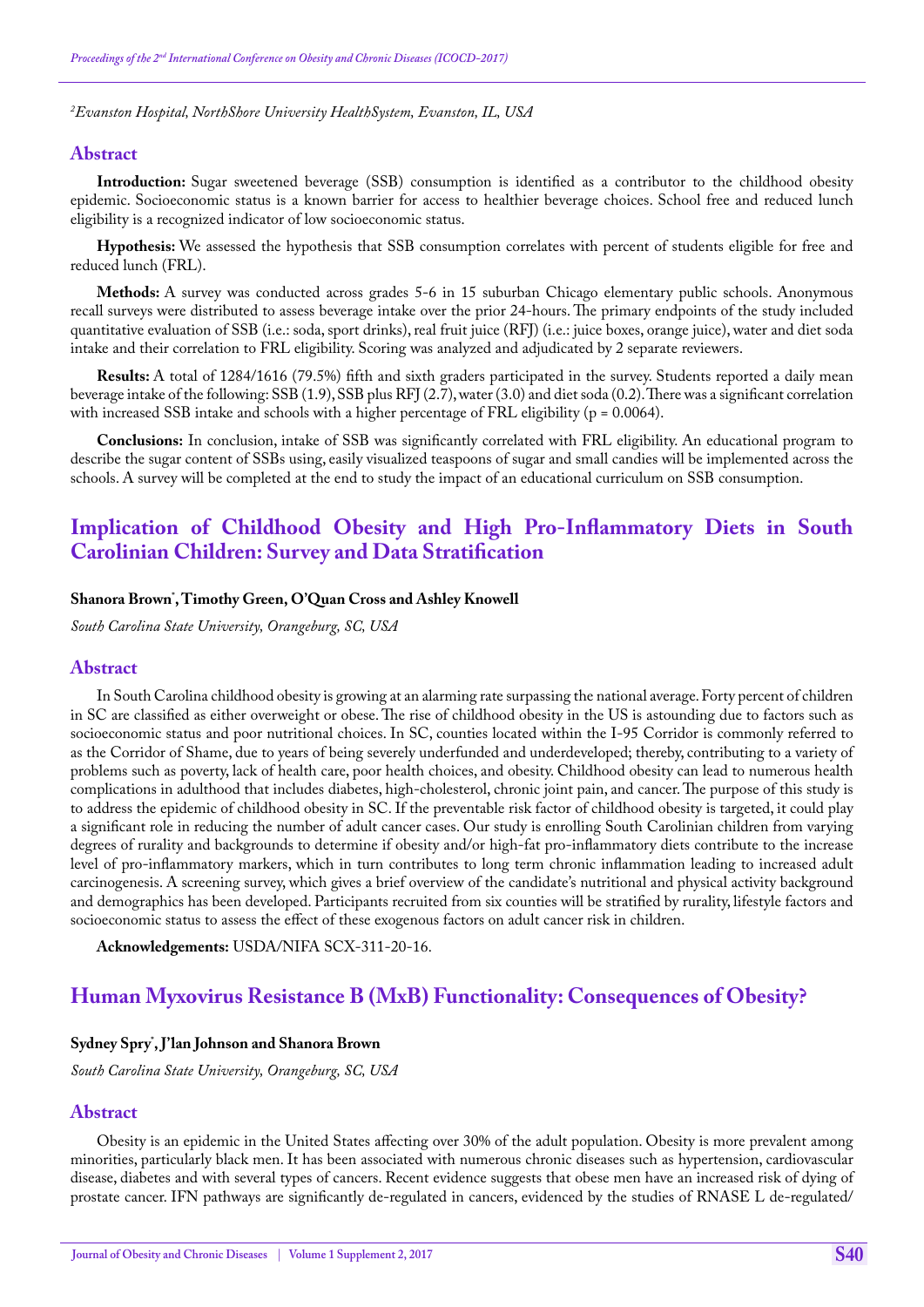mutated in hereditary prostate cancer. The human Myxovirus resistance 2 (MX2) gene encodes Interferon-inducible GTPbinding protein, MxB. MxB has not previously been recognized as having significant anti-viral function and literature provides evidence that Mx proteins have been involved in various other processes including cell development and evidence states that these proteins may have different functions in other species beside the antiviral defense. Obesity is associated with poor clinical outcomes, due to the increased levels of SOCS-3 which attenuates type I IFN signaling. MxA, has been shown to act as a possible tumor suppressor in prostate cancer; however, in obese patients, MxA may not be functional/expressed due to SOCS-3 expression. MxA shares approximately 63% sequence identity to MxB; therefore, this prompted us to investigate the expression/ role and tumorigenic potential of MxB in prostate cancer. Meta-analysis of different expression databases e.g. NCBI GEO and Oncomine were analyzed for clinical evidence to investigate the association between MxB expression and prostate cancer. The databases suggested a strong direct association between MxB expression and prostate cancer. At present, there is no known role of MxB in prostate cancer or obesity. Data will be presented at the conference.

**Acknowledgements:** 5P20GM103499-16/ 22050-Z230

# **Analyzing the Role of High Pro-Inflammatory Diets and Childhood Obesity in the Risk of Adult Carcinogenesis in South Carolinian Children**

## **Ashley Knowell\* and Shanora Brown**

*1890 Research, South Carolina State University, Orangeburg, SC, USA*

### **Abstract**

In the US, childhood obesity has been a growing epidemic with, 1/3 of US children considered overweight or obese. The increased number of overweight and obese children can be linked to several factors including nutrition and social economic status. Households that do not have access to healthy, nutritious foods are significantly more likely to be obese earlier in life than other children. Obesity in children can lead to numerous health complications such as diabetes, high blood pressure, chronic inflammation and carcinogenesis. African American minorities are more likely to be diagnosed and die certain cancers. Therefore, eliminating or reducing preventable risk factors such as unhealthy nutrition and childhood obesity could have important implications for reducing clinical manifestations of adult cancer outcomes. Areas of South Carolina, such as the I-95 Corridor, have a long history of being under-developed which contribute to numerous problems such as obesity, poverty and sub-par health care. We have enrolled SC children from varying degrees of rurality to determine if obesity and/or highfat pro-inflammatory diets contribute to increased levels of pro-inflammatory and obesity related markers. Subjects will be randomized into obese and non-obese groups based on BMI guidelines. The transcriptional levels of pro-inflammatory genes will be measured by quantitative Real-time polymerase chain reaction. Reducing childhood obesity and pro-inflammatory diets, while increasing physical activity and access to healthy foods are beneficial in the reduction of cancer risk and will serve as preventive measures for early-stage onset of adult cancers. Results will be presented during the conference

# **The Role of High-Fat Diets and Childhood Obesity on Chronic and Acute Proinflammatory Markers (ADP, CRP, IL1B, SAA1, and IL-12B and the Risk of Adult Carcinogenesis in South Carolinian Children**

### **O'Quan Cross\* , Dejah Thomas\* , Maya Barbour, Shanora Brown and Ashley Knowell**

*1890 Research, South Carolina State University, Orangeburg, SC, USA*

#### **Abstract**

Childhood obesity is the fastest growing epidemic in the United States, due to one-third of children (ages 2-19) being overweight or obese. Obesity has been linked to several health complications in children to include diabetes, high blood pressure, chronic inflammation and carcinogenesis. In South Carolina, childhood obesity is growing at an alarming rate. According to reports, the percentage of adults in South Carolina who are either overweight or obese is 66.2 percent and the percentage of children who are obese or overweight is 40 percent. If the preventable risk factor of childhood obesity is targeted, it could play a significant role in reducing the number of adult cancer cases. Collection days have been conducted to enroll South Carolinian children from varying backgrounds to determine if obesity and/or high-fat pro-inflammatory diets contribute to the increased level of pro-inflammatory markers. Increased expression of pro-inflammatory markers can contribute to long term chronic inflammation which may lead to increased adult carcinogenesis. Chronic and acute pro-inflammatory markers (ADP, CRP, IL1B, SAA1, and IL-12B have been investigated via q-PCR. Preliminarily data suggests that increased expression of these pro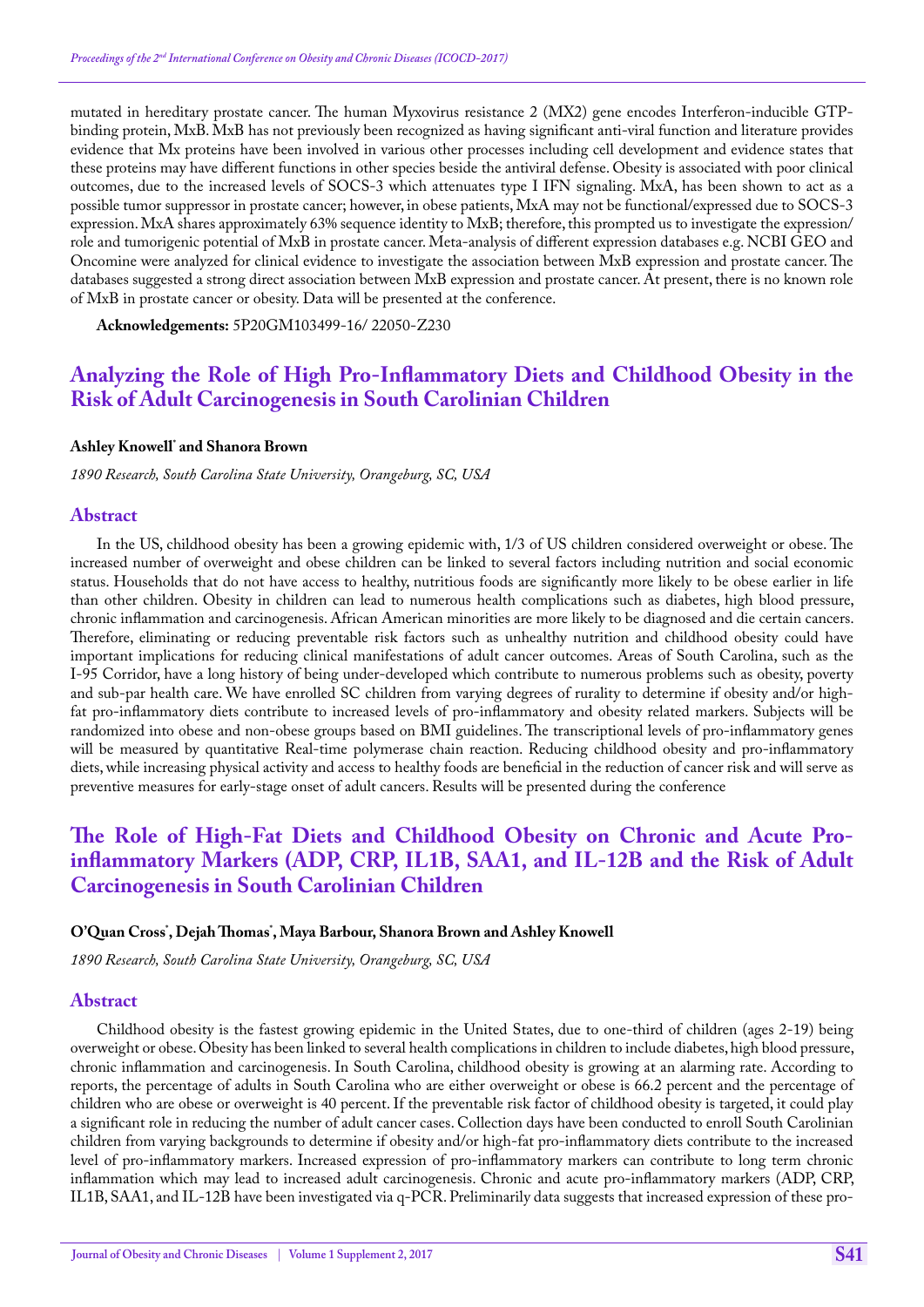inflammatory markers seen are directly correlated to diet irrespective of weight class (normal, overweight, obese).

Work supported by USDA/NIFA Grant Number SCX-311-20-16.

# **Elderly Women: Prediction of the Lipid Profile, Inflammatory and Atherogenic by Comparing the Percentage of Body Fat and Body Mass Index**

## Silvana Schwerz Funghetto<sup>1</sup>, Alessandro de Oliveira Silva<sup>2</sup>, Paulo Henrique Fernandes dos Santos Marina Morato Stival<sup>1</sup>, **Renata Freitas1 , Luciano Ramos de Lima1 , Cris Renata Grou Volpe1 and Margô Gomes de Oliveira Karnikowski1**

*1 University of Brasília (UnB), Brasília, DF, Brazil 2 Center University of Brasilia (UNICEUB), Brasilia, DF, Brazil*

## **Abstract**

Alterations in women's biophysical profile over the years, particularly during the menopausal and postmenopausal periods, may result in weight gain and increased body fat as well as in changes in the fat composition and distribution. This study selected 277 elderly women from a local community at the Brazil. Participants, they completed an anamnesis form and a physical activity questionnaire and underwent anthropometric measures and underwent body composition analysis by DEXA. Selection criteria included sedentary women aged 60 years or more and the completion of all anthropometric testing. 25% of the elderly women were classified as normal weight, 50% overweight, and 25% obese by the BMI. The obese group had higher levels of triglycerides and very low-density lipoproteins than did the normal weight group (P ≤ 0.05) and lower levels of high-density lipoproteins (HDL) than did the overweight group ( $P \le 0.05$ ). According to the PBF, 49% of the elderly women were classified as eutrophic, 28% overweight, and 23% obese. Accurate identification of obesity, systemic inflammation, and atherogenic lipid profile is key to assessing the risk of cardiometabolic diseases. Classification based on DEXA measures, along with biochemical and inflammatory parameters, seems to have a great clinical importance, since it allows the lipid profile eutrophic distinction in elderly overweight women.

We thank the support of the Research Foundation of the Federal District (FAP-DF)

# **The Influence of Transcranial Direct Current Stimulation on Energy Homeostasis in Experimental Model of Obesity**

## **Agata Ziomber1\*, Jolanta Kaszuba-Zwoinska1 , Eugeniusz Rokita2 and Lucyna Ankiewicz-Michaluk3**

*1 Chair of Pathophysiology, Jagiellonian University Medical College, Poland 2 Department of Biophysics, Chair of Physiology, Jagiellonian University Medical College, Poland 3 Department of Neurochemistry, Institute of Pharmacology Polish Academy of Sciences, Poland*

## **Abstract**

Obesity is worldwide epidemic. Bariatric surgery is nowadays the only effective option of obesity treatment however has limited indications. Noninvasive modalities to cope with excessive body fat are demanded. Transcranial direct current stimulation (tDCS) is a save and noninvasive technique of cerebral cortex activity modulation applied for treatment of several neuro-psychiatric disorders e.g. addictions. As obesity is nowadays considered as a neurological disease rather than strictly a metabolic disorder due to multiple interactions between brain, gut and fat tissue, tDCS may be used to change feeding behavior. 24 Wistar rats with initial body weight of 260 g and divided equally into four subgroups were used in the experiment. The rats were fed with standard or high-fat diet and received active tDCS versus sham tDCS versus no stimulation (intact). Body weight and feed intake were measured during the study and epididymal fat tissue, brain and blood samples were collected after the rats were sacrificed. Neither brain lesions or neurological deficits were detected in rats with tDCS. Active tDCS decreased appetite and reduced feed intake when compare with sham or no brain stimulation. The body weight did no differ among the groups, however epididymal fat tissue contents as well as some serum peptides levels involved in appetite regulation changed depending on applied procedure. We concluded that tDCS is able to change feeding behavior in rats, but further investigations are necessary to confirm these effects in humans.

Founding support of the study was provided by the National Science Centre Poland, grant number DEC-2013/09/B/ NZ4/02539.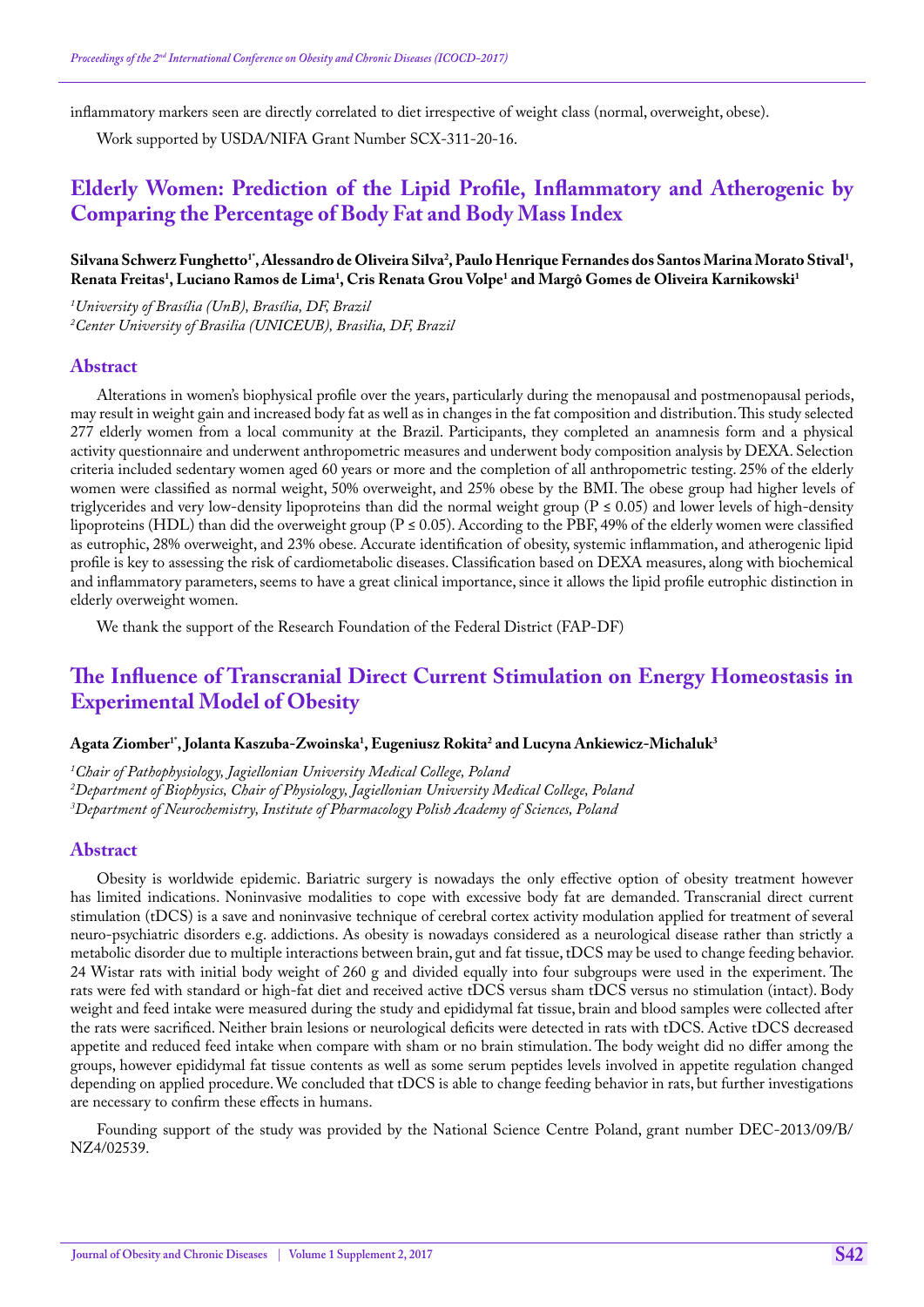# **Gut Microbiota in Obese Rats after Transcranial Direct Current Stimulation**

## **Agata Ziomber1\*, Agnieszka Sroka-Oleksiak2 , Katarzyna Talaga-Cwiertnia2 and Malgorzata Bulanda2**

*1 Faculty of Medicine, Jagiellonian University Medical College, Poland 2 Faculty of Medicine, Jagiellonian University Medical College, Poland*

## **Abstract**

Recent evidence suggests that altered composition of gut microbiota may play an important role in the development of metabolic diseases due to energy dyshomeostasis. Transcranial direct current stimulation (tDCS) is a noninvasive technique of brain activity modulation. Changing feeding behavior tDCS was shown to influence energy homeostasis in animal and human studies. 28 Wistar rats were divided into 4 subgroups depending on diet effect (lean versus obese) and type of stimulation (active versus sham tDCS versus no stimulation) to evaluate the possible differences in quantity and quality of gut microbiota. The samples of small and large intestine were collected for the tests after the animals were sacrificed. Bacterial DNA was extracted using Genomic Mini Kit for small and large intestine samples. Obtained DNA templates were used to quantitative PCR real time amplification to estimate the total number of all bacterial cells, the number of *Firmicutes/Selenomonas noxia* and Bacteroidetes/Prevotella. High-fat diet/obesity increased the number of all bacterial cells in the intestines despite decreased *Selenomonas noxia* in large intestine compared with standard chow. Active tDCS enhanced Bacteroidetes/Prevotella proliferation in small intestine compared with lean and obese rats without stimulation. Sham and active tDCS increased *Selenomonas noxia* in large intestine to control levels. The changes observed in active tDCS were accompanied by decreased appetite and reduced body weight compared with not stimulated rats. We concluded that obesity is linked to altered quantity and quality of gut microbiota and tDCS, changing energy metabolism, may influence intestinal bacterial contents of the rats on high-fat diet.

# **DNA Methylation of Imprinted Genes in Mexican-American Newborn Children with Prenatal Exposure to Environmental Obesogens**

## $G$ wen Tindula<sup>r</sup>, Susan Murphy<sup>2</sup>, Carole Grenier<sup>2</sup>, Zhiqing Huang<sup>2</sup>, Karen Huen<sup>1</sup>, Maria Escudero-Fung<sup>1</sup>, Asa Bradman<sup>1</sup>, **Brenda Eskenazi1 , Cathrine Hoyo2,3 and Nina Holland1**

*1 School of Public Health, CERCH, University of California, Berkeley, CA, USA*

*2 Department of Obstetrics and Gynecology, Duke University Medical Center, Durham, NC, USA* 

*3 Department of Biological Sciences, Center for Human Health and the Environment, North Carolina State University (NCSU), Raleigh, NC, USA*

### **Abstract**

Shifts in DNA methylation can alter gene expression and are a proposed mechanism through which chemical and biological factors during gestation and childhood may influence disease etiology. Imprinted genes exhibit expression in a parent-of-origindependent manner and are involved in early growth and development. Recent limited evidence suggests that prenatal exposure to phthalates, suspected environmental obesogens, can affect epigenetic dysregulation of imprinted genes. We examined the associations between prenatal urinary concentrations of phthalate metabolites and imprinted gene DNA methylation in newborns from the well-characterized Mexican-American birth cohort followed by the Center for the Health Assessment of Mothers and Children of Salinas (CHAMACOS).

We quantified DNA methylation of nine imprinted gene differentially methylated regions (DMRs) in 298 CHAMACOS newborn samples using pyrosequencing, adjusting for cord blood cell composition. Fetal exposure was estimated by concentrations of eleven phthalate metabolites previously measured in maternal urine samples across pregnancy.

Methylation of several imprinted gene DMRs in newborn blood was associated with prenatal high molecular weight phthalate exposure. Novel and consistent positive FDR-significant associations were observed for the relationship between di-2-ethylhexyl phthalate metabolites and Maternally Expressed Gene 3 (MEG3), a gene associated with tumorigenesis, birth outcomes, and diabetes.

The results of this study demonstrate associations between in utero phthalate exposure and methylation status of genes critical in fetal growth and child development, which could impact disease trajectories in adulthood.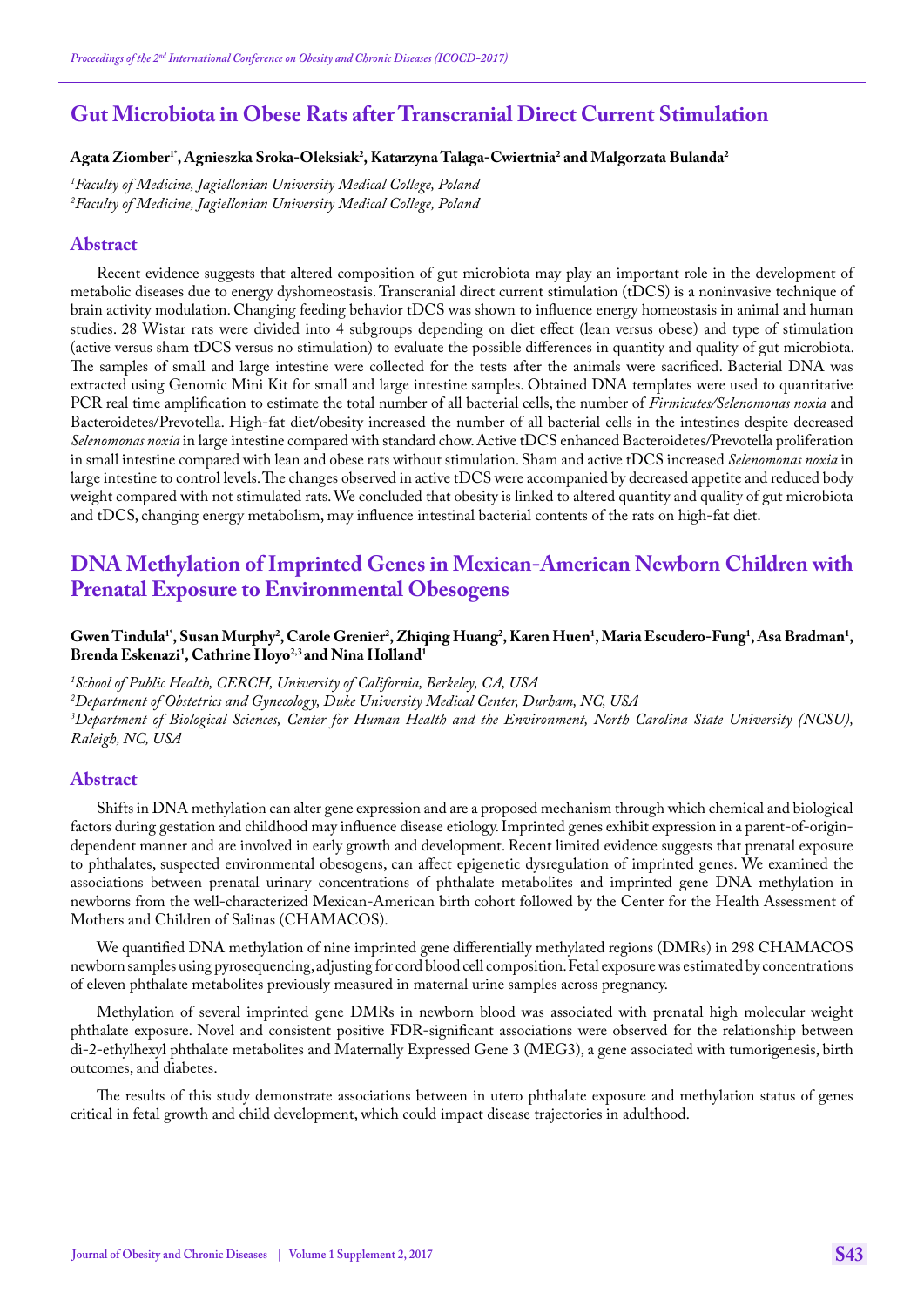# **Aster yomena Suppresses COX-2 and iNOS Expression Induced by LPS**

## Hyung-Sun Youn<sup>1</sup>', Hyeon-Myeong Shin<sup>1</sup>, Ah-Yeon Kim<sup>1</sup>, Sang-Il Ahn<sup>2</sup>, Hyun-Jin Shim<sup>1</sup>, Yoo Jung Lee<sup>1</sup>, Kung-Woo **Nam3 and Kyung-A Hwang4**

*1 Departments of Medical Science, College of Medical Sciences, SoonChunHyang University, Chungnam, Asan 31538, Republic of Korea 2 Department of Biomedical Laboratory Science, College of Medical Sciences, SoonChunHyang University, Chungnam, Asan 31538, Republic of Korea*

*3 Department of Life Science and Biotechnology, College of Natural Science, Soonchunhyang University, Asan 31538, Republic of Korea 4 Department of Agrofood Resources, National Academy of Agricultural Science, RDA, Wanju 55365, Republic of Korea*

### **Abstract**

Inflammation is a pathological process that is known to be involved in numerous diseases. Microbial infection or tissue injury activates inflammatory responses, resulting in the induction of proinflammatory proteins including cyclooxygenase-2 (COX-2) and inducible nitric oxide synthase (iNOS). Aster yomena is used in traditional Korean remedies to treat cough, asthma, and insect bites. Here, we investigated the effects of A. yomena extract (EAY) on the expression of COX-2 and iNOS induced by LPS. EAY inhibited LPS-induced NF-κB activation and COX-2 and iNOS expression. These results suggest that EAY has the potential to be developed as a potent anti-inflammatory drug.

This work was carried out with the Soonchunhyang University Research Fund and with the support of "Cooperative Research Program for Agriculture Science & Technology Development (Project Title: A study on anti-allergic mechanism of Aster yomena by clinical research, Project No: PJ0108262015)" Rural Development Administration, Republic of Korea.

# **Overexpression of PGC-1α Increases Peroxisomal and Mitochondrial Fatty Acid Oxidation in Human Primary Myotubes**

## Tai-Yu Huang<sup>1</sup>, Donghai Zheng<sup>1</sup>, Joseph A. Houmard<sup>1, 4</sup>, Jeffrey J. Brault<sup>1-4,</sup> Robert C. Hickner<sup>1,2,4</sup> and Ronald N. Cortright<sup>1,2,4</sup>

*1 Department of Kinesiology, East Carolina University, Greenville, NC, USA*

*2 Department of Physiology, East Carolina University, Greenville, NC, USA*

*3 Department of Biochemistry & Molecular Biology, East Carolina University, Greenville, NC, USA*

*4 Diabetes Obesity Institute, East Carolina University, Greenville, NC, USA*

### **Abstract**

Peroxisomes are indispensable organelles for lipid metabolism in humans and their biogenesis has been assumed to be under regulation by peroxisome proliferator-activated receptors (PPARs). However, recent studies in hepatocytes suggest that the mitochondrial proliferator PGC-1α (peroxisome proliferator-activated receptor gamma coactivator-1 alpha) also acts as an upstream transcriptional regulator for enhancing peroxisomal abundance and associated activity. It is unknown whether the regulatory mechanism(s) for enhancing peroxisomal function is through the same node as mitochondrial biogenesis in human skeletal muscle (HSkM) and whether fatty acid oxidation (FAO) is affected. Primary myotubes from vastus lateralis biopsies from lean donors (BMI = 24.0 ± 0.6 kg/m<sup>2</sup>, N = 6) were exposed to adenovirus encoding human PGC-1 $\alpha$  or GFP control. Peroxisomal biogenesis proteins (Peroxins) and genes (PEXs) responsible for proliferation and functions were assessed by western blotting and real-time qRT-PCR respectively. 1-14C palmitic acid and 1-14C lignoceric acid (exclusive peroxisomal specific substrate) were used to assess mitochondrial oxidation of peroxisomal derived metabolites. Following overexpression of PGC-1α, 1) Peroxisomal membrane protein 70kD (PMP70), PEX19, and mitochondrial citrate synthetase protein content were significantly elevated (P < 0.05) 2) PGC-1α, PMP70, key PEXs, and peroxisomal β-oxidation mRNA expression levels were significantly upregulated (P < 0.05) and 3) A concomitant increase in lignoceric acid oxidation by both peroxisomal and mitochondrial activity was observed (P < 0.05). These novel findings demonstrate that, in addition to the proliferative effect on mitochondria, PGC- 1 $\alpha$  can induce peroxisomes and accompanying elevations in long-chain and very-long-chain fatty acid oxidation by a peroxisomal-mitochondrial functional cooperation as observed in HSkM cells.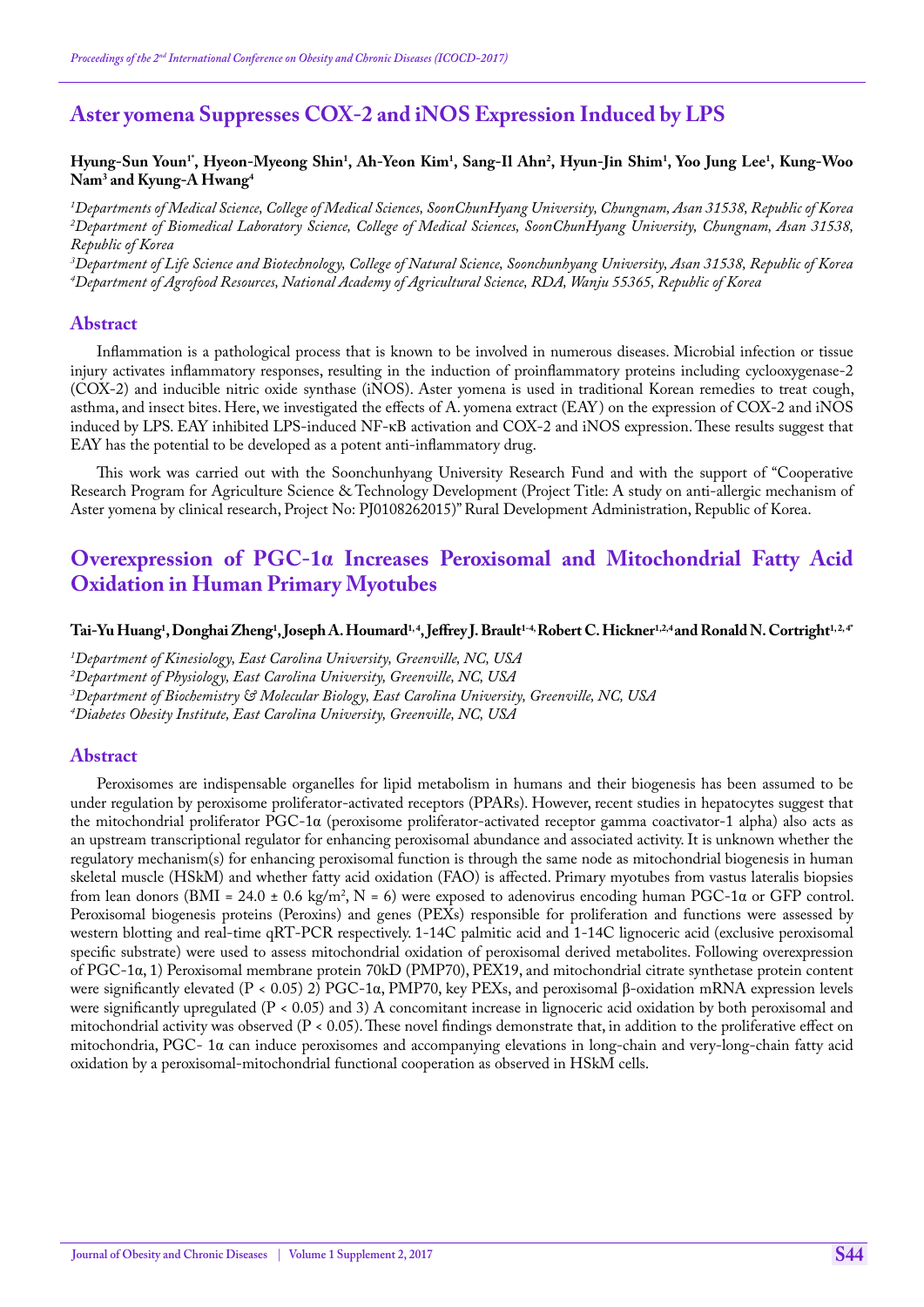# **Anti-biofilm Efficacy of Friedelane-based Pentacyclic Triterpenoids in Fighting against Chronic Disease**

## $\bold{Yong-Bin}\:\text{Eom}^{\text{!`}}, \text{Hye-Rim}\:\text{Kim}^{\text{!`}}, \text{Hae-Won}\:\text{Cho}^{\text{!`}}, \text{Kyoung-Hee}\:\text{Lim}^{\text{!`}}, \text{Eun-Ju}\:\text{Ha}^{\text{!`}}\:\text{and}\:\text{Seung-Gyun}\:\text{Woo}^{\text{!`}}$

*1 Department of Biomedical Laboratory Science, College of Medical Sciences, Soonchunhyang University, Asan 31538, Republic of Korea 2 Department of Medical Sciences, College of Medical Sciences, Soonchunhyang University, Asan 31538, Republic of Korea*

## **Abstract**

Clinically relevant biofilms have gained interest recently, in part because of the epidemic rise in obesity and an aging population in the medical fields. The persistence of chronic infection is due primarily to an inability to complete the wound healing process owing to the presence of bacterial biofilms. New biofilm-inhibiting strategies are clearly needed which specifically target biofilms as an alternative to the use of antibiotics. The present study was aimed at identifying novel antibiofilm and/or anti-virulence compounds in friedelane-based pentacyclic triterpenoids present in many edible and medicinal plants. As a result, natural extract compounds were found to both inhibit the biofilm formation of, and to disrupt the preformed biofilms. Additionally, corroborating phenotypic results, transcriptional analyses showed that Celastrol derivatives disturbed the expression of gene related to α-hemolysin (hla) and down-regulated the expressions of the crucial biofilm-associated genes (agrA, sarA, ica, RNA III, and rbf) in MRSA. The findings of this study suggest that friedelane-based pentacyclic triterpenoids have the potential to be candidates for use in controlling biofilm-related chronic infections.

# **DHL-HisZn, a Novel Antioxidant, Enhances Insulin Sensitivity and Antioxidative Response in Adipose-derived Stem Cells-its Application to Liver Transplantation**

## **Shigeru Goto1-3\*, Toshiaki Nakano1,4, Li-Wen Hsu1 , Chia-Yun Lai1 , Takeshi Goto2 , Naoya Ohmori2 , Syuji Sato2 , Masashi Inomata5 , Seigo Kitano5 and Chao-Long Chen1**

 *Liver Transplantaion Center, Kaohsiung Chang Gung Memorial Hospital, Kaohsiung, Taiwan Josai International University, Faculty of Nursing, Japan Fukuoka Institution of Occupational Health, Fukuoka, Japan Graduate Institute of Clinical Medical Sciences, Chang Gung University College of Medicine, Kaohsiung, Taiwan Gastroenterological and Pediatric Surgery, Faculty of Medicine, Oita University, Yufu, Oita, Japan*

## **Abstract**

Reactive oxygen species (ROS) increased by liver transplantation leads to elevated systemic oxidative stress, resulting in the development of obesity-linked metabolic diseases as well as in insulin resistance and cardiovascular disease risk. This increased ROS levels in hypertrophied adipocytes are accompanied by a decrease in mRNA expression of antioxidant enzymes including glutathione peroxidase, superoxide dismutase (SOD), and catalase (CAT). It was also reported that PPARγ plays a key role in transcriptional regulation of CAT gene in adipocyte. Here, we investigated the effects of sodium zinc histidine dithiooctanamide (DHL-HisZn), a strong antioxidant, on adipocyte differentiation, cellular antioxidant response, inflammatory cytokine expression and *in vivo* NASH model.

In ASCs, DHL-HisZn enhanced adipocyte differentiation and PPARγ expression in a dose-dependent manner. DHL-HisZn also increased the relative abundance of insulin-responsive glucose transporter 4 (GLUT4) and adiponectin mRNA. Furthermore, DHL-HisZn upregulated PPARγ downstream target gene expression. In addition, treatment with DHL-HisZn upregulated mRNA levels of endogenous antioxidants, such as glucose-6-phosphate dehydrogenase (G6PD), superoxide dismutase 2 (SOD2), catalase (CAT) and glutathione reductase (GR). DHL-HisZn treatment enhanced insulin signaling and inhibited NF-κB activation, which subsequently suppressed inflammatory cytokine IL-6 expression. Recently, we found that DHL-HisZn is effective to prevent steatohepatitis in animal NASH model.

Our results indicate that DHL-HisZn enhances insulin sensitivity in adipocytes by increasing the expression of GLUT4 and IRS-1 via the activation of PPARγ and improving the antioxidant response during adipogenic differentiation. *In vivo* NASH model, DHL-HisZn prevented steatohepatitis. Therefore, DHL-HisZn may have the capability to reduce insulin resistance and prevent NASH in pre-peri-post liver transplantation surgery.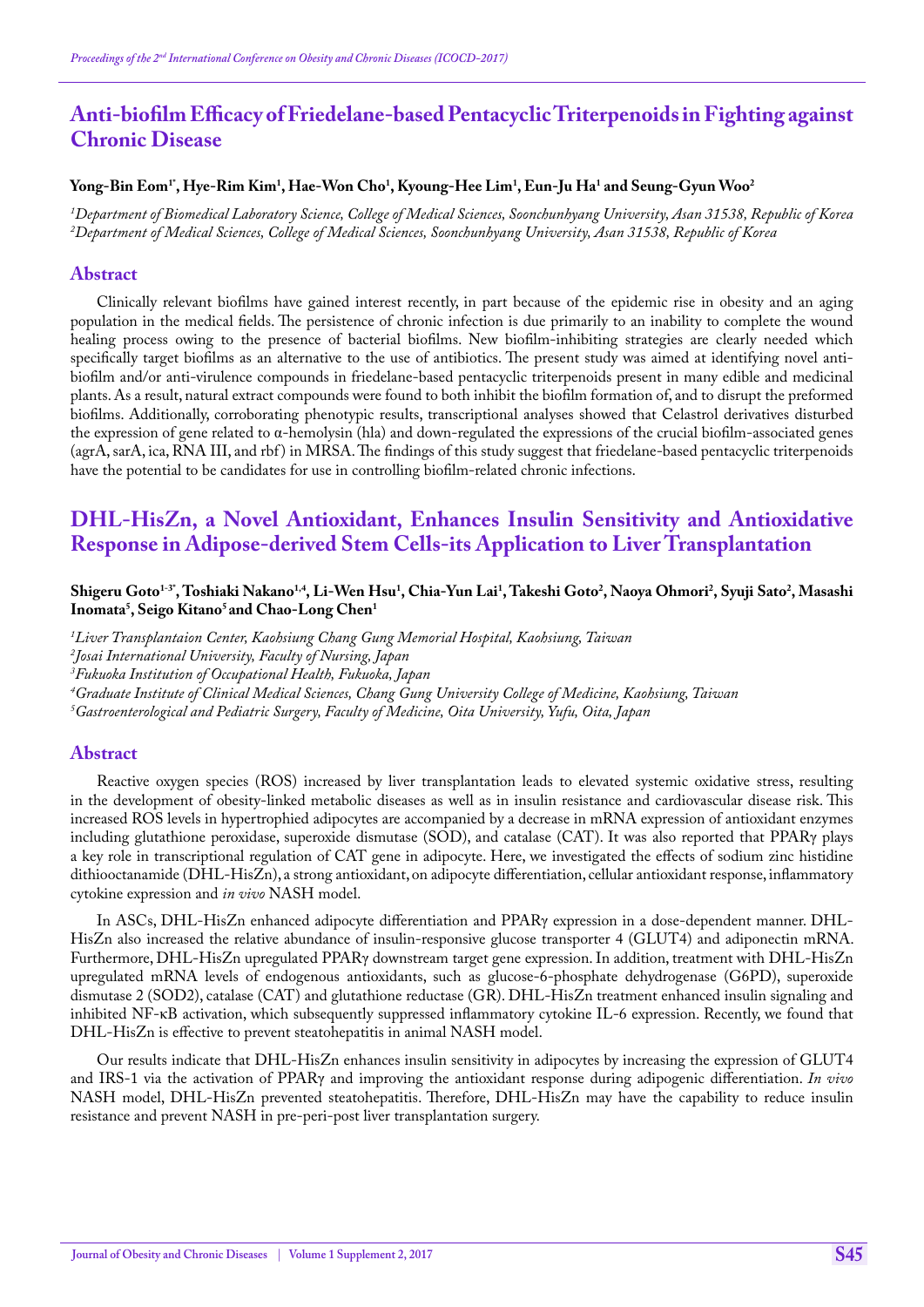# **Total Energy Expenditure Measured by Doubly Labeled Water Vs. Predictive Equations in Class III Obese Women**

### Michele N. Ravelli<sup>1</sup>', Alex H. Crisp<sup>1</sup>, Natalie M. Racine<sup>2</sup>, Dale A. Schoeller<sup>2</sup>, Irineu Rasera-Jr<sup>3</sup>, Vladimir E. Costa<sup>4</sup> and **Maria Rita M. de Oliveira5**

 *School of Pharmaceutical Sciences of São Paulo State University-UNESP, Brazil Biotechnology Center of University of Wisconsin – Madison, USA Clinic Bariatric - Gastroenterology Center of Obesity Surgery, Piracicaba-SP/Brazil, Brazil Stable Isotope Center of São Paulo State University-UNESP, Brazil Institute of Biosciences of São Paulo State University-UNESP, Brazil*

### **Abstract**

**Objective:** Compare the value of total energy expenditure (TEE) assessed by doubly labeled water (DLW) with seven predictive equations among women waiting for bariatric surgery.

**Methods:** Twenty obese (BMI > 40 < 45 kg/m2 ; age 29 ± 5 years) women from Brazil participated in this study. The predictive equations used to estimate TEE were Dietary Reference Intakes (DRI), and multiples of resting EE from World Health Organization (WHO), Oxford, Oxford with weight and height, Harris–Benedict, Mifflin and Horrie-Waitzberg & Gonzales. Physical activity level was estimated by self-report diaries from three non-consecutive days. To measure TEE, a fixed dose of DLW with deuterium and oxygen-18 was provided, and urine samples were collected at baseline and daily for 14 days. The samples were analyzed by isotope-ratio mass spectrometry. The accuracy of the equations was evaluated by mean percentage difference (bias), root mean squared prediction error (RMSE), concordance correlation coefficient (CCC) and the percentage of subjects predicted between 10% of the TEE measured by DLW.

**Results:** All the equations with self-report physical activities over-predicted TEE compared to measured TEE by DLW. The DRI equation provided higher accuracy (bias +14%; RMSE 466 kcal/day; CCC 0.405; individual accurate prediction 40%) and WHO equation provided the lowest accuracy (bias +63%; RMSE 863 kcal/day; CCC 0.315; individual accurate prediction 15%).

**Conclusion:** The predictive equation of DRI was the most suitable for estimation of TEE in clinical practice.

# **The Influence of Bariatric Surgery on Body Composition and Total Energy Expenditure: Doubly Labeled Water Study**

### Michele N. Ravelli<sup>1</sup>', Alex H. Crisp<sup>1</sup>, Natalie M. Racine<sup>2</sup>, Dale A. Schoeller<sup>2</sup>, Irineu Rasera-Jr<sup>3</sup>, Vladimir E. Costa<sup>4</sup> and **Maria Rita M. de Oliveira5**

 *School of Pharmaceutical Sciences of São Paulo State University-UNESP, Brazil Biotechnology Center of University of Wisconsin – Madison, USA Clinic Bariatric - Gastroenterology Center of Obesity Surgery, Piracicaba-SP/Brazil Stable Isotope Center of São Paulo State University-UNESP, Brazil Institute Of Biosciences of São Paulo State University-UNESP, Brazil*

### **Abstract**

**Objective:** Investigate the influence of Roux-en-Y gastric bypass (RYGB) surgery on changes in body composition and total energy expenditure (TEE).

**Methods:** Twenty obese (BMI > 40 < 45 kg/m2 ; age 29 ± 5 years) women from Brazil participated in this study. To measure the TEE and body composition (Fat Free Mass [FFM] and Fat Mass [FM]), a fixed dose of doubly labeled water (DLW) was provided. Urine samples were collected at baseline and daily for 14 days. TEE was measured at pre-surgery, 6 and 12 months post-surgery. The results of DLW analysis were used to determine TEE, FFM and FM in each period. The comparisons between the variables were tested by ANOVA followed by TUKEY post hoc test. The interaction between study variables, using TEE change from pre-surgery as the dependent variable, was assessed by linear regression analysis.

Results: A significant weight loss was evident during the post-surgery period (-31 ± 5 kg at 6 months and -37 ± 7 kg at 12 months). TEE reduced significantly from 2930 ± 524 kcal/day at pre-surgery to 2319 ± 430 kcal/day and 2538 ± 336 kcal/ day at 6 months and 12 months post-surgery, respectively. Regression analyses suggested that body weight changes (β = 56.1;  $r2 = 0.29$ ; p = 0.02) and FM changes ( $\beta = 61.9$ ;  $r2 = 0.28$ ; p = 0.02) correlated with TEE changes at 12 months post-surgery. No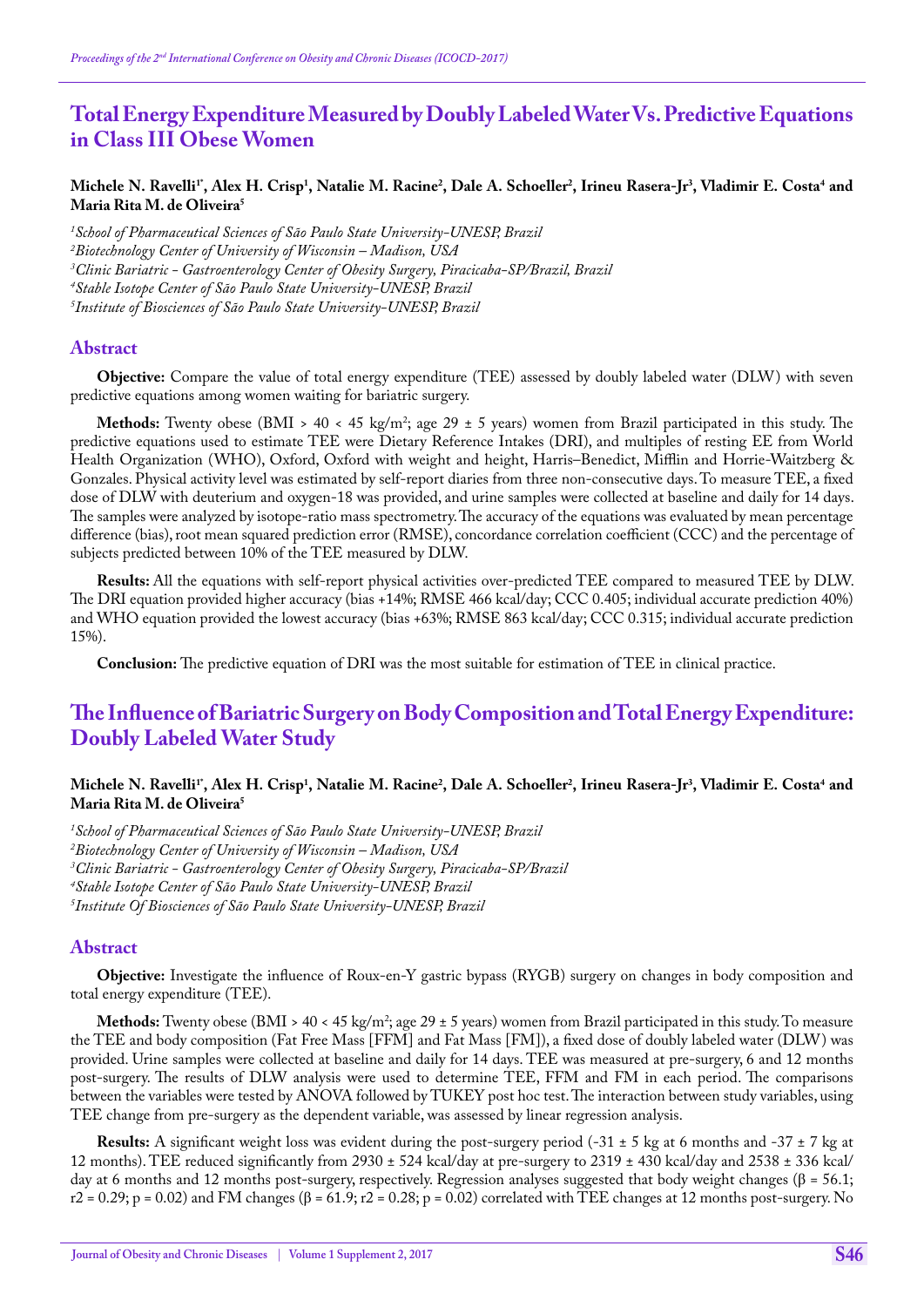significant association was observed between TEE changes and body composition changes at 6 months post-surgery.

**Conclusion:** TEE was reduced post-surgically, but body weight and FM changes were correlated with reduction in TEE post only at 12 months after RYGB surgery.

# **Regulation of Lipid Metabolism by Leptin through SUMO Specific Protease 2 (SENP2) in Skeletal Muscle**

### **Sung Soo Chung1\*, Young Do Koo1 , Ji Sun Lee1 , Kwang Yong Park2 and Kyong Soo Park1**

*1 Department of Internal Medicine, Seoul National University Hospital, Seoul, Korea 2 Department of Chemical Engineering and Material Science, Chung-Ang University, Seoul, Korea*

## **Abstract**

Leptin, a hormone secreted from adipocytes, regulates energy metabolism mainly through decreasing appetite by its actions in the hypothalamus. Leptin, however, also directly increases energy expenditure in peripheral tissues such as skeletal muscle. Leptin increases fatty acid oxidation acutely by activating AMPK in skeletal muscle. In addition, it has been reported that chronic leptin treatment increases FAO in myotubes, which is related to the increase in the expression of FAO-related enzymes such as CPT1b and MCAD. We have reported that SUMO specific protease 2 (SENP2) increases FAO-related enzyme expression through desumoylation and subsequent activation of PPARs in muscle. In this study, we showed that leptin increases SENP2 transcription through the leptin receptor/STAT3 signaling pathway in C2C12 myotubes and mouse soleus muscle. Knockdown of SENP2 significantly suppressed expression of the FAO-related enzymes and the delayed effect of leptin on FAO in myotubes, but did not inhibit the acute increase of FAO by leptin. These results suggest that SENP2 plays an important role in an axis of lipid metabolism regulation by leptin in skeletal muscle.

# **Efficacy of Healthy Weight Management Program for Low Income Overweight Thai Children**

### **Mayurachat Kanyamee\* and Penprapa Suthamma**

*Faculty of Nursing, Srinakharinwirot University, Bangkok, Thailand*

#### **Abstract**

This experimental pretest-posttest control group design aimed to examine the effects of healthy weight management program among low income overweight Thai children. Overweight children in Nakornnayok province were randomized to experimental 40 children and control 40 children. The experimental group received the intervention which based on Theory of Planned Behavior (TPB). This group was promoted with healthy food such as vegetables and fruits for 12 weeks. The control group received the school's usual educational program. Data were collected via three questionnaires including: demographic characteristics; intention to perform eating behavior and eating behaviors at baseline and twelve week after baseline. Analyzed of the data included the use of: descriptive statistic and One-way repeated measure MANOVA.

Results demonstrated significant reduction of BMI for age and increasing vegetables and fruits consumption. Moreover, the result revealed the significant differences between the experimental and control group, regarding: intention to perform eating behavior, eating behavior, and nutritional status at twelve week after baseline. The findings suggest this intervention, based on TPB, appears to be effective to improve intention, eating behavior, and nutritional status among low income overweight Thai children. Community nurse in primary health care should hold activities to promote healthy eating behavior such as vegetable and fruit consumption in this group of children.

# **Insulin Resistance and Mitochondrial Dysfunction Induced by High-fat Diet is Partially Prevented by n-3 Polyunsaturated Fatty Acid Supplementation**

 $S$ andro M. Hirabara<sup>1</sup>', Amanda R. Martins<sup>2</sup>, Laureane N. Masi1, Cátia L. Amaral<sup>3</sup>, Amanda R. Crisma<sup>2</sup>, Bruno G. Teodoro<sup>2</sup>, André L. Queiroz<sup>2</sup>, Diogo A. A. Vasconcelos<sup>4</sup>, Gabriel N. Marzuca-Nassr<sup>5,6</sup>, Lucas H. M. Bomfim<sup>7</sup>, Leonardo R. Silveira<sup>2,7</sup>, **Renata Gorjão1 and Rui Curi1,2**

*1 Cruzeiro do Sul University, Brazil*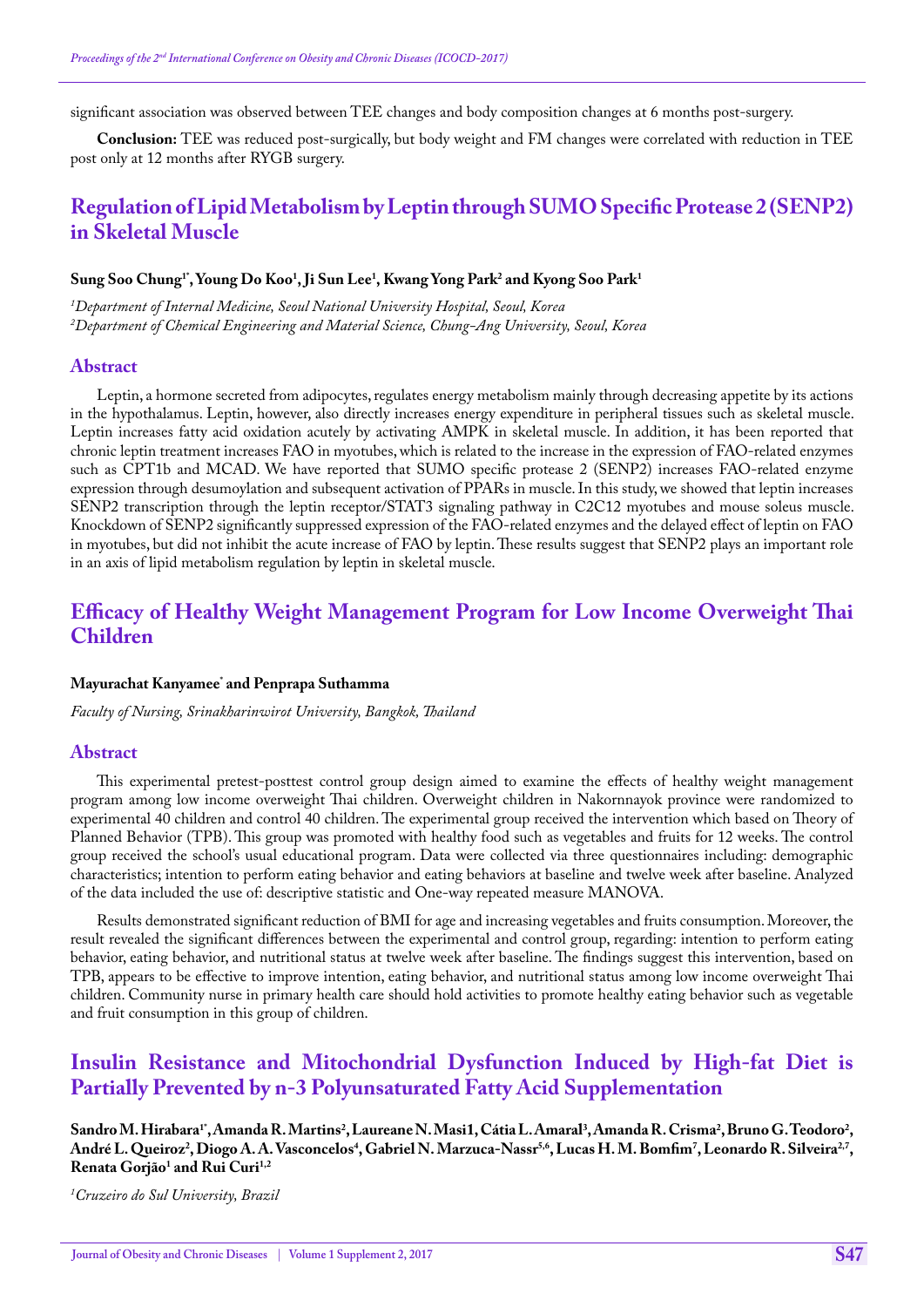*University of Sao Paulo, Brazil State University of Goias, Brazil University of Cambridge, Cambridge, United Kingdom Maastricht University, Maastricht, Netherlands University of La Frontera, Chile State University of Campinas, Brazil*

### **Abstract**

Effect of fish oil (FO), rich in n-3 PUFAs, on mitochondrial function in skeletal muscle from mice fed a high-fat diet was investigated. C57Bl/6 male mice, aged 8 weeks, were divided into four groups: control (C), supplemented with FO (FO), high-fat diet (H), and H supplemented with FO (HFO). Mice were supplemented with FO by gavage (2 g per kg body weight, three times per week), during 12 weeks. High-fat diet was administrated in the last 8 weeks. At the end, the following determinations were analysed in skeletal muscle: a) basal and insulin-stimulated glucose metabolism and Akt phosphorylation; b) mitochondrial function; c) lipid and glycogen accumulation; and d) expression of genes involved in mitochondrial function. Mice fed a high-fat diet (H group Vs C group) presented impaired insulin sensitivity (reduced ITT by 35% (p < 0.01) and muscle insulin-stimulated glucose metabolism by 31% (p < 0.01) and Akt phosphorylation by 30% (p < 0.05), mitochondrial dysfunction (decreased mitochondrial respiration by 41% (p < 0.05), ICAT content (p < 0.05), and gene expression associated with mitochondrial function and biogenesis (p < 0.05), increased hydrogen peroxide by 44% (p < 0.5), and no alteration in lipid and glycogen accumulation. These effects were partially attenuated by FO supplementation (HFO group vs H group). This intervention elevated muscle oxygen consumption by 76% (p < 0.001), ICAT content (p < 0.01), insulin-stimulated glucose metabolism by 36% (p < 0.05) and Akt phosphorylation by 33% (p < 0.01), and mRNA expression of PGC1α, PPARα, CPT1, and catalase (p < 0.05), as well as reduced muscle hydrogen peroxide production by 47% (p < 0.001). In conclusion, fish oil supplementation prevents, at least in part, the insulin resistance associated with obesity induced by high-fat diet in association with improved mitochondrial function in skeletal muscle.

**Financial Support:** CAPES, FAPESP, CNPq, INCT/INOD, Guggenheim Foundation, PRPGP/Cruzeiro do Sul Universtiy, and PRP/University of Sao Paulo.

## **Obesity, Protein Energy Wasting and Dietary Intake in Chronic Hemodialysis Patients**

#### **Mona Boaz1,2\* and Talia Weinstein3,4**

 *Department of Nutrition Sciences, Ariel University, Israel Epidemiology and Research Unit, E. Wolfson Medical Center, Israel Department of Nephrology, Tel Aviv Sourasky Medical Center, Israel Sackler Faculty of Medicine, Tel Aviv University, Israel*

#### **Abstract**

**Background:** Protein energy wasting (PEW) is associated is a frequent finding in end stage renal disease patients on chronic hemodialysis (HD). The present study was designed to examine whether overweight/obesity is associated with PEW in HD patients.

**Methods:** Conducted in a subset of Status of Nutrition in Hemodialysis Patients Survey (SNIPS) participants, the present report estimates PEW prevalence, nutrient intake and proportion of participants compliant with international nutrition guidelines for HD patients. PEW was defined as the presence of at least one of the following: 1) serum albumin < 3.8 g/L; ideal body weight < 90%; Nutrition Risk Screen 2002 score ≥ 3. Dietary intake was estimated using a 24 hour recall.

**Results:** Patients were categorized by BMI: underweight (BMI < 18.5 kg/m<sup>2</sup>, n = 3); normal weight (BMI 18.5- < 25 kg/m<sup>2</sup>, n = 53); overweight (BMI 25-30 kg/m<sup>2</sup>, n = 49); and obese (BMI > 30 kg/m<sup>2</sup>, n = 35). PEW was marginally more prevalent among underweight (100%) and normal weight (71.7%) compared to overweight (51.0%) or obese (57.1%) subjects,  $p = 0.08$ . Differences in dietary intake measures or the proportion of patients meeting each of the international dietary guidelines were not identified across BMI categories. Differences in dietary intake or proportion of subjects meeting guidelines for nutrition intake were not detected between patients with vs. without PEW and were low in the entire study population.

**Discussion:** While PEW was less prevalent among overweight/obese patients than others, it was nevertheless a frequent finding (> 50% in all BMI categories). Dietary intake was poor across BMI categories. Overweight and obesity are not associated with increased dietary intake in this population.